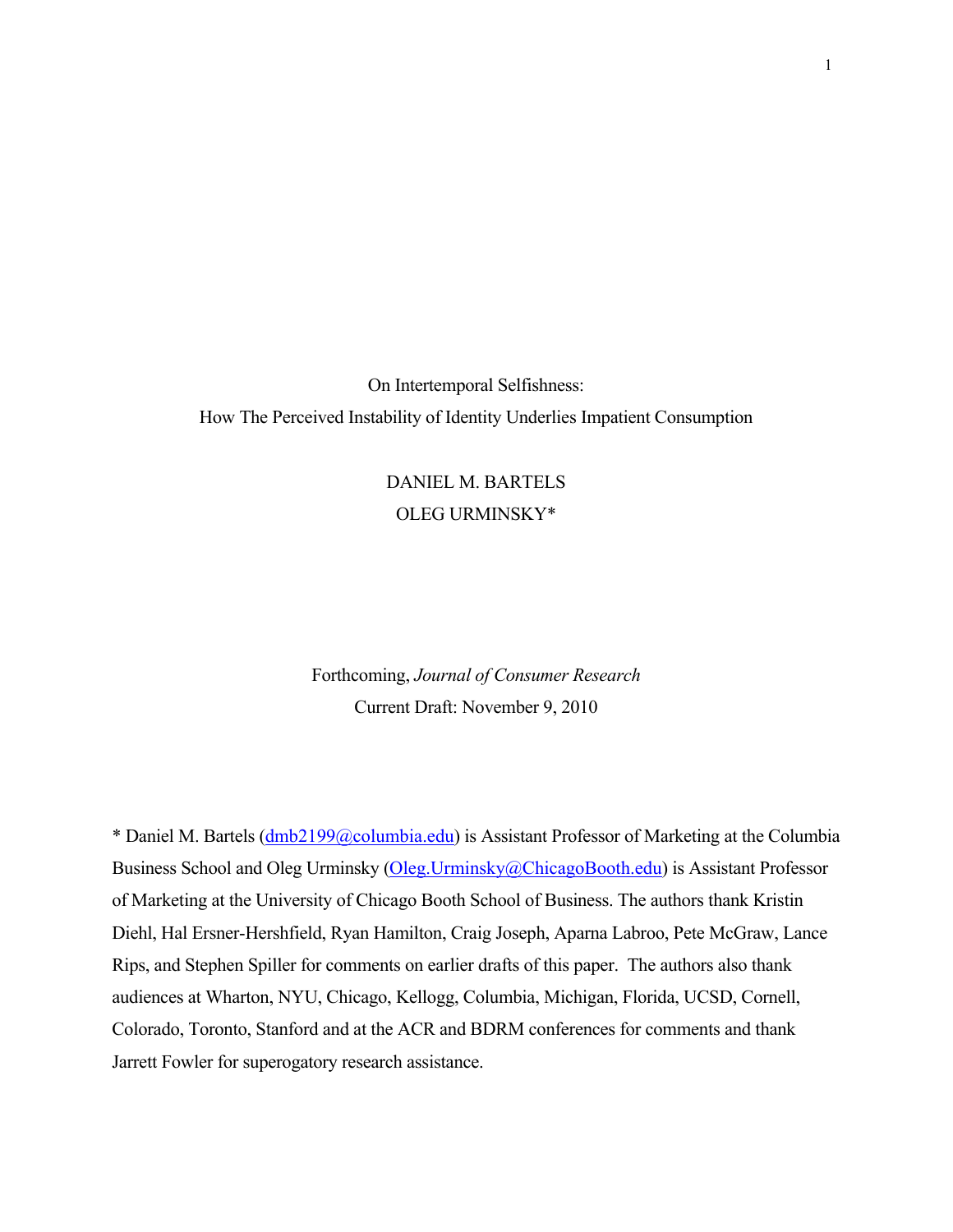## On Intertemporal Selfishness:

# How the Perceived Instability of Identity Underlies Impatient Consumption

We explore how the anticipated connectedness between one's current and future identity can help explain impatience in intertemporal preferences. The less closely connected psychologically a person is to his or her future self, the less willing he or she will be to forgo immediate benefits in order to ensure larger deferred benefits to be received by that future self. We show that when people's measured or manipulated sense of continuity with their future self is lower, they accept smaller-sooner rewards, wait less in order to save money on a purchase, require a larger premium to delay receiving a gift card, and have lower long-term discount rates.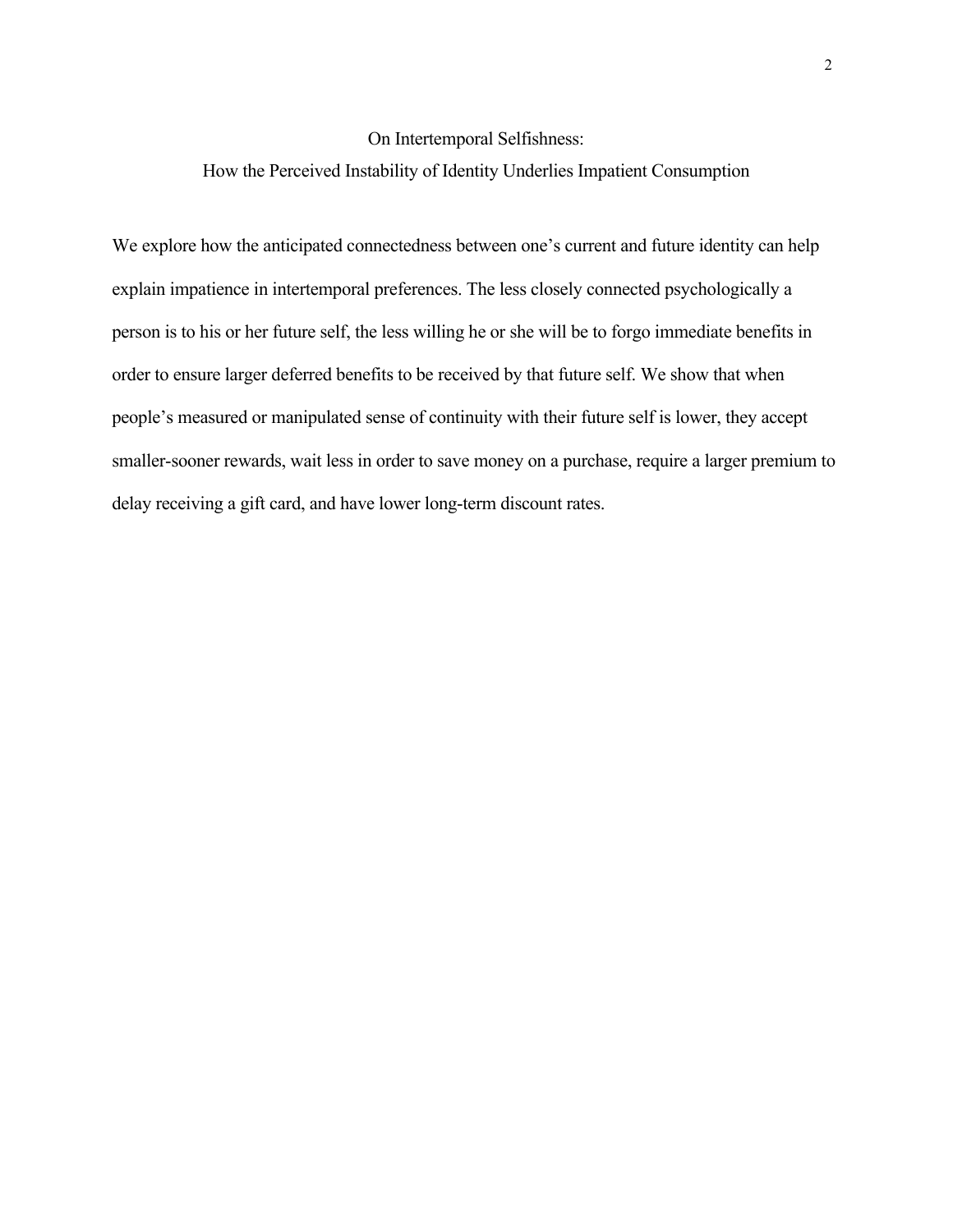Many of the most important and difficult decisions we face in life hinge on the same underlying dilemma: how to choose when trading off consumption or happiness in the immediate future with (more) consumption or happiness delayed to the more distant future. In making decisions about one's career, about spending time and money promoting one's health, about what to buy and how much to spend or save, maximizing current welfare and maximizing lifetime welfare are often in conflict. Research on such dilemmas has been broadly defined as concerning choices between one option with higher immediate benefits but lower (or negative) long-term utility and another with lower immediate benefits but higher long-term utility. People's widely documented tendency to prefer smaller rewards sooner over larger rewards later has been characterized as revealing short-sightedness or impatience (Elster, 1979; Read 2004). In this paper, we focus on a fundamental question raised by the literature on intertemporal choice: why do people's choices often seem so short-sighted or impatient, and why do people differ in their degree of impatience, as inferred from the choices they make?

Much of the work on intertemporal choice has centered on the specific issue of temporal discounting: how people choose between smaller amounts of money or other goods in the immediate future and larger amounts of money or goods to be received at a later date (see Frederick, Loewenstein, and O'Donoghue 2002 for a detailed review). In this context, the discount rate, the degree to which an outcome loses value by being delayed for a given period of time, can be interpreted as a measure of impatience (Ainslie 1975; Mischel, Shoda, and Peak 1988). Thus, we can restate the general question of (im)patience in intertemporal choices as asking why people exhibit such *high discount rates* (compared to market interest rates or some other norm) in their behavior and why different people exhibit different discount rates. Note that this question is distinct from the widely studied question of why people express inconsistent or present-biased time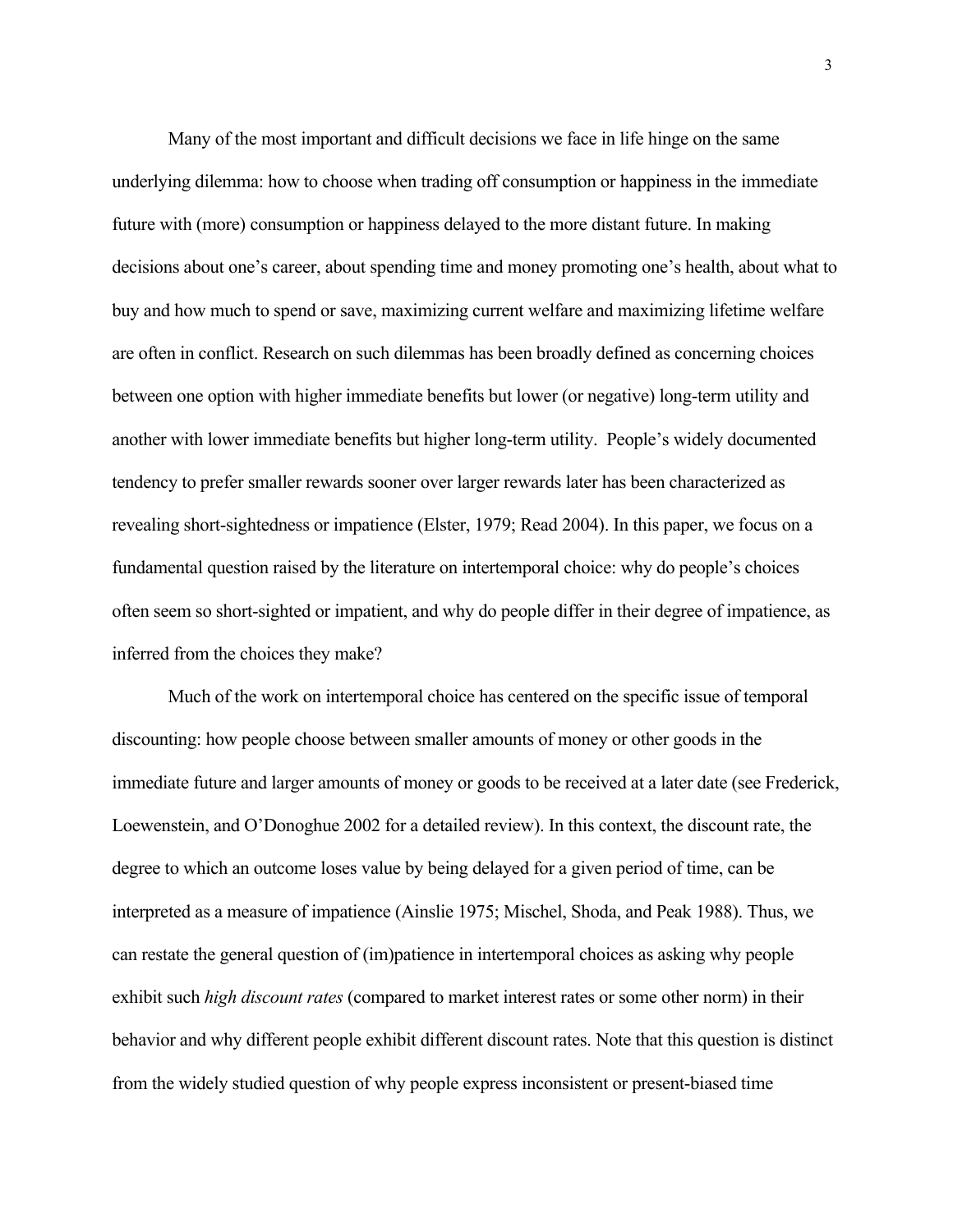preferences, as captured by *non-constant discount rates* (e.g. hyperbolic discounting; Ainslie 1975; Thaler 1981). Although non-constant discount rates are important as a violation of normative theory, the motivation in this paper is to provide further insight into why, for a given choice between the present and future, people tend to systematically advance their short-run interests at the expense of their long-run interests.

We will argue that our understanding of what constitutes a "reasonable" discount rate (or, more generally, prudent vs. impatient choices) has been limited by the implicit assumption that people should maximize the utility of a constant self over one's lifetime. An alternative position, proposed by the philosopher Derek Parfit (1984), is that a decision about consuming now or later should depend not only on the temporal distance between events, but also on the perceived continuity between one's present and future selves. This view implies that the degree of concern one has for one's future self should be scaled by the degree of "psychological connectedness"— overlap in personality, temperament, major likes and dislikes, beliefs, values, ambitions, life goals, ideals, etc. held between one's current and future self. These properties have been proposed to define the mental ties between selves that comprise identity over time (Lewis, 1983; Perry, 1972; Unger, 1991).

We employ the notion of psychological connectedness—drawn from a literature in which there is an ongoing debate over its specifically *normative* implications (Parfit 1984, but see Dancy 1997 for an entire edited volume of dissenting views)—to empirically test a *descriptive* account of people's intertemporal choices. In our view, the greater the perceived connectedness to the future self, the greater people's willingness to defer benefits to the future self, all else equal. Conversely, feeling disconnected from the future self will undercut the general underlying motivation to preserve resources for the future self, resulting in a reduction in patience that is distinct from other factors that affect valuations of present and future outcomes.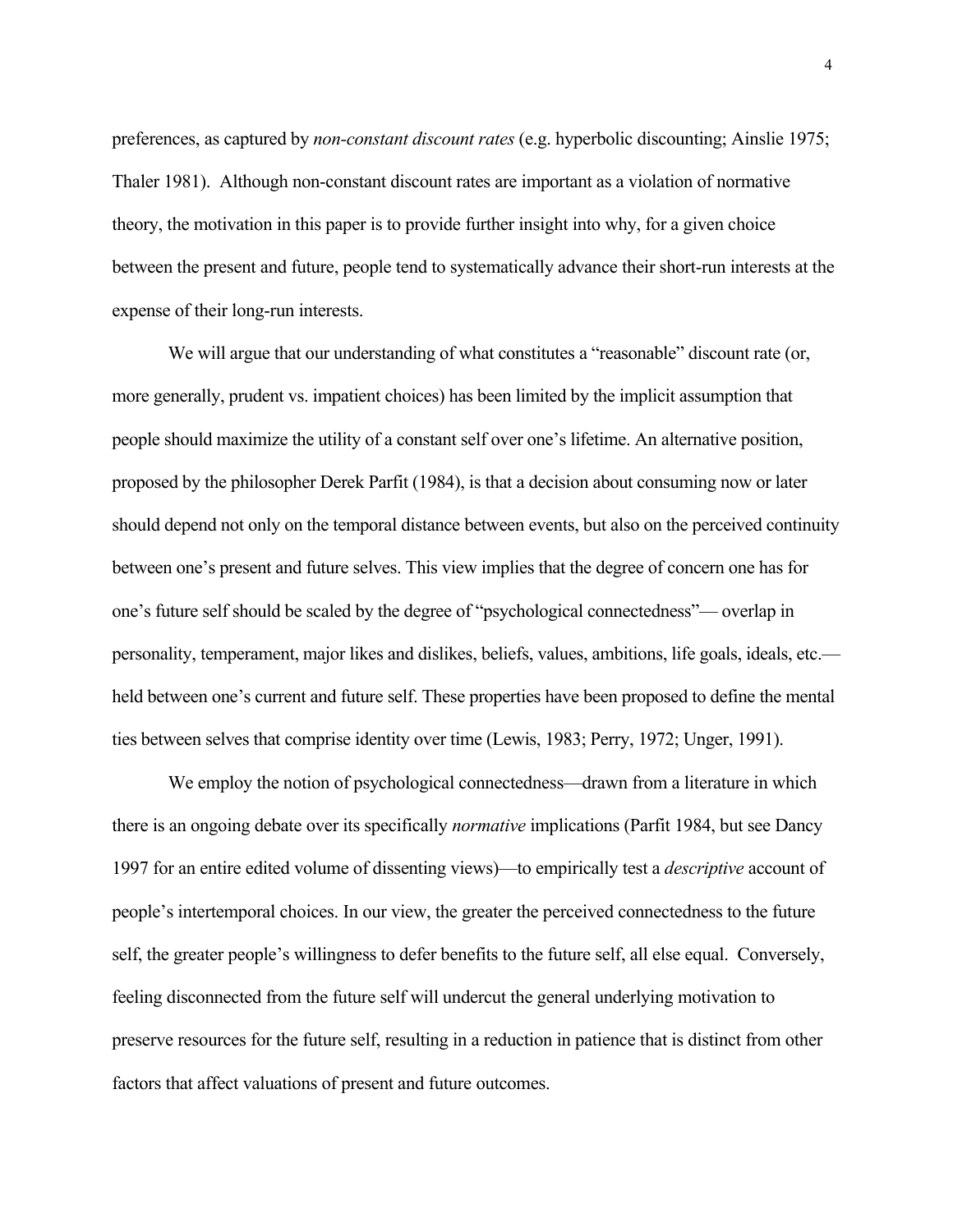Across five studies, we will show that connectedness contributes to differences in impatience across people and can be systematically manipulated by inducing different beliefs about the degree of change in one's future identity, resulting in differing degrees of impatience in subsequent choices. In Study 1, we show that being exposed to information about how one's identity will or will not change due to an upcoming life event which could decrease connectedness (college graduation) leads to either more or less impatience in real monetary tradeoffs. In Study 2, we address an uncertainty-of-preferences alternative account by demonstrating that people who are made to feel disconnected choose impatiently even in a context where their uncertainty about the future or about their own future preferences should not affect their choices. In Study 3, we show that merely increasing the perceived difficulty with which participants think of their identities as stable over time leads to more impatient purchase decisions and steeper discounting of money. In Study 4, we distinguish the effect of connectedness on impatience (high longer-term discount rates), from both present bias (high shorter-term discount rates) and time inconsistency (changes between shortterm and long-term discount rates). Lastly, in Study 5, we show that participants' naturally occurring degree of connectedness predicts choices made three weeks later, and we compare the influence of connectedness with several other time-varying processes that have been proposed to affect impatience.

#### **THEORETICAL BACKGROUND AND PROPOSED FRAMEWORK**

#### *Evidence for high discount rates*

Contemporary views of intertemporal choices often characterize people's behavior as shortsighted (Ainslie 2001). In some models, an "appropriate" level of discounting is determined by economic considerations, such as how much interest could be earned in the intervening time (Fisher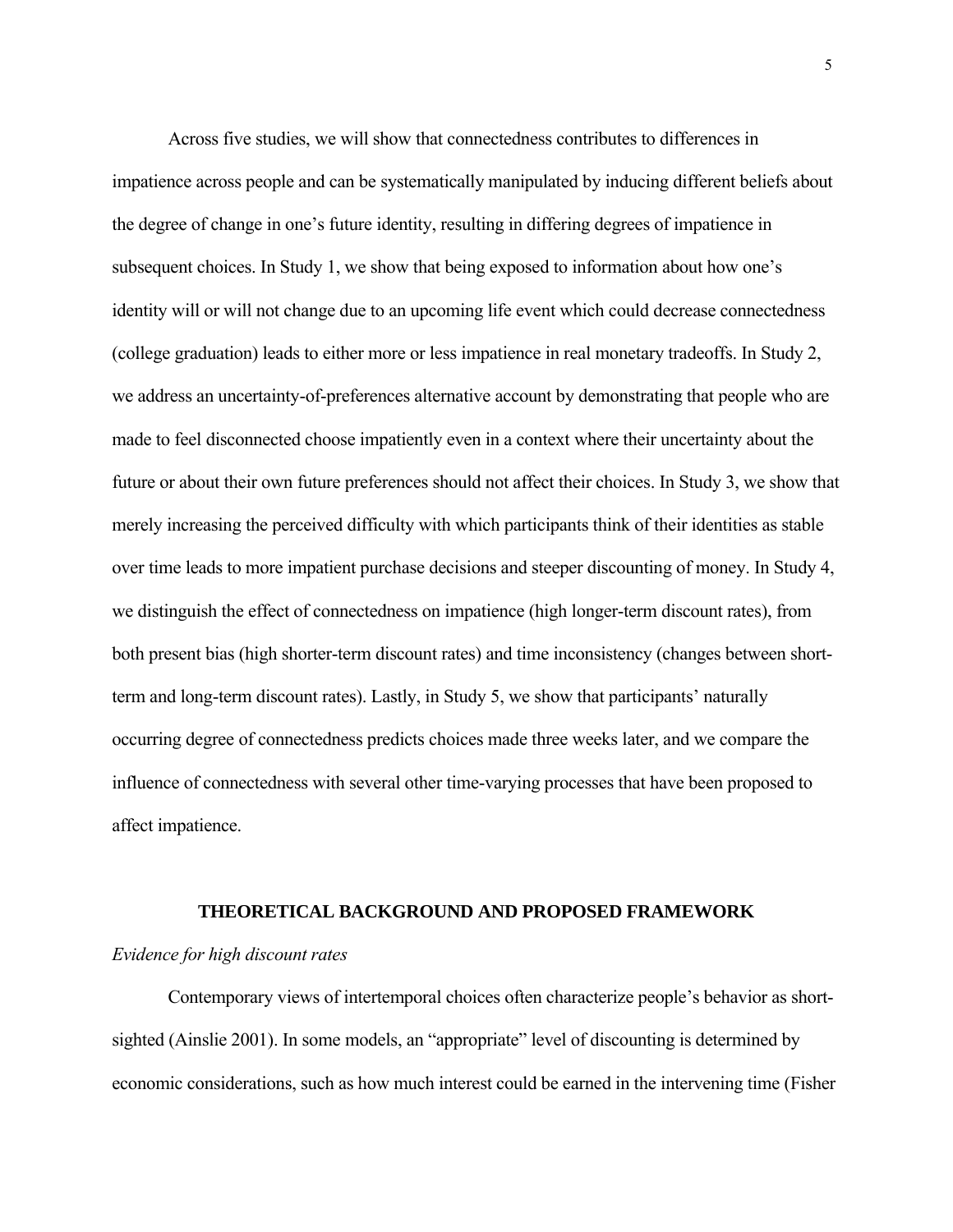1930), liquidity constraints (e.g. Meyer 1976; Fuchs 1982), and inflation. Empirical research has found that actual behavior is generally more impatient than what would be predicted by these economic factors (Laibson 1997) and is characterized by disproportionate preference for smaller short-run outcomes, as compared either to one's own long-term preferences (e.g. constituting preference reversals) or as compared to market norms.

Numerous studies have attempted to estimate discount rates, using field and experimental studies, real and hypothetical outcomes, and a range of elicitation methods. Frederick et al. (2002) summarize the literature as characterized by a "predominance of high discount rates – discount rates well above market interest rates," although they note that many potential confounds may inflate estimates of the discount rate. While extremely high annualized rates over short time periods (per hyperbolic discounting) contribute to this observation, even equivalently annualized long-term discount rates tend to be surprisingly high. In addition to experimental studies with hypothetical choices, field studies have documented high discount rates (i.e. impatience) in everyday decisions, such as people's preferences for lower priced appliances with substantially higher long-term usage costs (Hausman 1979) and military employees' preferences for a large lump-sum payment over an annuity representing a higher than market interest rate (Warner and Pleeter 2001). Thus, an examination of impatience, as evidenced by the *magnitude* of discount rates (in contrast to an examination of time inconsistency), provides a direct test of general short-sightedness. *Heterogeneity in discount rates and moderators of discounting* 

 In the research that has shed light on high discount rates, the primary focus has been on the moderators of discount rates, both across people and across decision contexts. While generally high, discount rates have been shown to be sensitive to the specific experimental elicitation methods used (e.g. choice, willingness-to-pay, matching, titration of indifference points). Furthermore, discount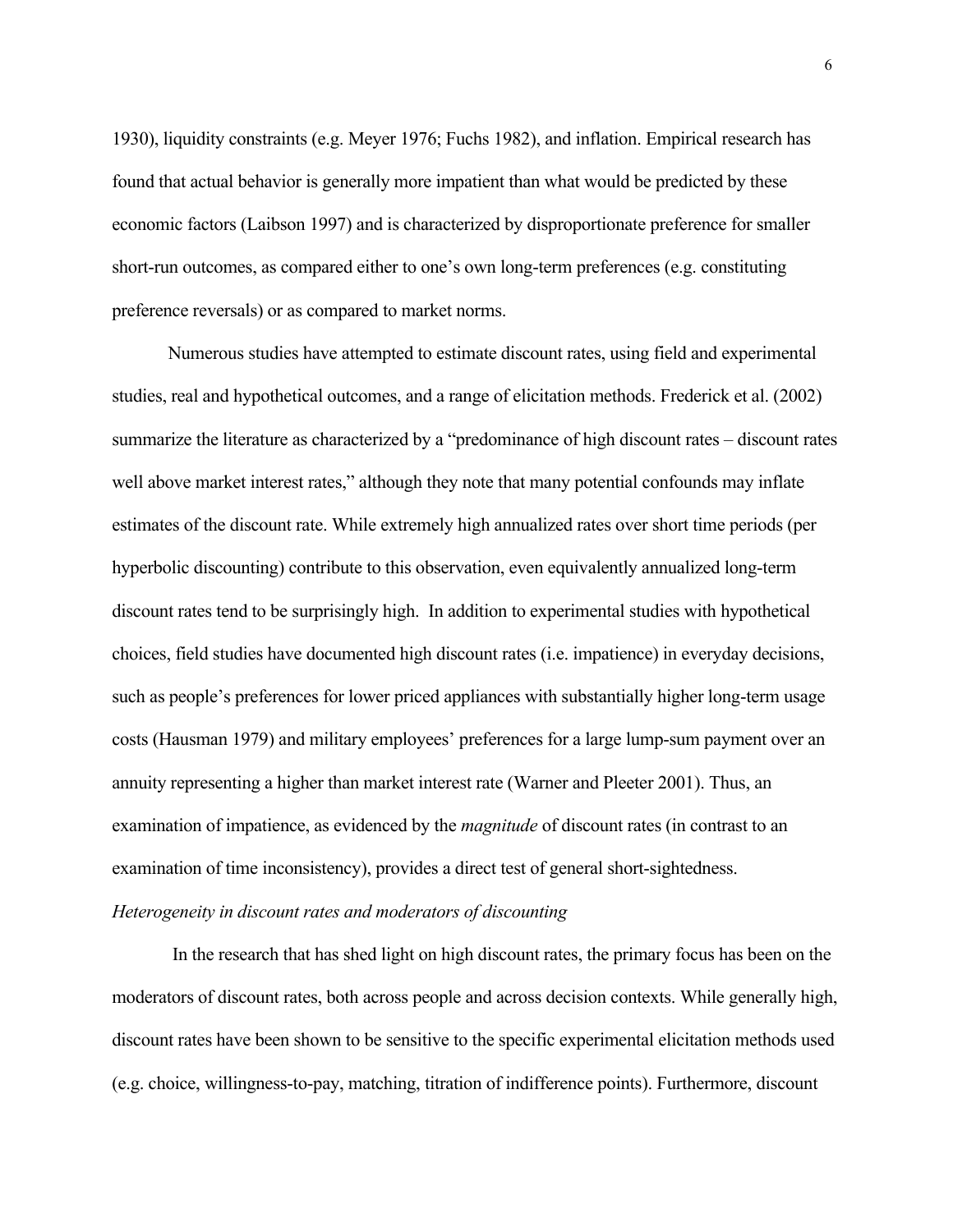rates vary based on aspects of the broader choice context, such as the nature and magnitude of the good being discounted (Madden et al 1996; Chapman 1996; Green, Myerson and McFadden 1997), the accessibility of justification cues (Kivetz and Zheng 2006) and the degree of goal conflict experienced in choosing (Urminsky and Kivetz 2010). These moderators have provided further support for the view that impatient choices and high rates of discounting arise from an underlying process of reasoning about the personal and situational benefits of trading off delay and money, rather than being based primarily on calculations involving market rates, risk, and opportunity cost. Furthermore, while discount rates are generally high, not everyone has equally high discounting. Discount rates have been shown to vary systematically by age, gender, income, education (e.g. Cairns et al. 2000; Green et al. 1994; Kirby and Marakovic 1996) as well as by individual differences in whether and how people think about the long-term implications of their choices (Husman and Shell 1996; Nenkov, Inman and Hulland 2008; Strathman et al 1994; Zimbardo and Boyd 2009). Higher discount rates have also been found for heavy drinkers (Simpson and Vucinich 2000), gamblers, and drug users (e.g. Kirby et al. 1999; Madden et al. 1997; Petry and Casarella 1999). This large literature on interpersonal differences in discounting provides strong evidence that people can have fundamentally differing discount rates, often in ways that map onto (or at least correlate with) more generalized short-sightedness.

# *Connectedness to the future self and discounting.*

We propose that the notion of connectedness to the future self is fundamental for understanding impatience, shedding light on why discount rates are generally high, why some people are more impatient than others, and what kinds of interventions may lead to higher or lower discount rates. In doing so, we draw on the views of philosopher Derek Parfit, who has theorized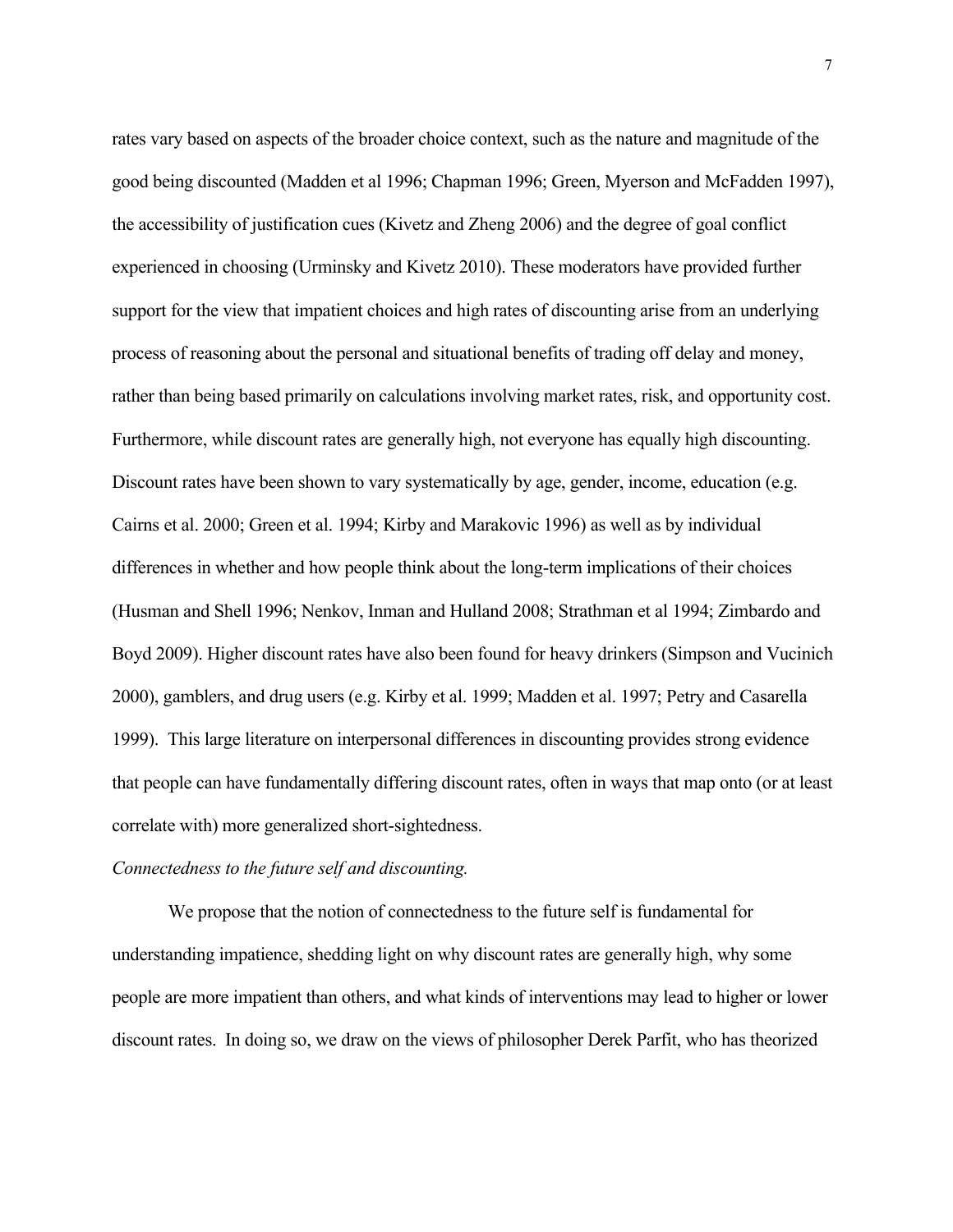that changes over time in the psychological properties that comprise one's identity should warrant a reduction in concern for a later self.

"We care less about our further future… because we know that less of what we are now—less, say, of our present hopes or plans, loves or ideals—will survive into the further future… We may, because of this, act knowingly against our own long-term self-interest… [If] what matters holds to a lesser degree, it cannot be irrational to care less." (Derek Parfit 1976, p. 99)

In this view, the future self, given an extremely large reduction in connectedness, may be reasoned about almost as a distinct individual. We do not mean to overstate the analogy of regarding the future self as you would regard another—in our account, rather, the future self is seen as a continuation of the current self, to varying degrees. The future instantiations of the self may be seen as nearly identical to the current self, or they may be substantially different, and we will argue that this perceived degree of continuity leads to differences in patience.

In extending the notion of connectedness to a descriptive account of impatience, we define connectedness between the current self at time  $t_0$  and a future self at time  $t_1$  as the proportion of the defining psychological features of the current self believed to persist in the self that will exist at time *t*1. Thus, if a person feels that they have a very stable identity, such that the defining features of the self are expected to remain unchanged over time, this person will be more psychologically connected to their future self than will someone who expects their identity to vary over time. We will therefore use the terms *connectedness* and *stability of identity* interchangeably in the paper.

In our view, a person values future outcomes in proportion to how much she feels, at that moment, that the current self's important psychological characteristics will persist in the future self. When people feel highly connected to the future self, benefits received by the future self are valued much as if they were received by the present self. However, when a discontinuity in identity is perceived, deferred benefits accrue to a disconnected future self (i.e., a somewhat different person),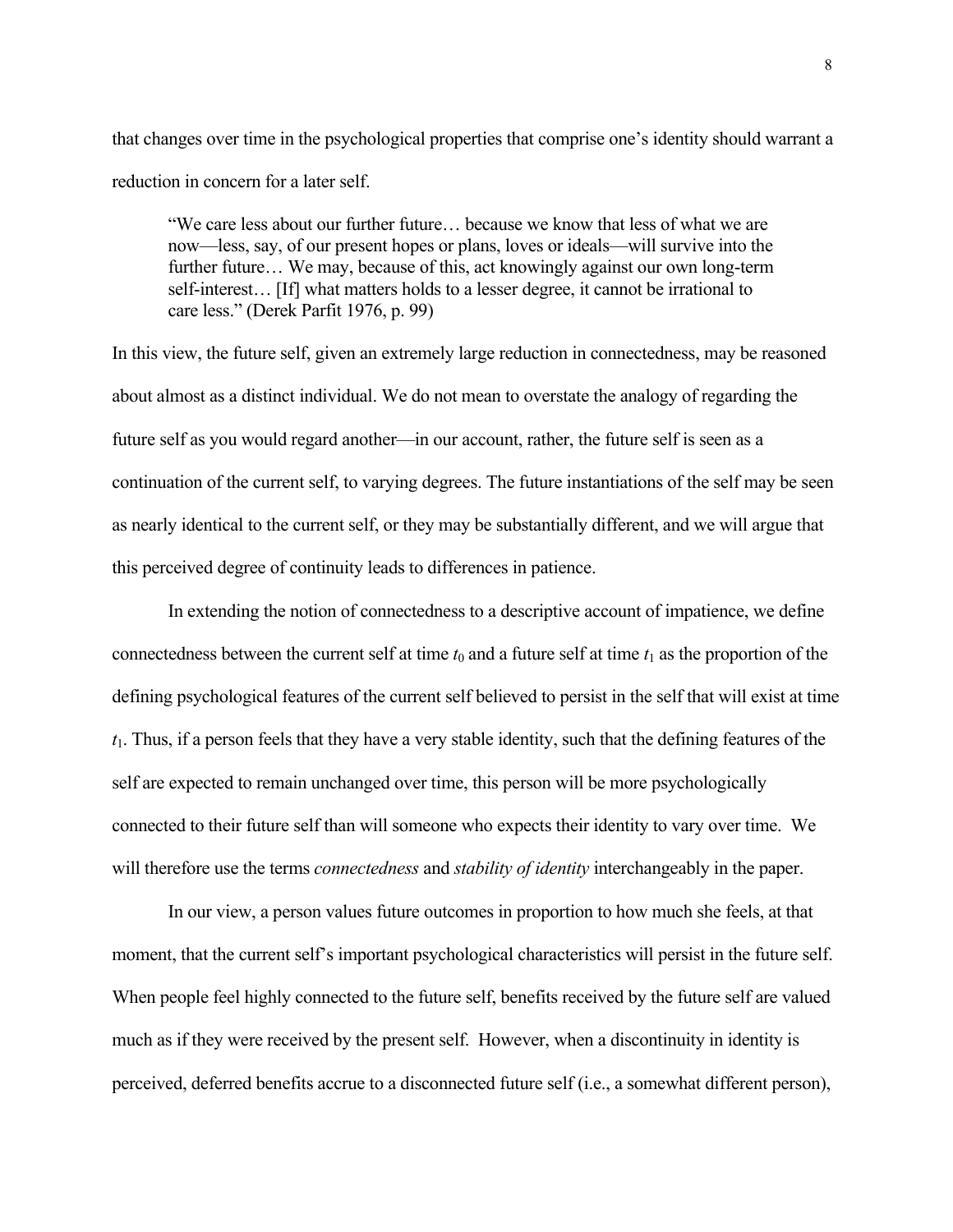and this outcome is valued less than having those benefits consumed by the present self. Thus, when people are faced with explicit intertemporal tradeoffs, their allocations of benefits to the future selves are driven, in part, by how psychologically connected they feel to those future selves. As a result, decisions that might appear short-sighted (i.e. decisions characterized by a low decision weight on future consequences or an inflated discount rate) may instead merely reflect this notion of intertemporal selfishness—an unwillingness to share resources with a future self who is evaluated to be substantially different from the current self.

It should be noted that continuity of identity, as defined here, is independent of the valence of one's identity (i.e. degree of self-liking), the beliefs in volitional positive change (e.g. incremental theorists; Dweck 1999, Mukhopadhyay and Johar 2005), or the clarity of self-concept (the degree of insight into one's identity, Campbell et al 1996). Consistent with the recent empirical literature on how people judge the continuity of identity over time (e.g. Nichols and Bruno 2010, and Rips, Blok, and Newman 2006), our definition hinges specifically on the stability of one's psychological properties. We provide evidence that the perceived stability of personal identity is sensitive not only to information that alters the degree of anticipated personal change, but that it is also highly responsive to subtle internal cues that can make people feel more or less connected to their future selves.

It is important to distinguish the view we are proposing from several seemingly related accounts of short-sighted choices. The notion of "future connectedness" that Husman and colleagues have linked to far-sighted behaviors refers to perceiving how present actions are causally connected to future consequences, and not to the connectedness of present and future *selves*. Previous discussions of "multiple-selves" in intertemporal choice (Milkman, Rogers, and Bazerman, forthcoming; Schelling 1984; Thaler and Shefrin 1981), on the other hand, have posited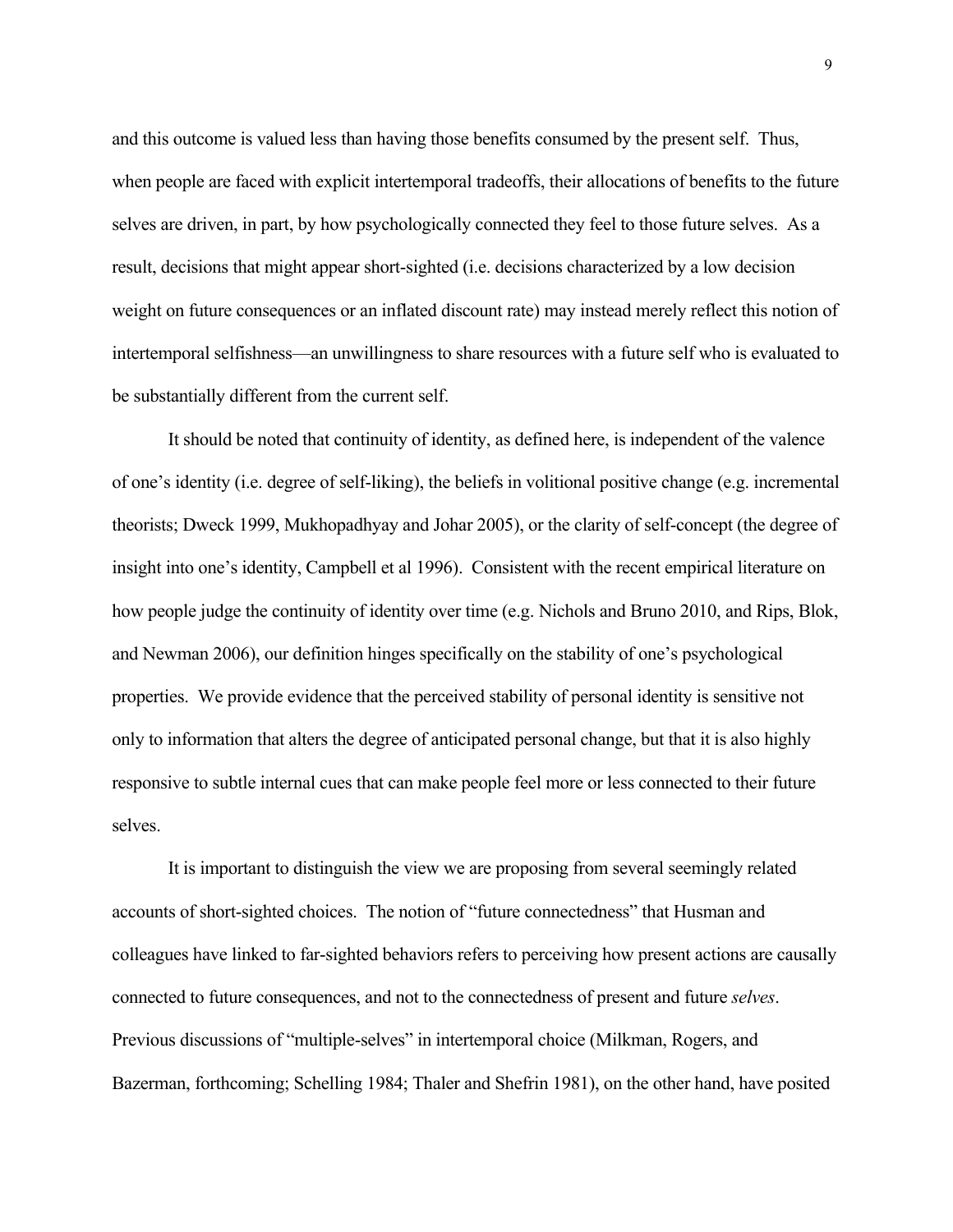selves with different, competing interests and temporal horizons (e.g., myopic vs. far-sighted). Our connectedness account, in contrast, is specifically about allocating less to a future self that is seen as different from the current self in the defining aspects of one's identity rather than just in one's outlook or preferences. This is a key distinction, as changes to a person's identity may, in some cases, also entail the anticipation of changing preferences, which could lead a person to consume sooner (when she knows she will enjoy the outcome) rather than later. Our claim is that anticipated change in identity will impact patience, over and above any effects of anticipating changes in specific preferences. We will revisit this distinction in studies 2 and 5.

 While Parfit's views have been recognized as potentially having profound implications for how we think about intertemporal preferences (Frederick 2006; Read 2004; Baron 2002), few empirical studies have directly investigated the role of connectedness in intertemporal choice. Frederick (2002) investigated the relationship between perceived connectedness to the future self and intertemporal choices and found no correlation between his measure of connectedness and higher discount rates across people. In contrast, in a paper reporting a provocative correlational result, Ersner-Hershfield, Wimmer, and Knutson (2009) asked participants to make judgments about the current self, future self, and other people, and found that those people for whom thinking about the current self most resembled thinking about the future self (in terms of the neural activation elicited) tended to show less devaluation of monetary rewards over time. Ersner-Hershfield et al. (2009) also present evidence that people who report having accrued greater total assets—more money invested in a home, in securities, in other material goods, and in the bank—tended to rate themselves as more similar to who they would be in 10 years than people who had fewer assets. Insofar as asset accrual is indicative of having acted in a forward-looking manner, this correlational result is also broadly consistent with the predictions tested in the current paper.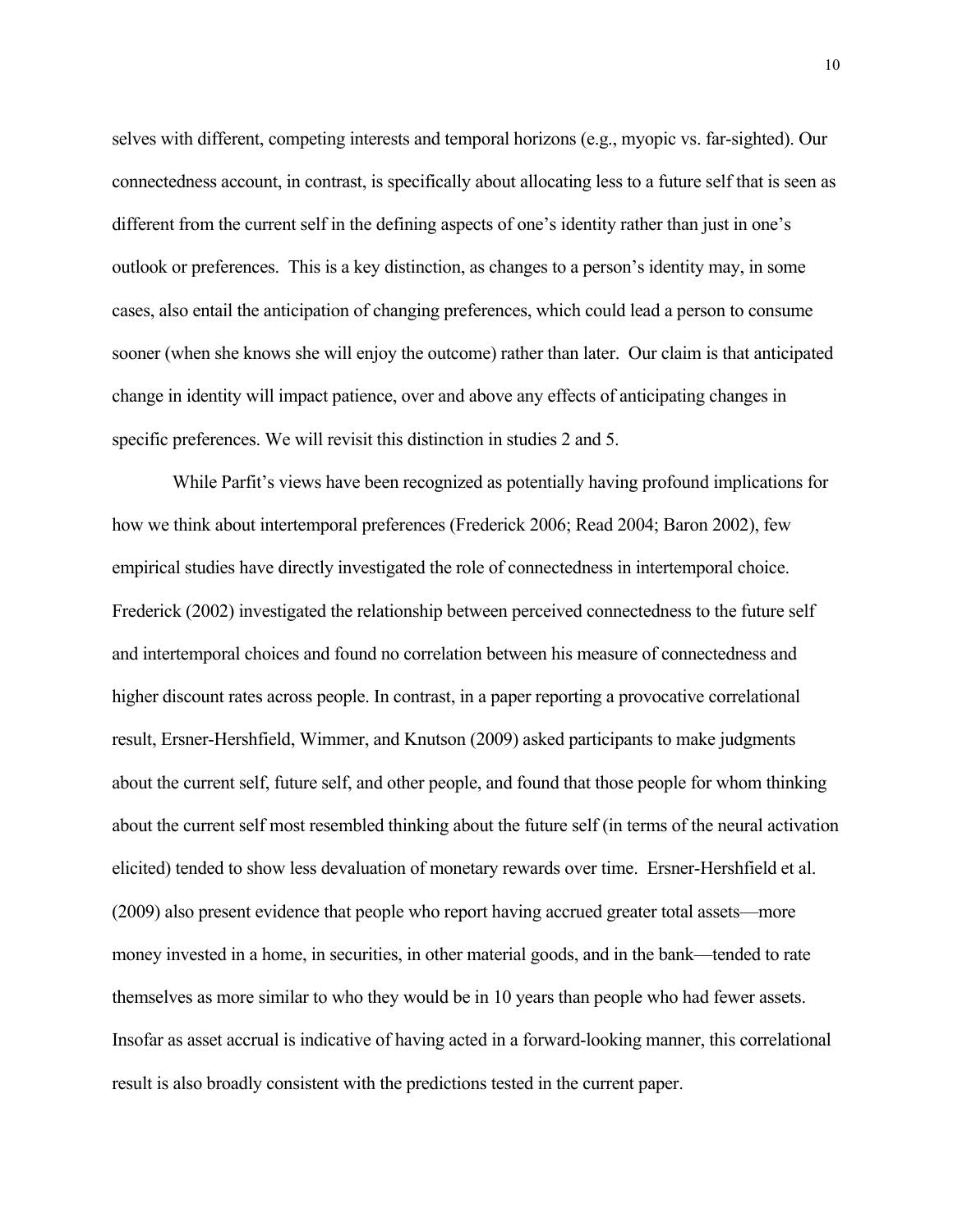Bartels and Rips (2010) investigated the role of connectedness in non-constant discount rates for a given person over time and found that declines in discount rates over time correlated with perceived reduction in connectedness over time. They also showed that people making choices on behalf of third parties allocate more of the funds to be received before (vs. after) an identitychanging, connectedness-reducing event in those third parties' lives.

In this paper, we will provide the first direct, experimental evidence that changing a person's connectedness to their future self induces differences in their patience (specifically, their long-term discount rate) and that the influence of psychological connectedness on patience is distinct from the factors already identified in the literature as impacting people's relative preference for sooner vs. later outcomes. Using both experimental manipulations of connectedness and naturally occurring variation in connectedness, we demonstrate that the role of connectedness in choices contributes to overall high discount rates as well as to differences across people in discounting. In contrast with the view of connectedness as an individual difference (which can potentially be affected by major life changes), we present evidence that connectedness depends directly on people's feelings of stability in their personal identity and is subject to change by very subtle meta-cognitive cues.

# **STUDY 1: CHANGES IN CONNECTEDNESS DUE TO COLLEGE GRADUATION Method**

As an initial test of our hypotheses, in Study 1, we investigate the effect of manipulating people's sense of connectedness to the person they will be in a year on subsequent choices between the immediate receipt of a gift card vs. delayed receipt of a higher-valued gift card, with the possibility of winning one of their choices.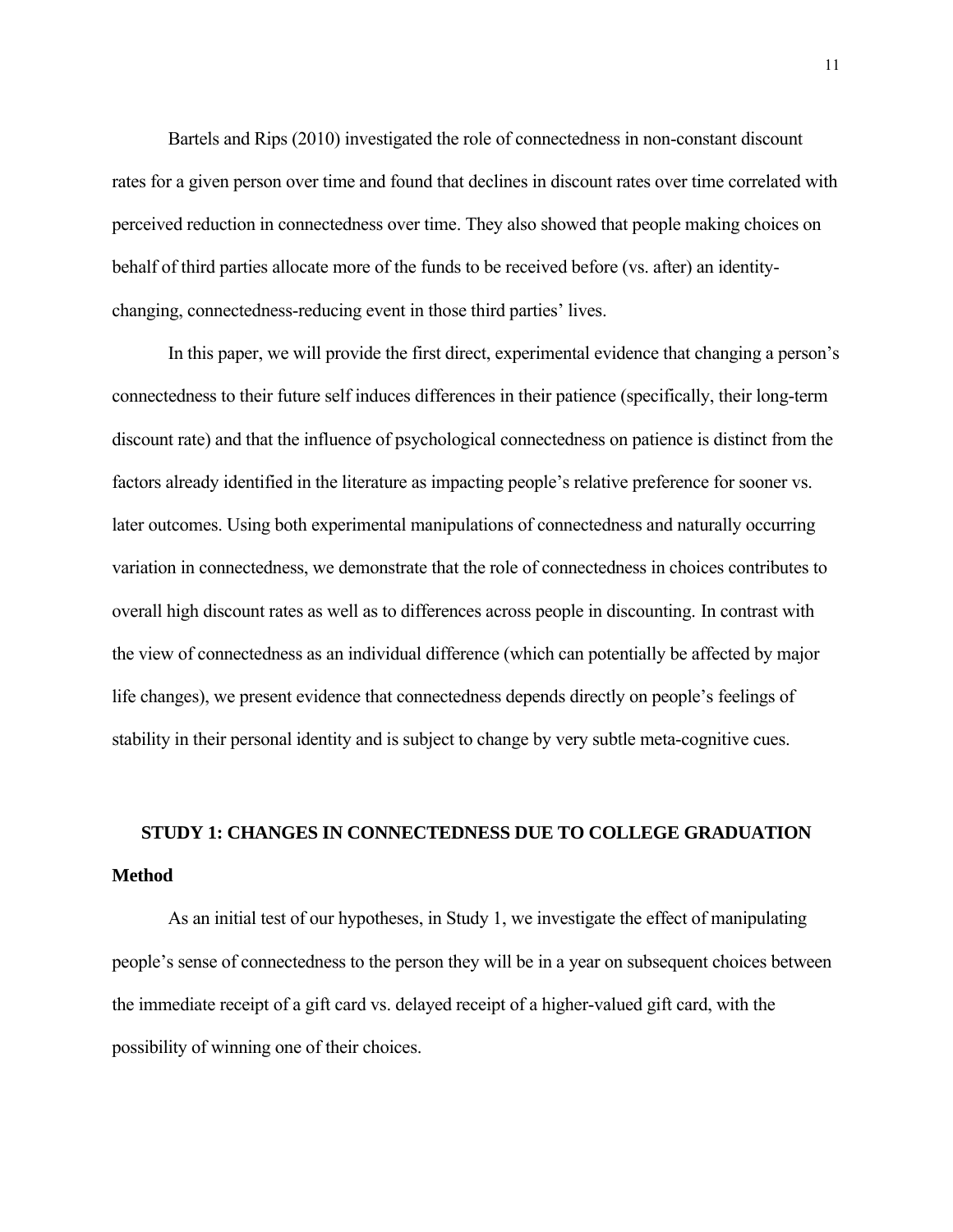One hundred forty-one graduating seniors at a large Midwestern university were approached one to two weeks before their graduation date and filled out a short survey in return for entry into a lottery for which they could receive a gift certificate. The college seniors were assigned to one of two conditions and read a passage that described their imminent graduation as a major event involving general life changes in both conditions, that would either impart changes *specifically* to one's identity  $(N = 77$ , low-connectedness condition) or that would specifically not change one's identity  $(N = 64$ , high-connectedness condition). Specifically, they read:

"Day-to-day life events change appreciably after college graduation, but what changes the most [*least*] between graduation and life after college is the person's core identity… The characteristics that make you the person you are... are likely to change radically around the time of graduation [*are established early in life and fixed by the end of adolescence*]… Several studies conducted with young adults before and after college graduation have found large fluctuations in these important characteristics [*have shown that the traits that make up your personal identity remain remarkably stable*]."

Participants then wrote a one-sentence summary of the passage, and data from seven participants were dropped due to blank or incorrect summaries.

Next, participants chose between lotteries for delayed gift cards of increasing value over time (for either Target or for Expedia.com, between subjects). Specifically, they read:

We will be giving away a free gift certificate to one of the participants in this survey. If your survey is chosen, you will receive a free Expedia.com gift certificate that could be used towards the purchase of a short weekend (2-night) trip to the U.S. city of your choosing. If your survey is chosen, you will receive the gift certificate either next week, when the drawing will occur, or in one year. What you would receive is determined by selecting at random one of the choices you make below. Since you may actually receive the option you choose, please make each of the following choices carefully.

Participants then made choices between either receiving a \$120 gift certificate in one week (when the drawing would be held) or receiving a larger-valued gift card in a year, using eight values (\$120, 137, 154, 171, 189, 206, 223, and 240). Lastly, participants were asked to indicate in two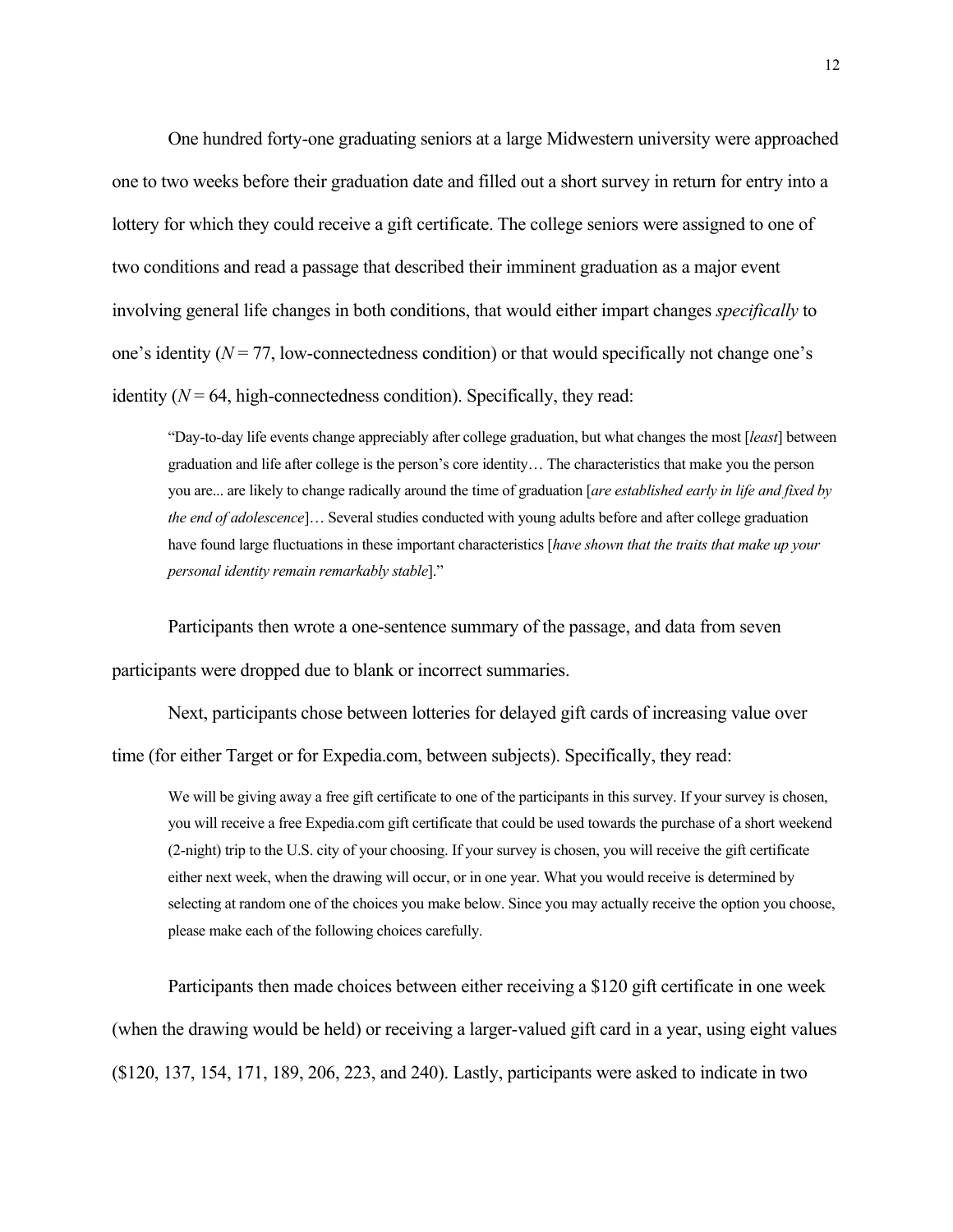questions how much more or less free time and spending money they anticipated having a year from now  $(0 =$  much less;  $6 =$  much more).

## **Results and Discussion**

*Relationship between perceived connectedness and patience.* Our measure of patience was the number of deferred options (waiting one year for the gift certificate) chosen over the eight tasks, such that choosing more deferred options indicated greater patience. When participants were told their impending graduation presaged a major (vs. trivial) change in their identity, they exhibited more impatience and were more likely to choose the smaller-sooner gift card. Participants in the low-connectedness conditions were less patient, requiring a larger delay premium, on average (\$67), than did participants in the high-connectedness conditions (\$51).

The effect of the connectedness manipulation was robust and similar in size across both types of certificates. A 2 x 2 ANOVA finds only the predicted main effect of low vs. high connectedness  $(F(1,134) = 5.89, p = .017, \eta_p^2 = .04)$  and no significant effects for type of good nor the interaction term ( $F_{good} = 2.42$  and  $F_{interaction} = 0.02$ ,  $ps = .12$  and .90), indicating that the effect generalizes across different gift certificates. Furthermore, the connectedness manipulation did not significantly affect beliefs about the availability of money or free time in the future ( $t_{\text{money}} = 0.86$ ) and  $t_{\text{free-time}} = 1.22$ ,  $ps = .39$  and .22), and the effect of manipulation is robust  $(F(1,135) = 5.27, p =$ .023,  $\eta_p^2$  = .04) when controlling for these beliefs about the future in an ANCOVA ( $F_{\text{money}}$  = 1.09 and  $F_{\text{free-time}} = 5.47$ ,  $p_s = .30$  and .02—greater anticipated free time predicted greater patience). We replicate this finding in a separate study that investigates people's "delay premiums" for receiving a fixed-value gift certificate (i.e., their willingness to accept a cash payment for a delay; see Study A in the online Appendix).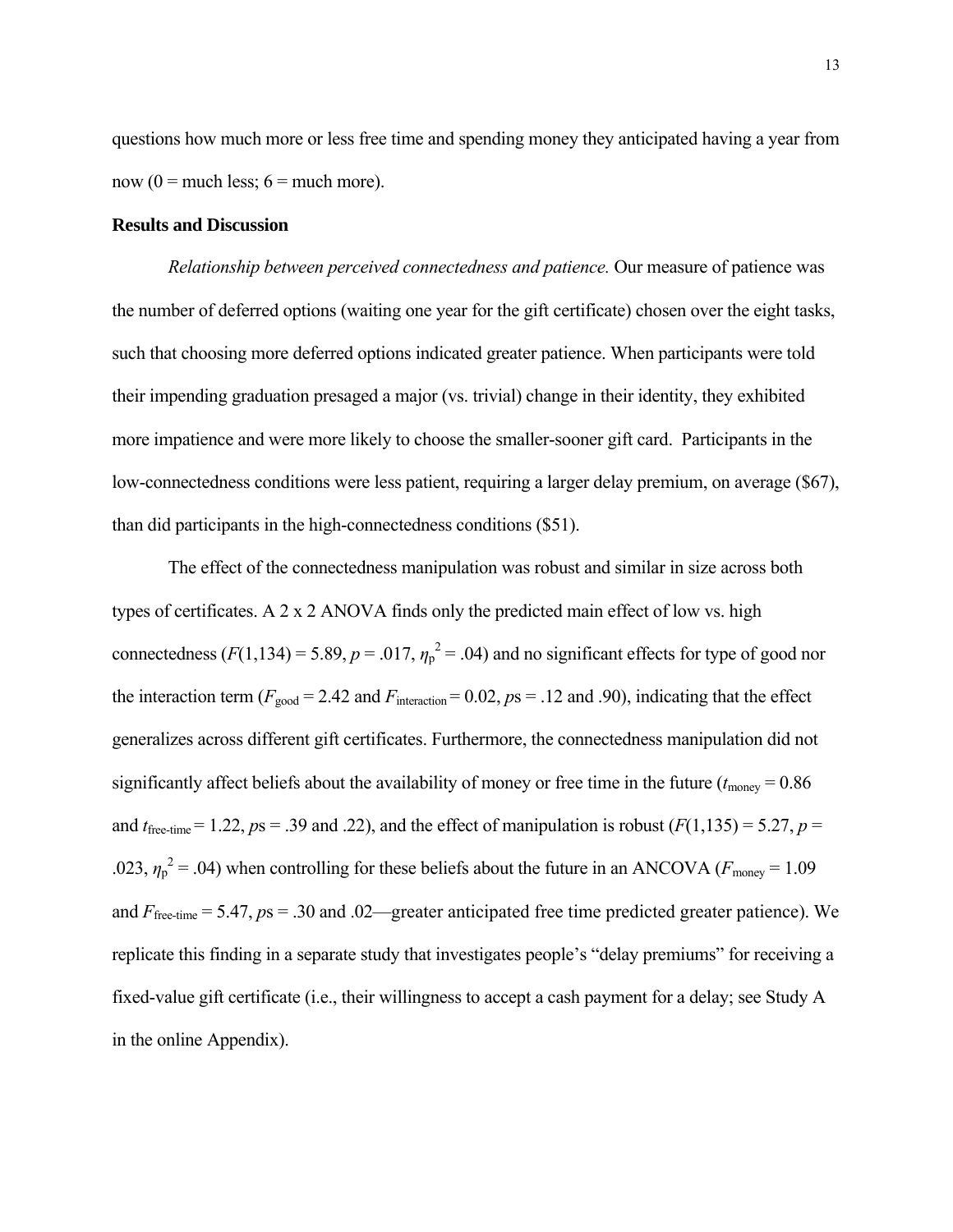The results of Study 1 demonstrate that manipulating the perceived stability of one's identity over a period of time that is punctuated by a major life event (and thereby changing the degree of connectedness between the present and future self) exerts an influence on one's patience in a real choice situation (decisions for a chance of winning a real gift card). This study highlights the key distinctions between our connectedness-based explanation for impatience and traditional discounting models. In our view, impatience over a given time period for an individual is determined not only by the length of the time interval and the economic circumstances (availability of money, opportunity costs entailed by consuming sooner) but also by the changes to the self anticipated to occur in that time period. In particular, important life events—marriage, divorce, entry or exit from college, the death of a loved one, etc.—can impart changes to the properties that define the self in ways that go beyond changes due to the mere passing of time (Liu & Aaker, 2007; Pillemer, Rhinehart, and White 1986).

# **STUDY 2: DISTINGUISHING BETWEEN LOW CONNECTEDNESS AND FUTURE UNCERTAINTY**

In the previous study, we made the assumption that reading the passages manipulated connectedness (i.e., the perceived overlap in important psychological characteristics of the present and future selves), but did not affect other factors. Next, we address the concern that the manipulations used may have inadvertently impacted factors other than connectedness, using both manipulation checks and experimental conditions.

In particular, a key driver of choice over time is that we have less information about the future than about the present. Thus, outcomes delayed to the further future can involve more uncertainty and risk, and intertemporal choice might be explained, in part, by differences in risk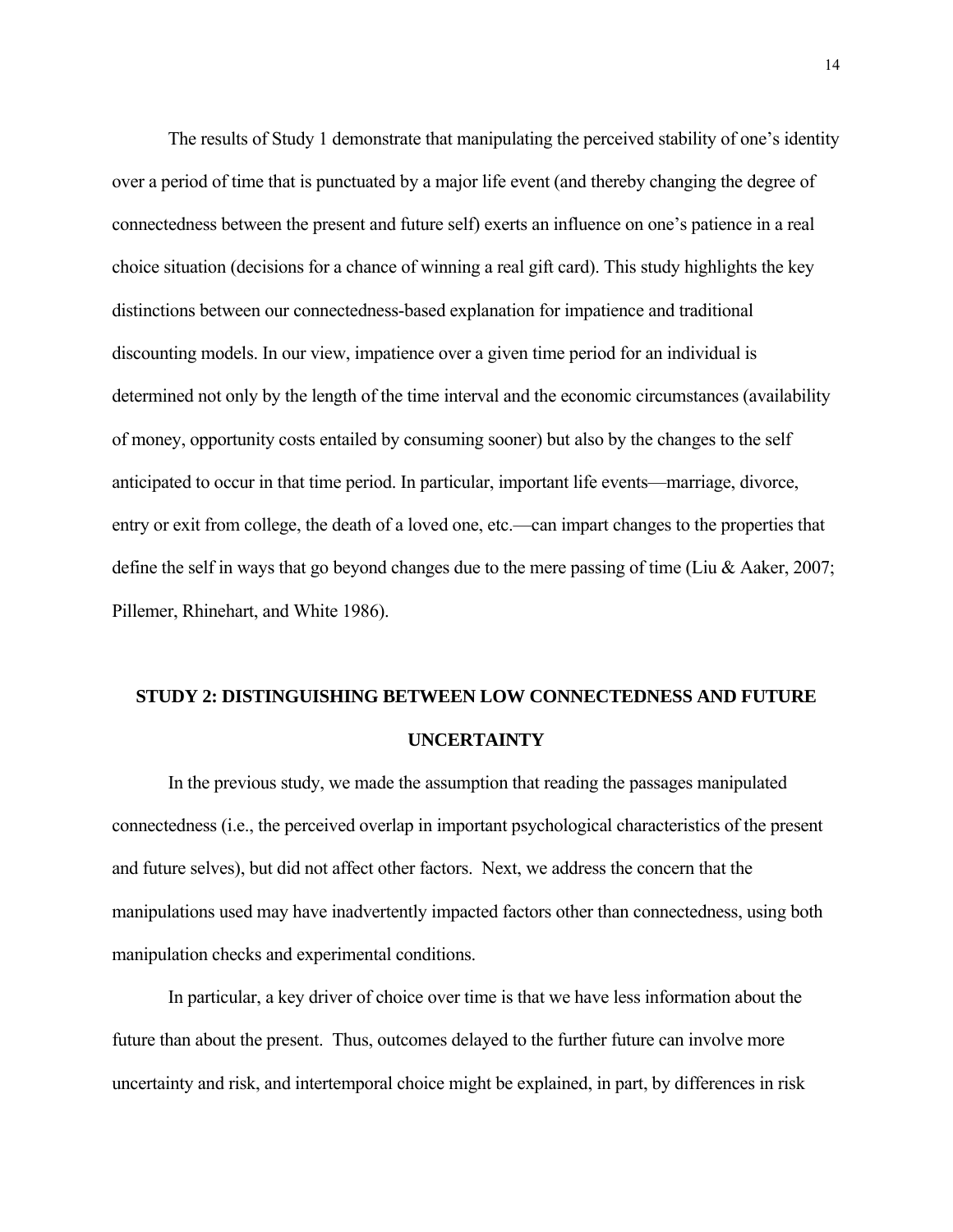between immediate and delayed options (e.g. Mischel, Ayduk, and Mendoza-Denton 2003). While the temporal delay between choice options is the same in both conditions in our studies, which rules out delay-induced uncertainty as a confound, a related concern is that our low-connectedness manipulation might lead participants to have more uncertainty, either about the future in general or specifically about changes in their preference over time. If this were the case, people who choose sooner-smaller options in the low connectedness condition may be doing so due to an uncertaintyinduced inability to choose for the future self, rather than solely due to the impact of perceived disconnectedness on impatience.

We address the aforementioned concerns in two ways. First, we conducted pretests of our manipulation of connectedness to rule out systematic variation in future uncertainty (and a host of other factors, see Appendix A) as a consequence of the manipulations. Second, we conducted a study to directly test the adequacy of alternative accounts in which less connected participants might be more unwilling to commit themselves to a delayed option because they either do not know what the future will be like or are not sure what they will want when it arrives. To assess the relative contributions of uncertainty and connectedness on impatience, we independently manipulate both connectedness and the level of choice flexibility available to participants in a 2 x 2 between subjects design. This allows us to contrast the effect of connectedness on impatience in conditions where uncertainty regarding either the future or one's preferences should and should not affect people's intertemporal choices.

#### **Method**

This study used a 2 (connectedness: high, low) x 2 (choice flexibility: fixed, flexible) between-participants design. One hundred eighteen young adults (aged 18 to 29) in a large Midwestern city agreed to fill out a short survey in return for \$2 and entry into a lottery for which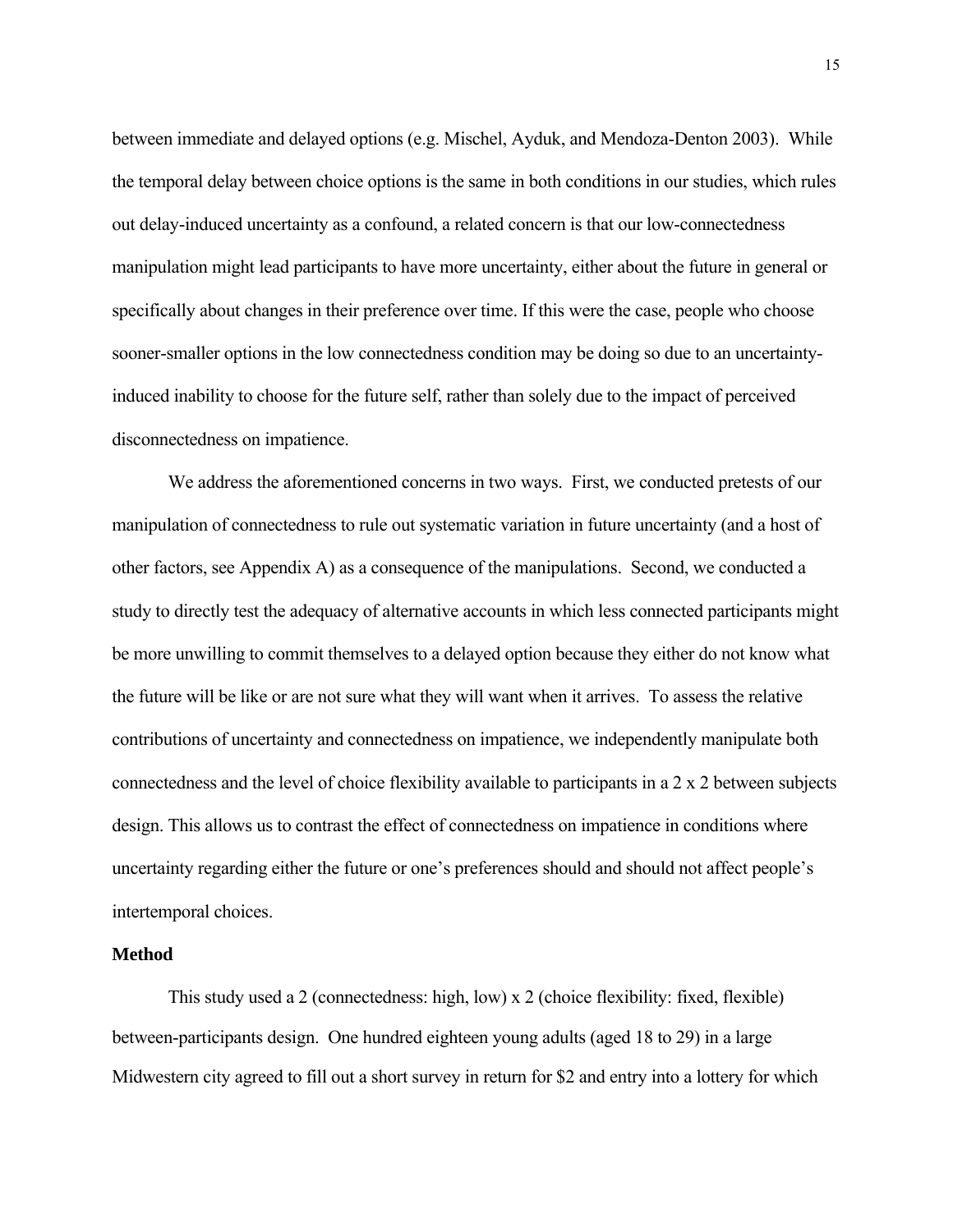they could receive a gift certificate. Connectedness was manipulated by having participants read passages which were structurally similar to those used in Study 1, only the more general passages used here described the stability or instability of identity in young adulthood, without referencing graduation. Specifically, in the high-connectedness condition, participants  $(N = 57)$  began by reading a short description of "recent research" suggesting that young adulthood is characterized by stability in identity (e.g., "the important characteristics that make you the person you are right now... are established early in life and fixed by the end of adolescence"). In the low-connectedness condition, participants  $(N = 61)$  read about instability (e.g., "the important characteristics that make you the person you are right now... are likely to change radically in young adulthood...."). We also conducted extensive pretests of this manipulation with two separate samples from the same population (*N*s=110 and 73). We assessed connectedness in the pretests by asking participants to "think about the important characteristics that make you the person you are now and circle the one diagram out of the six below that best reflects your opinion about the degree of connectedness between the person you are now and the person you will be in a year, where no overlap means 'completely different' and complete overlap means 'exactly the same.'" Participants circled one of the six Euler circles (see Figure 1), which were coded as numeric scores (e.g.  $a = 1$  to  $f = 6$ ).



# **FIGURE 1: MEASURE OF CONNECTEDNESS**

*Note: Options (a) through (f) were presented to participants vertically.*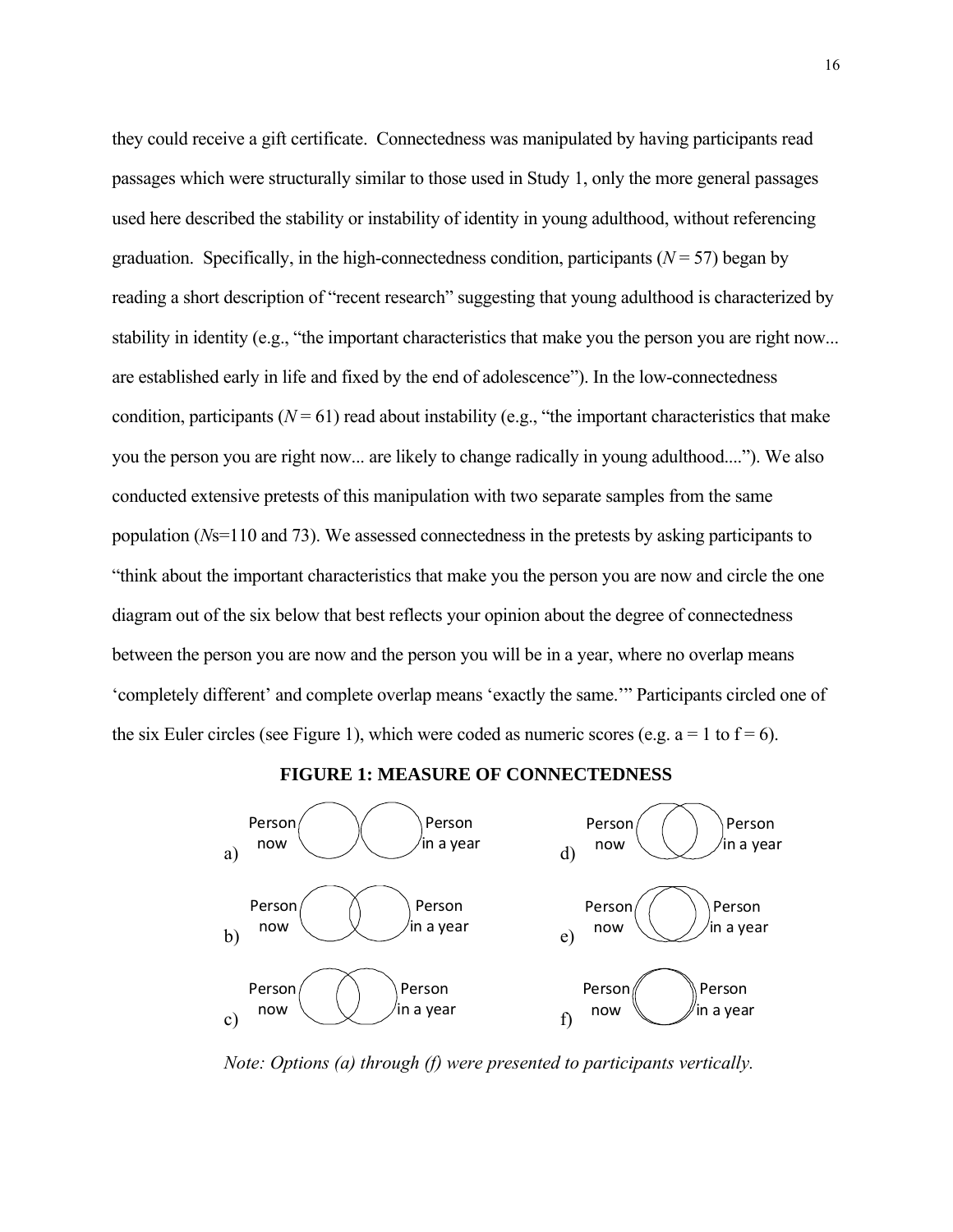In the study itself, the connectedness manipulation was crossed with a manipulation of choice flexibility. After the connectedness manipulation, participants read that they had been entered into a lottery to receive a gift certificate from a retailer of their choosing, which could be received either next week (after the drawing was held to decide a winner) or a year later, based on their choices. They were presented with a menu of 20 popular online shopping sites from which to choose. We used multiple different retailers to highlight the problem of potentially choosing poorly if the future self turns out to have differing needs or preferences. Participants in the "fixed" conditions ( $N = 56$ ) were asked to commit to a retailer, reading that "if you win, the gift certificate will be from the retailer you write on the line below and you cannot change your choice later." Participants in the "flexible" conditions  $(N = 62)$ , in contrast, indicated only an initially preferred retailer, reading that "if you win, the gift certificate will be from ANY of the retailers listed above and you will make your final choice when the gift certificate becomes usable (in one week or one year)."

After selecting a retailer, participants made choices between receiving smaller valued gift certificates in a week, using eleven values (\$10, 20, 30, 40, 50, 60, 70, 80, 90, 100, and 110) or to receive a \$120 gift certificate in a year.

#### **Results and Discussion**

#### *Pre-tests of manipulations.*

The results of the pretests are reported in Appendix A and briefly summarized here. Most importantly, we found that reading about the instability of one's identity over time significantly reduced connectedness ratings, but did not produce significant differences in other dimensions that might influence preferences. In particular, we found no effect of the manipulation on people's reported liking of their future self, the perception that the future self would be a better or worse person than the current self, their construal level (Vallacher and Wegner 1989), mood (Watson, Clark and Tellegen 1988), or the accessibility of future-oriented words or the salience of mortality.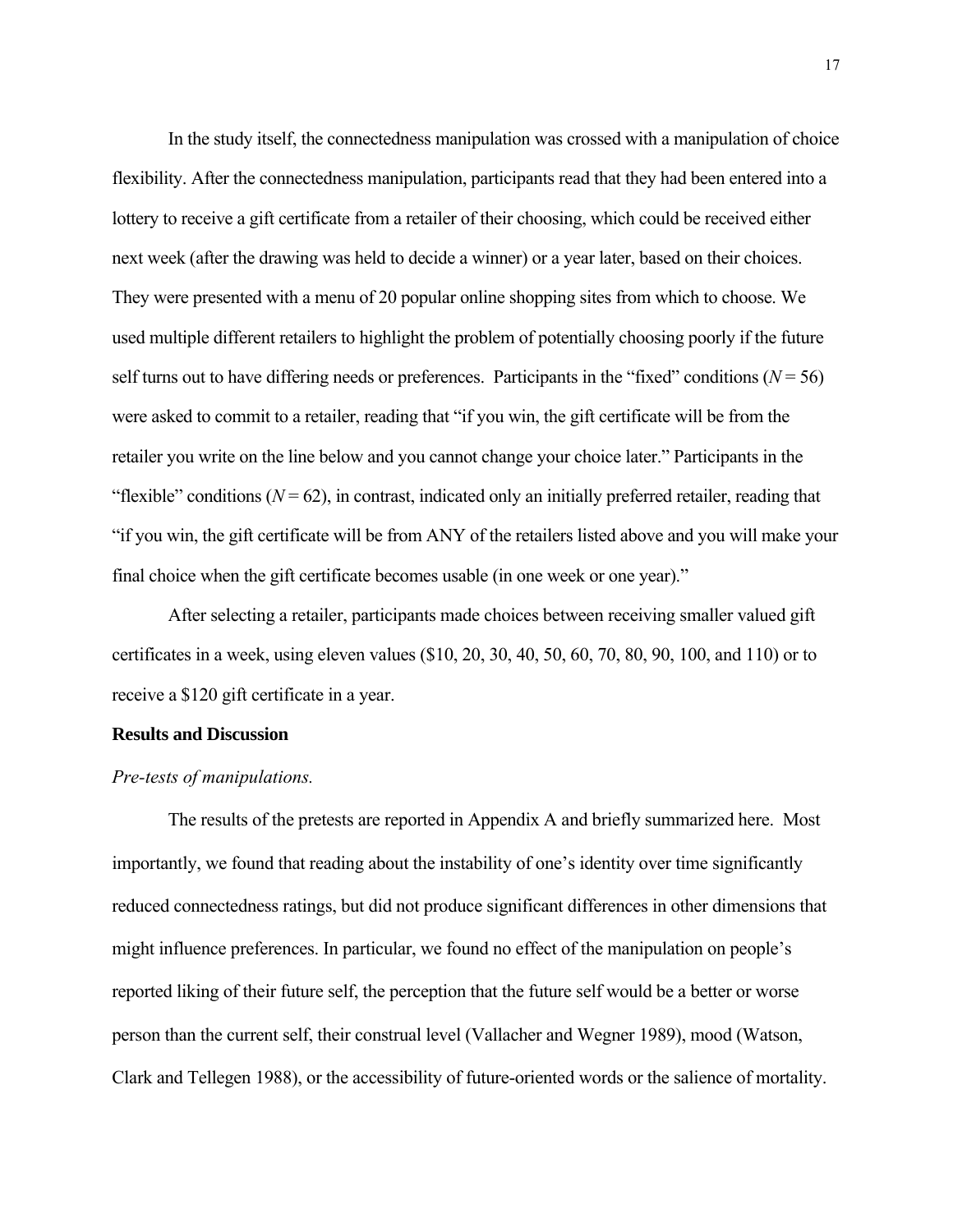Most relevant to the specific concern that our manipulation of connectedness might be affecting uncertainty associated with the future, we found no effect of the manipulation on the perception of the future as generally uncertain or unpredictable, nor did the manipulation significantly affect participants' uncertainty concerning their own future preferences.

#### *Fixed vs. Flexible Gift Certificates.*

In the study itself, our measure of patience was the number of deferred options (waiting one year for the gift certificate) chosen out of the eleven choice tasks, where choosing more deferred options indicated greater patience. If feeling disconnected from the future self increases impatience, as we propose, then we should see a similar effect of the connectedness manipulation in both conditions, regardless of whether the gift certificate retailer was fixed or flexible. Alternatively, reading about stability vs. instability of identity might instead affect choices by increasing uncertainty (e.g. about one's future tastes and preferences) in the instability condition. If this were the case, we should find a larger effect of our connectedness manipulation in the fixed conditions, where the risks of committing to future outcomes are higher due to uncertainty, than in the flexibility condition where the future self chooses the retailer.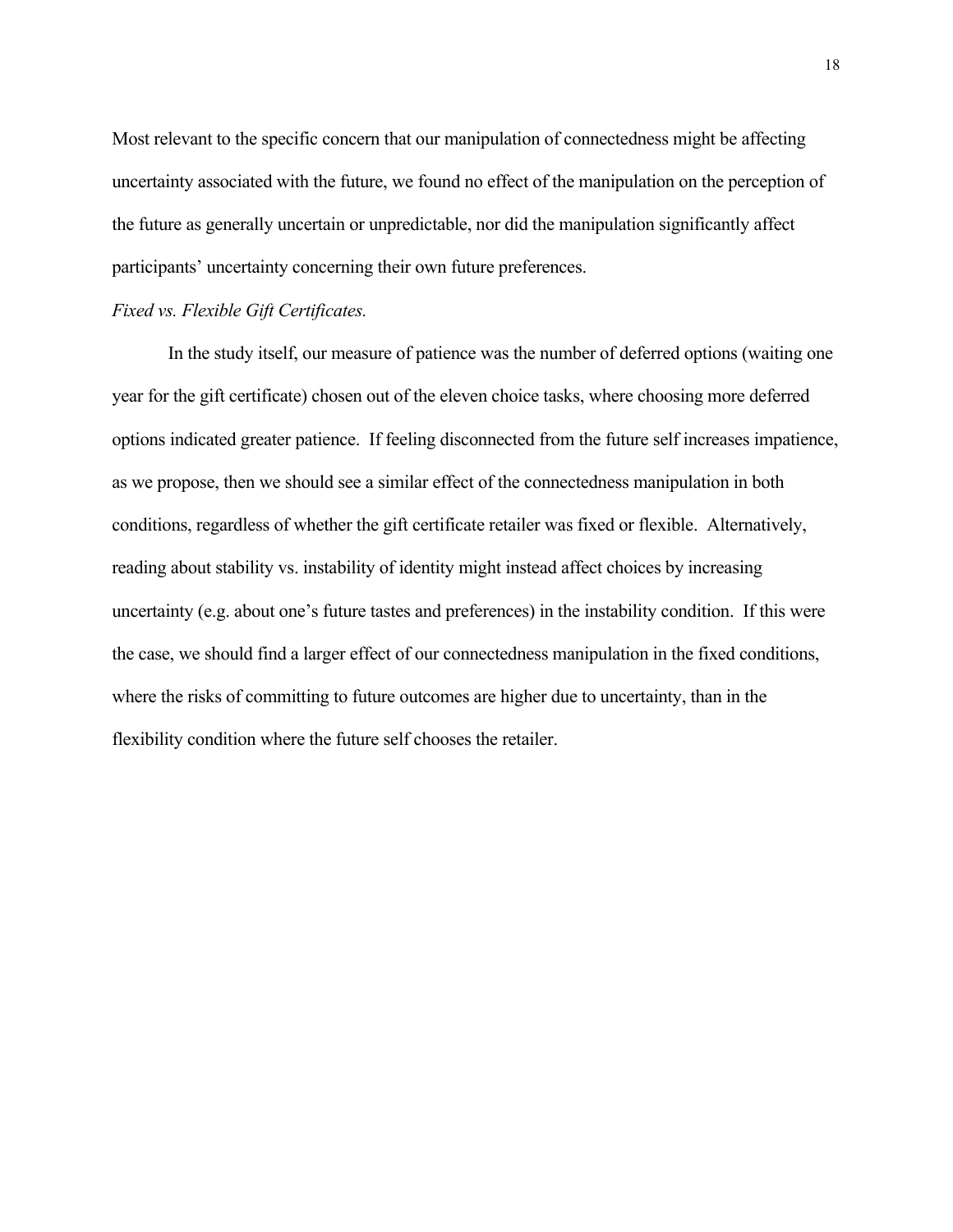#### **VERSUS FLEXIBLE CHOICE**



The results of a 2 (connectedness: high, low) x 2 (choice flexibility: fixed, flexible) analysis of variance revealed two main effects (*F*s (1,114) = 5.85 and 5.67,  $ps < .05$ ,  $\eta_p^2$ 's= .05 for connectedness and choice flexibility) but no interaction  $(F<1)$ . Figure 2 shows that people were more patient when made to feel connected than when made to feel disconnected, as predicted by our framework. People were also more patient in the flexible conditions than in the fixed conditions (i.e., flexibility does increase the value of future options), consistent with the view that the future is generally seen as uncertain. However, the effect of the connectedness manipulation on patience that feeling disconnected from the future self results in impatience—was unaffected by the manipulation of choice flexibility. Thus, the effect of connectedness on choices cannot be explained by the presence of an uncertainty-induced desire to avoid committing to future options in the low-connectedness conditions.

The results of Study 2 distinguish the effects of connectedness on patience from the ability to choose for the future self, finding that a lack of psychological connectedness induces impatient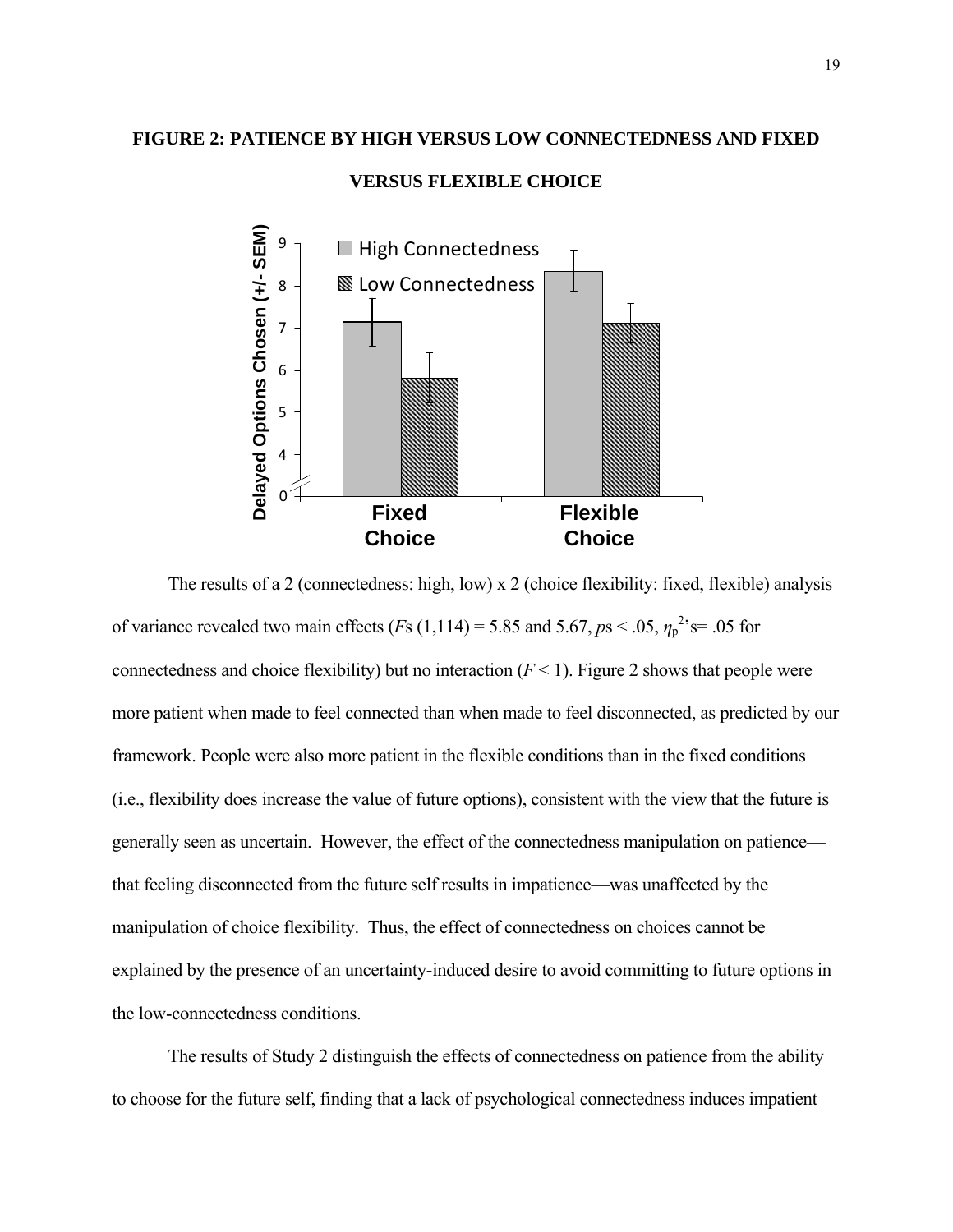consumption even in a context in which any presumed inability to choose for the future self is mitigated (in the flexible choice conditions).

# **STUDY 3: ACCESSIBILTY-INDUCED FEELINGS OF CONNECTEDNESS AND PURCHASE TIMING**

The results of the prior studies show that over periods of time where one might reasonably expect meaningful change in the properties that comprise one's identity, providing information that highlights the likelihood of decreased connectedness leads to more impatience in decision making than does providing information about the stability of identity. A potential concern, however, is that participants' choices may have reflected a lay theory about what the appropriate effect of changes in identity on patience should be, rather than reflecting their true preferences. This concern is mitigated to an extent by Study 1's use of incentive-compatible choices regarding winning actual gift certificates. It is also possible that presenting different information in the two conditions promoted different beliefs or differentially highlighted certain aspects of the future across the two conditions (e.g. the ways in which the future might be more or less uncertain, as addressed in Study 2 above). To address these concerns, Study 3 manipulates connectedness by using the inferences that participants reached from a metacognitive cue while keeping the information content the same across the two conditions.

In this study, we test the generalization of our hypotheses to two additional assessments of patience in intertemporal choice. One common intertemporal decision that consumers face is when to purchase a product if they believe that prices will decline over time (Winer 1985). In particular, given the prevalence of price-skimming strategies, discussion of expectations for declining prices is widespread in the popular press for technology products, and has been shown to impact decision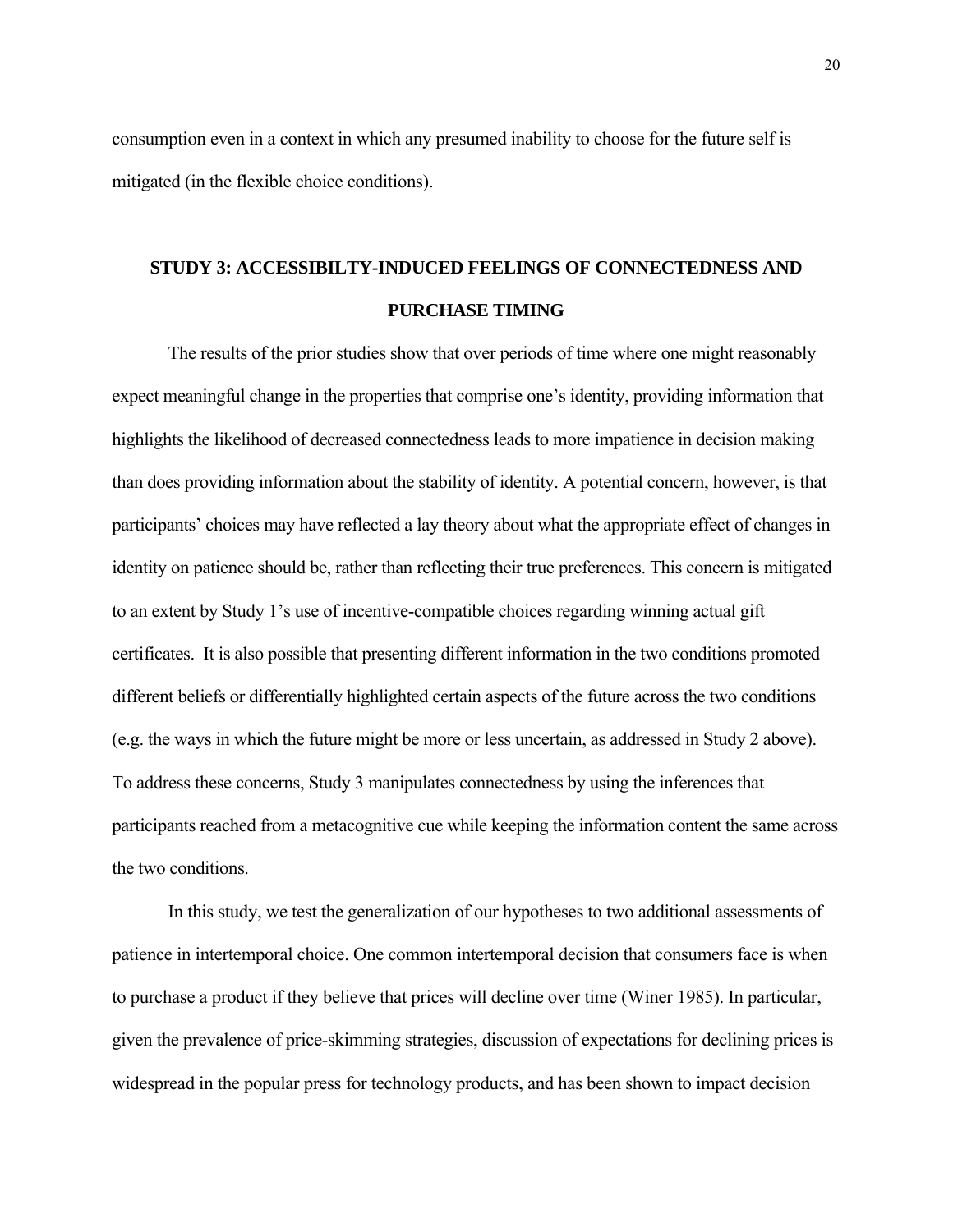making (Ronen, Lucas, and Eden 1990). Thus, we presented participants with a realistic scenario in which they decided when to buy a computer, given an expected schedule of declining prices over the next twelve months, as well as a simple battery of preference matching tasks that assessed the discounting of money over time. We expect that participants who are asked to imagine generating 2 reasons why their identity will remain stable will perceive greater connectedness and will thus exhibit greater patience (e.g. will choose to purchase later and will discount money less) than participants asked to generate 10 such reasons.

#### **Method**

Ninety-seven undergraduates at a large Midwestern university participated in exchange for \$2. All the participants were presented with a passage that conveyed that the evidence for the stability of identity over time is mixed and that experts reach widely varying conclusions on the basis of these findings. Then, drawing from the work on "accessibility experiences" (Schwarz 1998; 2004), we asked participants in the high-connectedness condition to judge how easily they could generate 2 reasons (*N*=51) why their own identity would remain very stable over the next 12 months, after reading that most participants in a previous study were able to generate 2 reasons. In the lowconnectedness condition  $(N = 46)$ , participants judged how easily they could generate 10 such reasons, after reading that most participants previously had been able to generate 10 reasons. (Both passages were, in fact, true. In a pre-test, most participants were able to generate 10 reasons.) Participants marked their responses on a 1-7 scale, ranging from "No, I'm quite sure that I cannot retrieve 2 (10) reasons" to "Yes, I'm quite sure that I can retrieve 2 (10) reasons." Participants who were asked to imagine how difficult it would be to generate two reasons should find the task easy, and therefore have no reason to doubt the stability of their identity. Conversely, participants in the 10 reasons condition should anticipate that the task would be more difficult, and are likely to use this anticipated difficulty as a cue to question the stability of their identity, yielding a feeling of low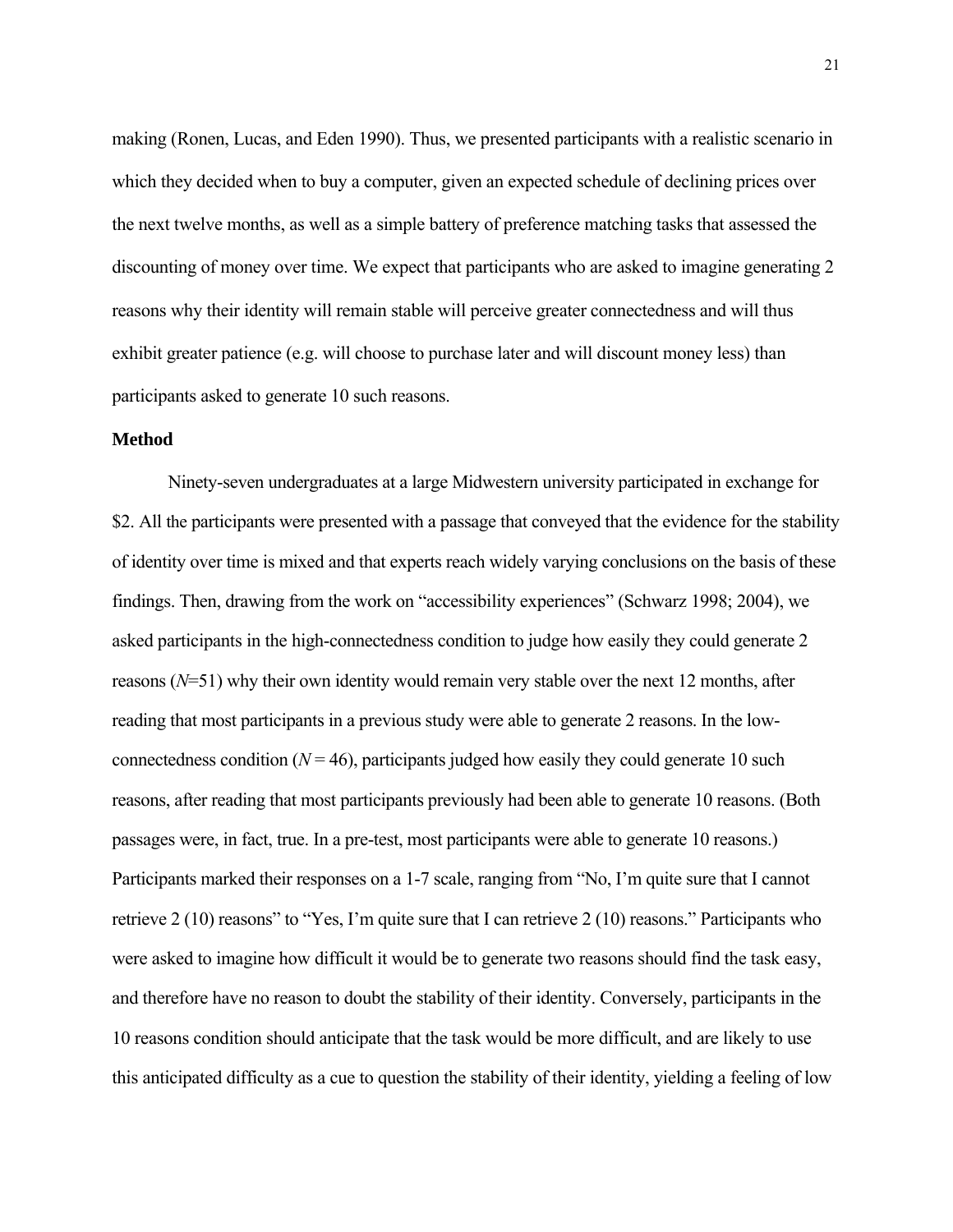connectedness. This procedure has been widely used to manipulate consumers' evaluations (e.g., Novemsky, Dhar, Schwarz, and Simonson 2007). We chose this manipulation to induce anticipated ease (difficulty) without having participants list reasons because (a) research has shown that anticipated ease and experienced ease of reason generation have analogous effects on evaluation (Wanke, Bohner and Jurkowitsch 1997), and (b) we were concerned that having participants list reasons might introduce potentially confounding information arising from the reasons themselves, or that it might otherwise influence a construct other than connectedness (e.g., mood, mental fatigue, etc.).

Participants then rated the degree of connectedness they perceived between the person they are now and the person they would be in a year. Next, they were presented with a choice about when to buy a computer which was expected to decline in price over the next 12 months. They read:

Imagine that you have a laptop that you use for your work. The laptop is pretty old, and it works, but it's slow, heavy, and is lacking in some features you desire. You would really like to get a new laptop, and after doing some research you are considering purchasing the brand new laptop described below.

The laptop has just been introduced and is currently on sale for \$2000. You have a credit card to which you could charge the full amount. However, in doing your research, you find out that the price is expected to drop over the next year. So, you can buy it now at full price or get it for cheaper by waiting.

They then chose among five timing options, ranging from buying now for \$2000 to waiting a year and paying \$1000, in increments of saving \$250 for each additional three months of waiting. Lastly, after giving a rating of their current need for the computer, participants gave four preference matching responses, as below:

| 1) I would be indifferent between \$500 today     | and | in $12$ months<br>-SS |
|---------------------------------------------------|-----|-----------------------|
| 2) I would be indifferent between \$<br>today and |     | $$100$ in 12 months.  |
| 3) I would be indifferent between \$100 today     | and | in 12 months<br>-8    |
| 4) I would be indifferent between \$<br>today     | and | $$500$ in 12 months.  |

#### **Results and Discussion**

*Manipulation checks.* Participants in the 2 reasons (high-connectedness) condition indicated that the reason-generation task would be relatively easy  $(M = 4.78, SD = 1.91)$  compared to the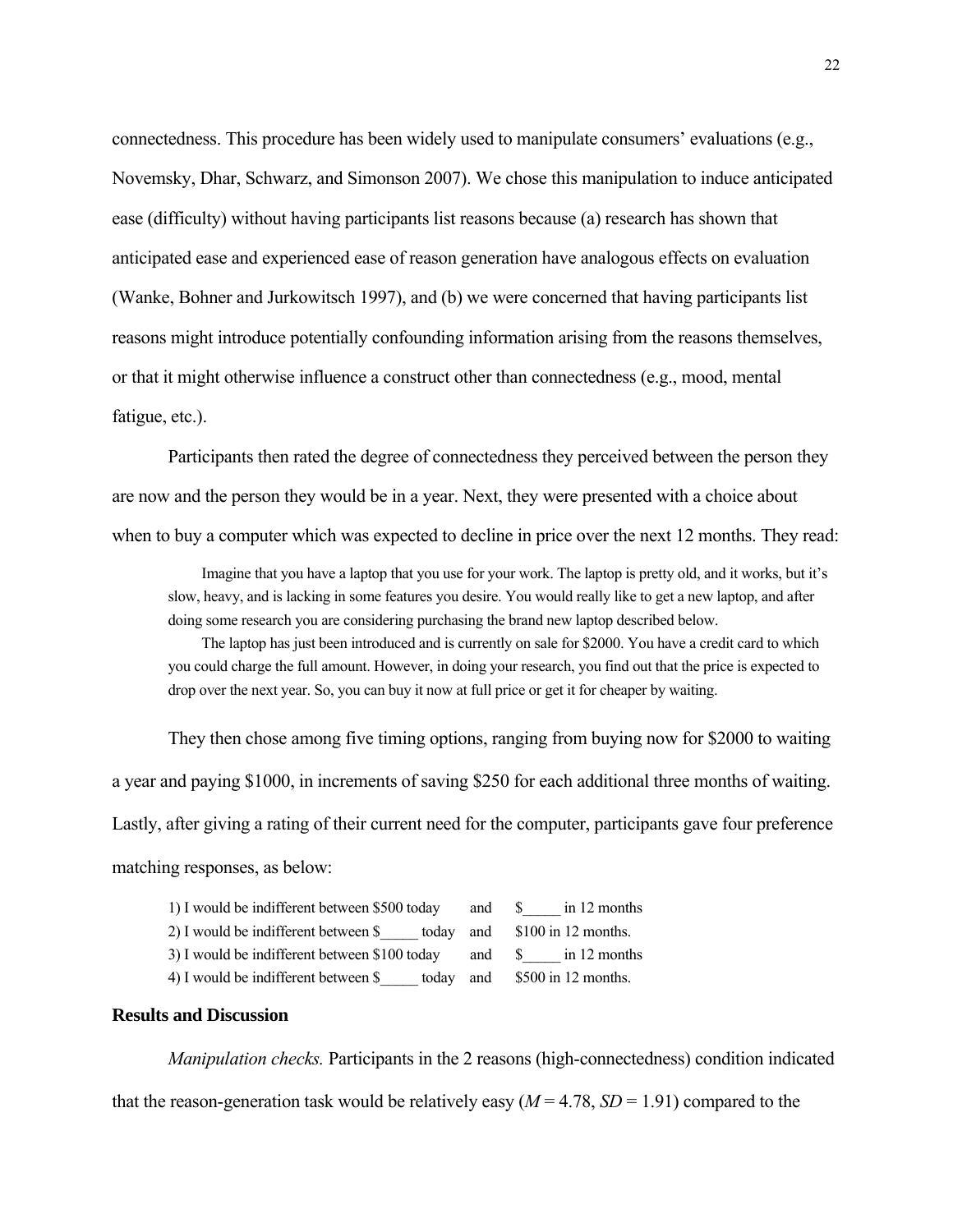ratings of the participants in the 10 reasons (low-connectedness) condition  $(M = 3.93, SD = 1.89)$ ;  $t(95) = 2.22$ ,  $p = .029$ ,  $\eta_p^2 = .05$ ). Also, participants in the 2 reasons condition rated themselves as more connected to their future selves  $(M = 4.71, SD = 0.97)$  than did participants in the 10 reasons condition ( $M = 4.29$ ,  $SD = 0.82$ ;  $t(95) = 2.30$ ,  $p = .023$ ,  $\eta_p^2 = .05$ ).

*Relationship between perceived (in)stability and discounting.* In order to account for the effect of people's current need for a new computer on their purchase timing, we included it as a covariate in an ANCOVA. (The manipulation did not affect people's perceived need for a computer.) We find that the manipulation of connectedness affects purchase timing  $(F(1,94) = 5.47)$ ,  $p = .022$ ,  $\eta_p^2 = .06$ ) controlling for computer need (*F*(1,94) = 8.70,  $p = .004$ ,  $\eta_p^2 = .09$ ). In particular, we find that, after residualizing on computer need, participants in the high-connectedness condition waited 1.8 months longer on average than did participants in the low-connectedness condition. This finding provides further support for our claim that higher connectedness to the future self promotes patience in a broad array of decisions that involve intertemporal tradeoffs.

We also looked at the degree of patience expressed in the matching task for each participant to assess whether inducing belief in the stability of one's identity affects patience for money. Consistent with the findings for the computer purchase task, participants in the high-connectedness (2 reasons) condition had higher discount factors (computed as average ratio of sooner-smaller amount / average later-larger amount given for the four responses;  $M = 0.65$ ,  $SD = 0.26$ ) than participants in the low-connectedness (10 reasons) condition ( $M = 0.48$ ,  $SD = 0.25$ ;  $t(95) = 3.25$ ,  $p =$ .002,  $\eta_p^2$  = .10). These results are also consistent with the view that our manipulation of connectedness gave rise to a generalized increase in patience, and our findings are not limited to a given elicitation method or product domain.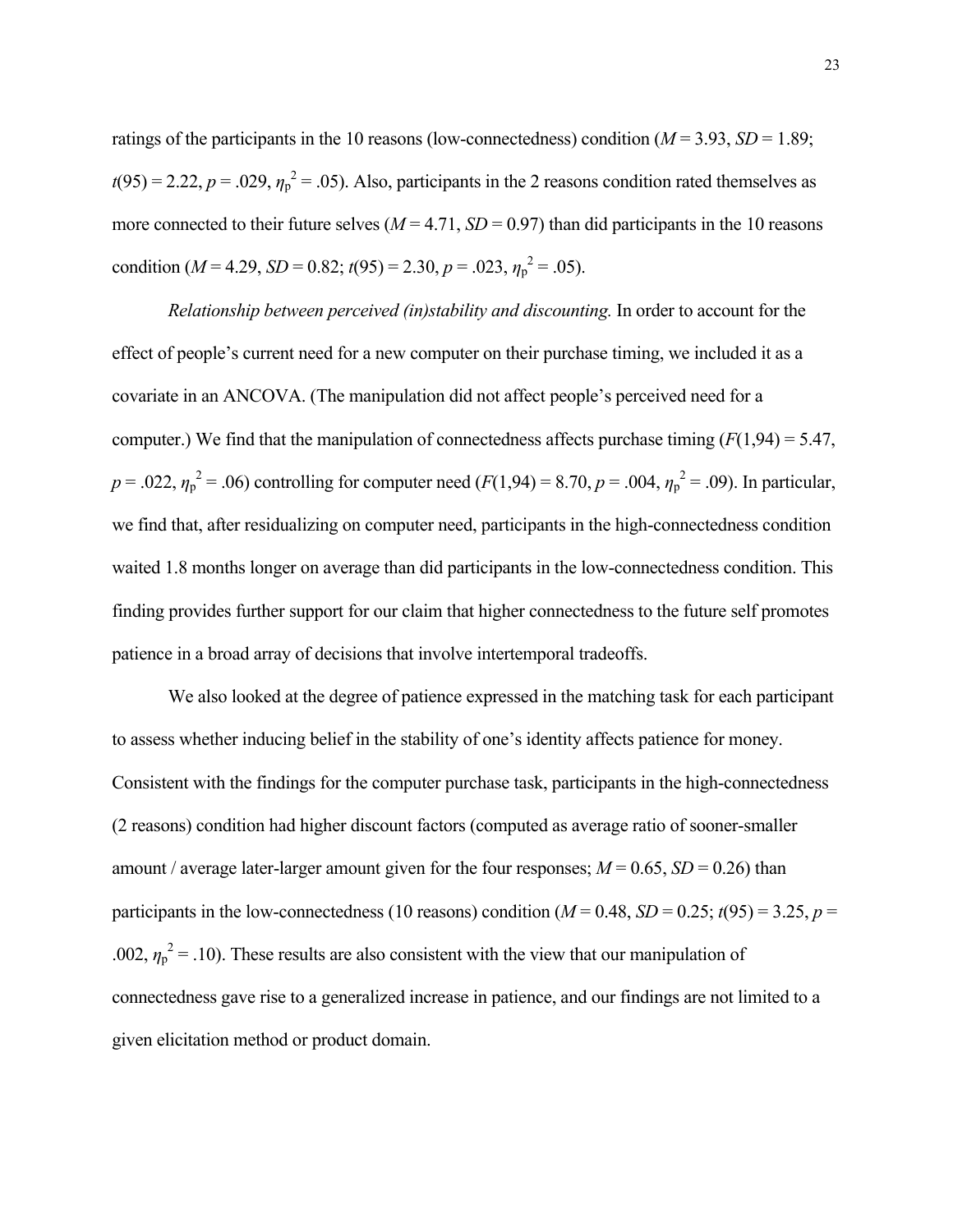The results of Study 3 provide evidence that psychological connectedness influences patience as expressed by purchase timing and intertemporal matching tasks, using a more nuanced manipulation of connectedness. Specifically, in this study we reduce connectedness by having people anticipate the difficulty of listing many stable aspects of their identity (and thus lead them to question the stability of their identity) rather than by providing people with information about the stability or instability of their identity as in the previous studies. Participants who were given no metacognitive cue to doubt the stability of their identity-comprising features over the next year waited longer to buy a computer which declined in price and discounted money less than participants who were made to feel they would be more likely to change over time. Thus, manipulating specifically the feeling of connectedness (as opposed to information about future change) significantly impacts intertemporal choices.

# **STUDY 4: THE EFFECT OF MANIPULATED CONNECTEDNESS ON SHORT VS. LONG-TERM DISCOUNT RATES**

Studies 1-3 show that manipulating connectedness impacts patience, as measured by discount rates defined over a single time period. An additional factor that may contribute to impatience is "present-bias"—the general tendency for people to be more impatient for outcomes in the imminent future than for distant future outcomes. This has been modeled in "quasi-hyperbolic" frameworks by assuming one parameter  $(\beta)$  reflecting weight given to near future outcomes (e.g. present-bias) and another parameter  $(\delta)$  reflecting discounting of later outcomes (Laibson 1997; O'Donoghue and Rabin 1999; Zauberman 2003). Many papers on the correlates of discounting have studied only the hyperbolic parameter *k*, which conflates time inconsistency with the average magnitude of discount rates. However, some recent research has shown that present bias and long-term magnitude of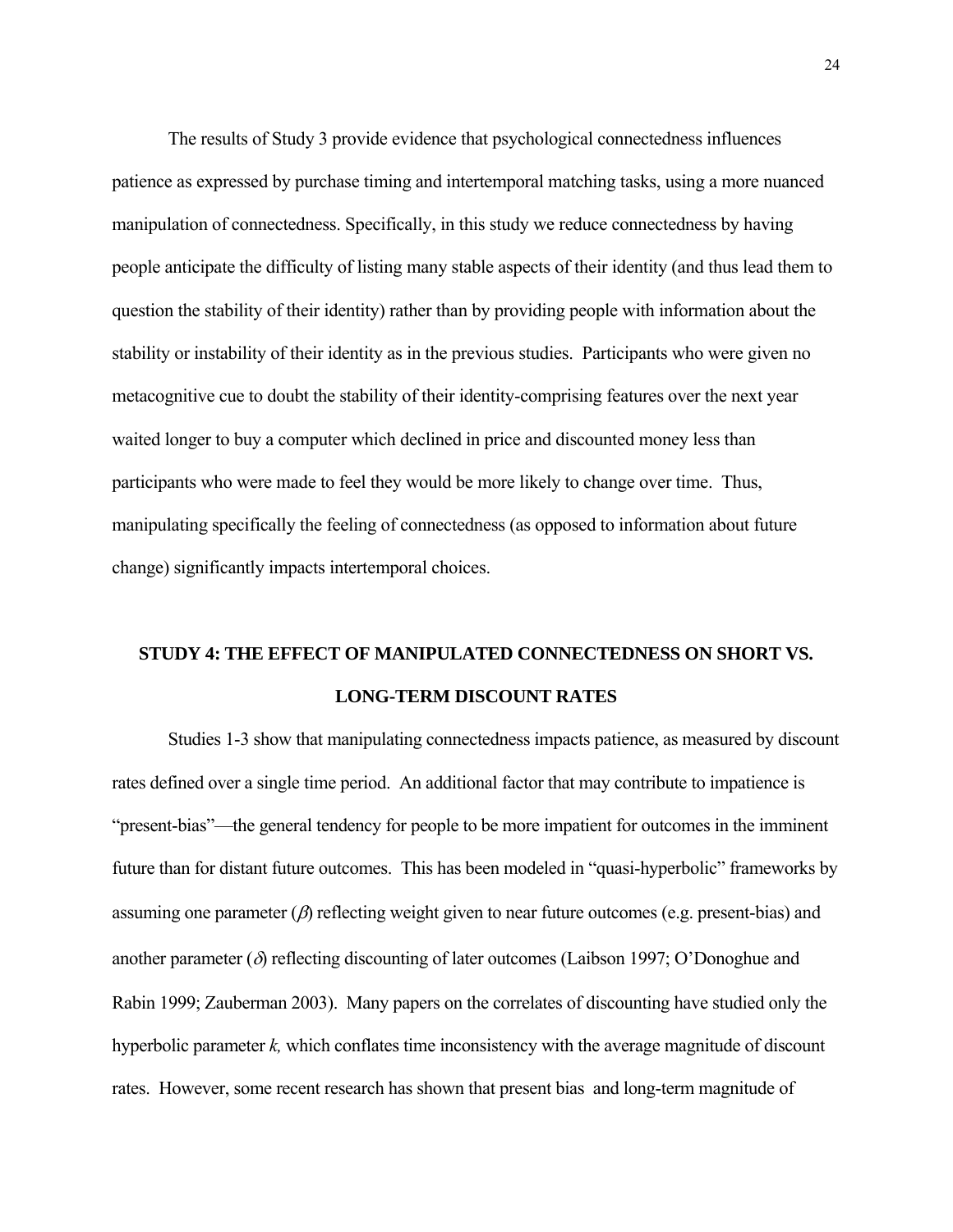discounting are both conceptually and empirically distinct constructs (i.e., they are predicted by different demographic factors and they predict different behavioral outcomes; Ashraf, Karlan, and Yin 2006; Meier and Sprenger 2008; Tanaka, Camerer and Nguyen 2010).

Our connectedness framework predicts that the greater the drop-off in perceived connectedness over a period, the less patience will be observed over that period. Therefore, it is instructive to determine whether our manipulations of connectedness affect patience (i.e. long-term discounting over a specified period of time) as we have been arguing, or whether our findings could be attribute to the manipulation of connectedness making people more present-biased.

## **Method**

We conducted an online survey in which participants were paid \$2. We collected 71 complete and validated surveys from adult native English-speakers. We manipulated connectedness as in Study 3, asking participants in the high (vs. low) connectedness condition to judge how easily they could generate 2 (vs. 10) reasons why their own identity would remain very stable over the next 12 months. After the manipulation, we measured discounting by asking participants for four preference matching responses, as in Study 3. Participants matched the value of receiving \$200 tomorrow to receiving some (larger) amount in a year, then matched a (smaller) amount to the value of receiving \$100 in a year. They also answered these same questions about outcomes delayed one month, rather than a year.

*Manipulation checks.* Participants in the 2 reasons (high-connectedness) condition indicated that the reason-generation task would be relatively easy  $(M = 5.36, SD = 1.56)$  compared to the ratings of the participants in the 10 reasons (low-connectedness) condition  $(M = 4.26 SD = 1.86$ ;  $t(69) = 2.68, p < .01$ .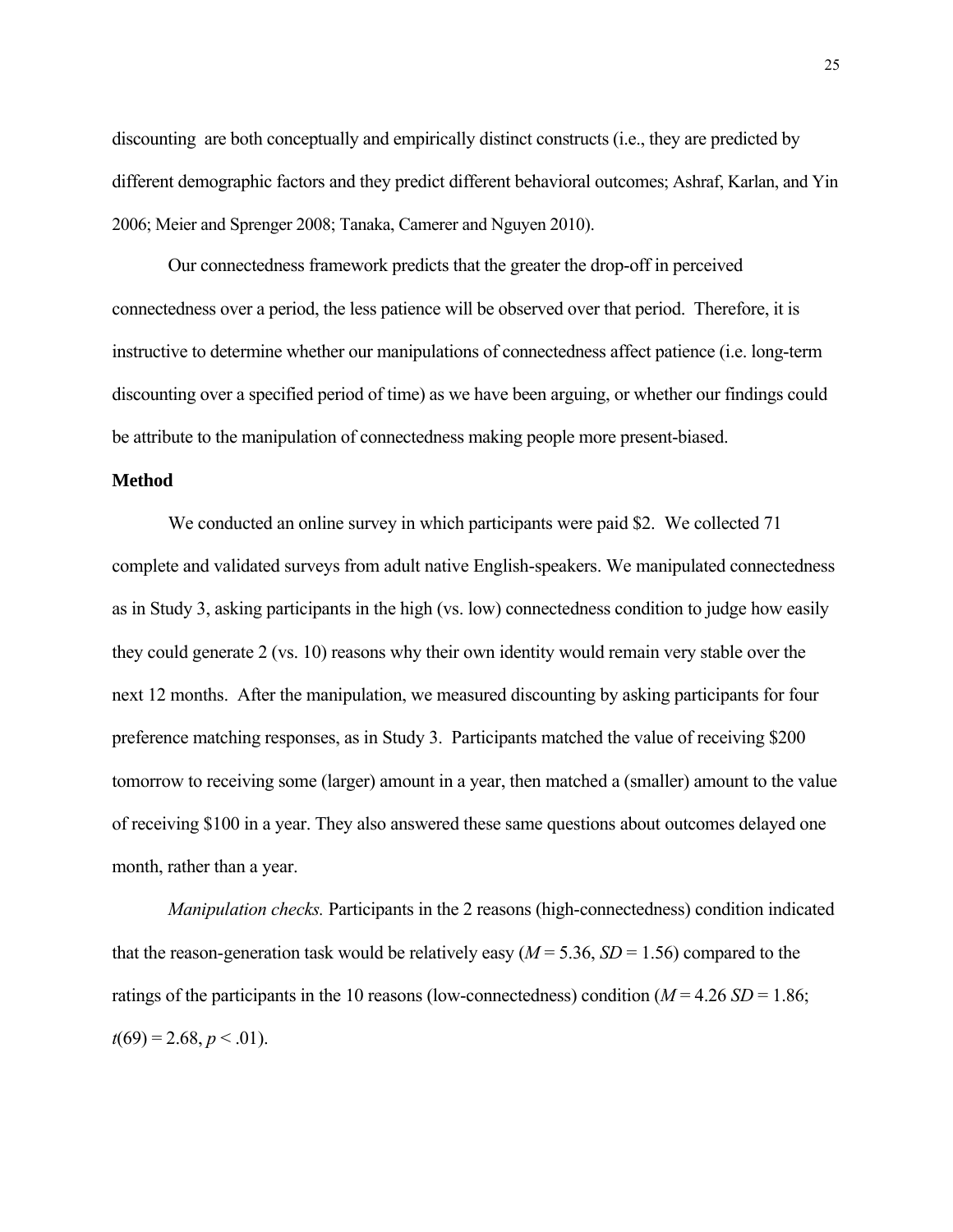*Relationship between manipulated (in)stability and short vs. long-term discount factors.* For each time horizon (one month, one year), we computed the average implied annual discount factor for both the one year task and the one month task. Participants in the 10 reasons (lowconnectedness) condition were less patient (i.e., expressed a lower discount factor) for the one year task ( $M = .54$ ,  $SD = .21$ ) than did participants in the 2 reasons (high-connectedness) condition ( $M =$ .66, *SD* = .24;  $t(69) = 2.14$ ,  $p < .036$ ,  $\eta_p^2 = .06$ ). The implied annual discount factors for the one month matching task were lower than for one year, as would be expected, but the effect of manipulating connectedness was not significant ( $M = .16$ ,  $SD = .22$  vs.  $M = .23$ ,  $SD = .29$  for low vs. high connectedness;  $t(69) = 1.14$ ,  $p = .26$ ,  $\eta_p^2 = .02$ ). Next, we calculated the difference in annualized discount factors expressed over a year and over the month for each participant, as a measure of inconsistent discounting. This difference was also not affected by the manipulation of connectedness ( $M = .38$ ,  $SD = .21$  low connectedness vs.  $M = .43$   $SD = .20$  for low vs. high connectedness;  $t(69) < 1$ ). Lastly, we applied the continuous version of the quasi-hyperbolic discounting model (Laibson, 1997) to the data and calculated each person's long-term discount factor ( $\delta$ ) controlling for their present-bias ( $\beta$ ). Comparing the discount factors corresponding to the estimates of  $\delta$ , we find that participants in the low-connectedness condition were indeed less patient  $(M = .70, SD = .20)$  than were participants in the high-connectedness condition  $(M = .82, SD = .16;$  $t(69) = 2.67$ ,  $p = .01$ ). Thus, the impact of manipulating a participant's connectedness to the person she will be in a year primarily affects her long-term discount factor defined over that year, and this effect is not attributable to differences in present-bias or inconsistency in discount rates between one month and one year.

This study also provides evidence that the effects of manipulating connectedness on longterm patience generalize to a demographically broader adult population (in particular, we find no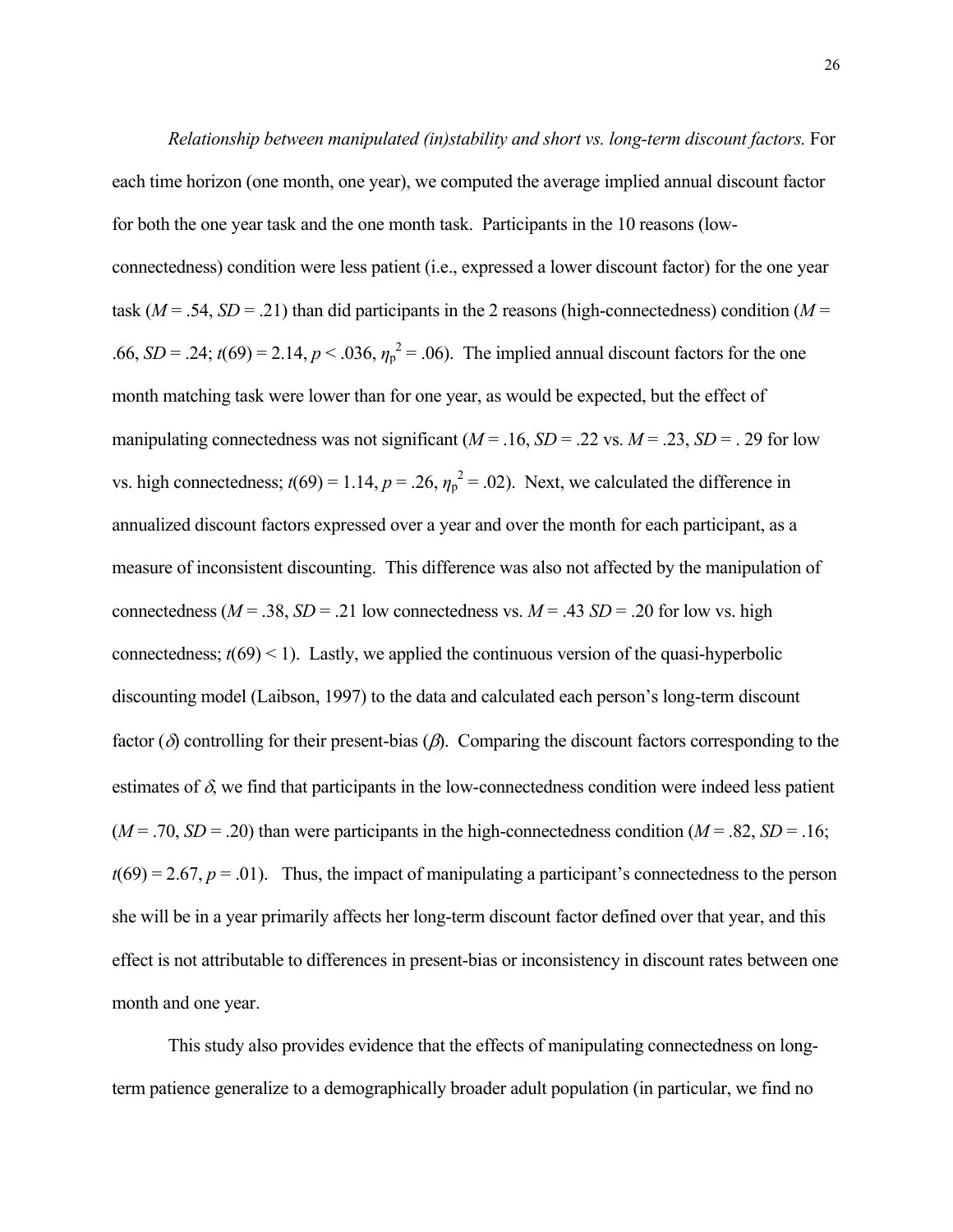reduction in the effect of the manipulation on older participants). We consistently find that when connectedness is expected to be lower at a defined point in the future (e.g., a year), the observed impatience over the intervening period of time is greater. Furthermore, this finding cannot be explained by an effect of connectedness on present bias or changing levels of patience over time. However, it should be noted that we would predict connectedness to induce greater discounting even over short periods of time when changes in identity are expected to occur immediately (e.g. for a college senior who will graduate today and who sees graduation as an identity-changing event). This is consistent with the aforementioned finding that patience is lowest over those periods of time for which people expect the largest reductions in connectedness (Bartels and Rips 2010).

#### **STUDY 5: TRAIT-LEVEL CONNECTEDNESS AND SUBSEQUENT DECISIONS**

In the studies above, we have provided the first evidence that directly manipulating connectedness systematically affects people's patience for the outcomes they will receive. In this final study, we test whether naturally-occurring individual differences in perceived connectedness to the future self relate to individual differences in patience. This approach addresses two potential limitations of the previous studies. First, in manipulating connectedness, we might be highlighting the notion of connectedness to the respondents, potentially magnifying the effect. Second, while our prior manipulations were designed to isolate the effect of connectedness from other constructs, it is possible that connectedness in people's spontaneous thoughts does in fact co-occur with these factors, raising the question of whether connectedness has a unique impact on patience.

Therefore, in this study, we extend the findings to more natural contexts in which people might or might not spontaneously reflect on connectedness when making choices. To avoid suggesting the link between connectedness and discounting to participants, in this study we instead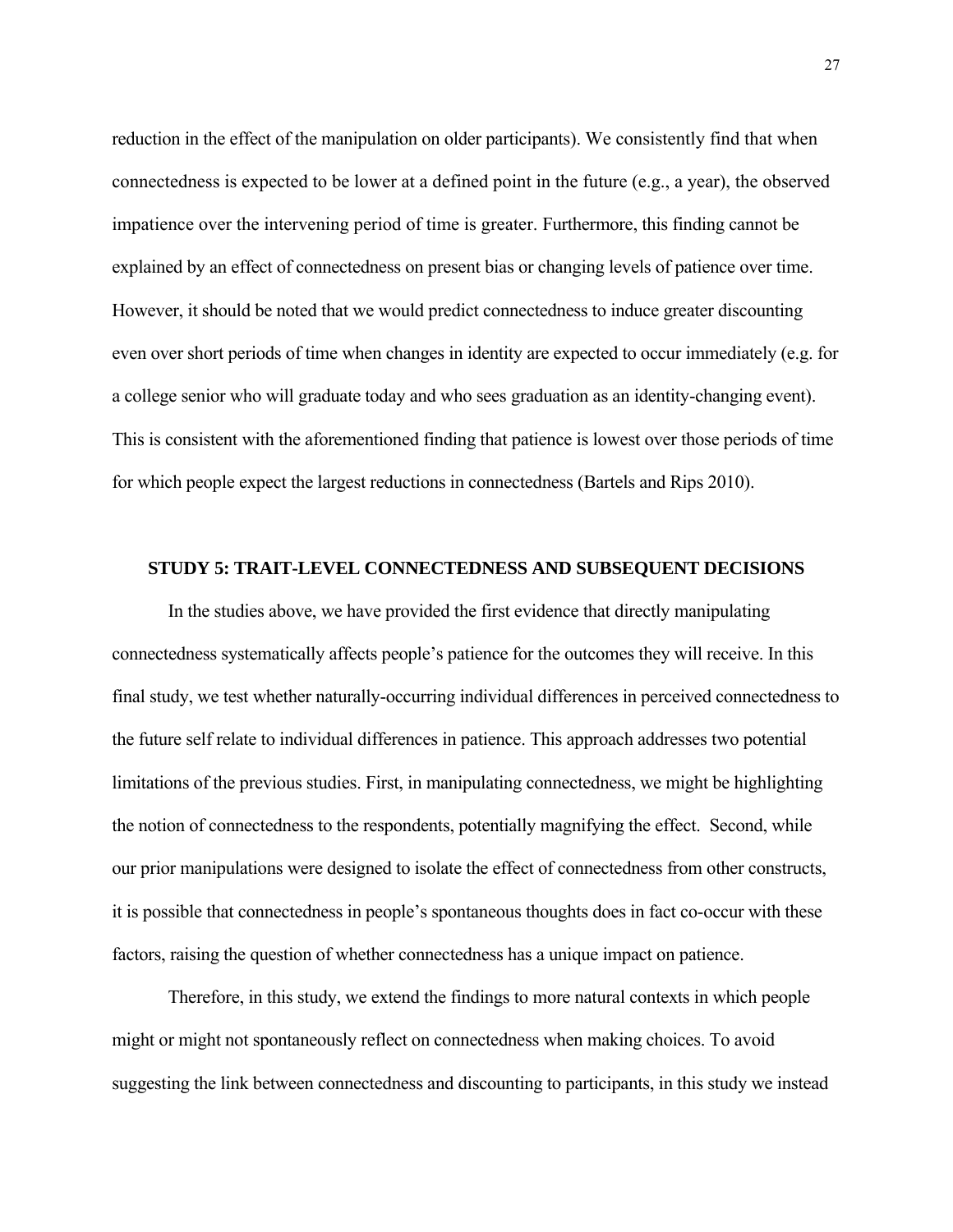employed a re-contact methodology. In the first stage, we measured connectedness (without manipulating it). Three weeks later, in a separate study, we re-contacted participants and collected intertemporal preference data, followed by measures of other psychological constructs known to affect intertemporal choice. By simultaneously assessing the relationship of individual differences in both connectedness and alternative psychological factors with patience, we can gauge how large an impact connectedness has on patience relative to the impact of other factors related to intertemporal preference. Previous research has shown that, when elicitation method is held constant, discount rates exhibit reasonably high test-retest reliability as individual traits (Simpson and Vuchinich 2000), and we therefore anticipate that the initial measure of connectedness will correlate with subsequently measured discount rates, controlling for the other constructs.

Importantly, the participants in the online follow-up study did not know that any of the subsequent questions would be asked when making their initial intertemporal choices. We included measures of (i) anticipated similarity of current and future preferences, or degree of "projection bias," (ii) future anhedonia, (iii) time perception, (iv) reward responsiveness, and (v) non-planning impulsiveness at the end of the second survey (see Appendix B). The first factor—projection bias is, in some sense, actually a component of psychological connectedness. Whereas connectedness concerns a global assessment of all of the psychological factors which comprise one's identity, projection bias is a measure that captures whether people believe that specifically their *tastes and preferences* will be different in the future. Compared to the case where a high degree of similarity between current and future preferences is projected (Loewenstein et al. 2003), when people do not project their current tastes onto a later self, they might choose to consume sooner, rather than later, because the delayed benefit might not fit the future self's taste as well as it fits the current self's tastes. While we addressed this as a possible manipulation confound in Studies 1 and 2, we want to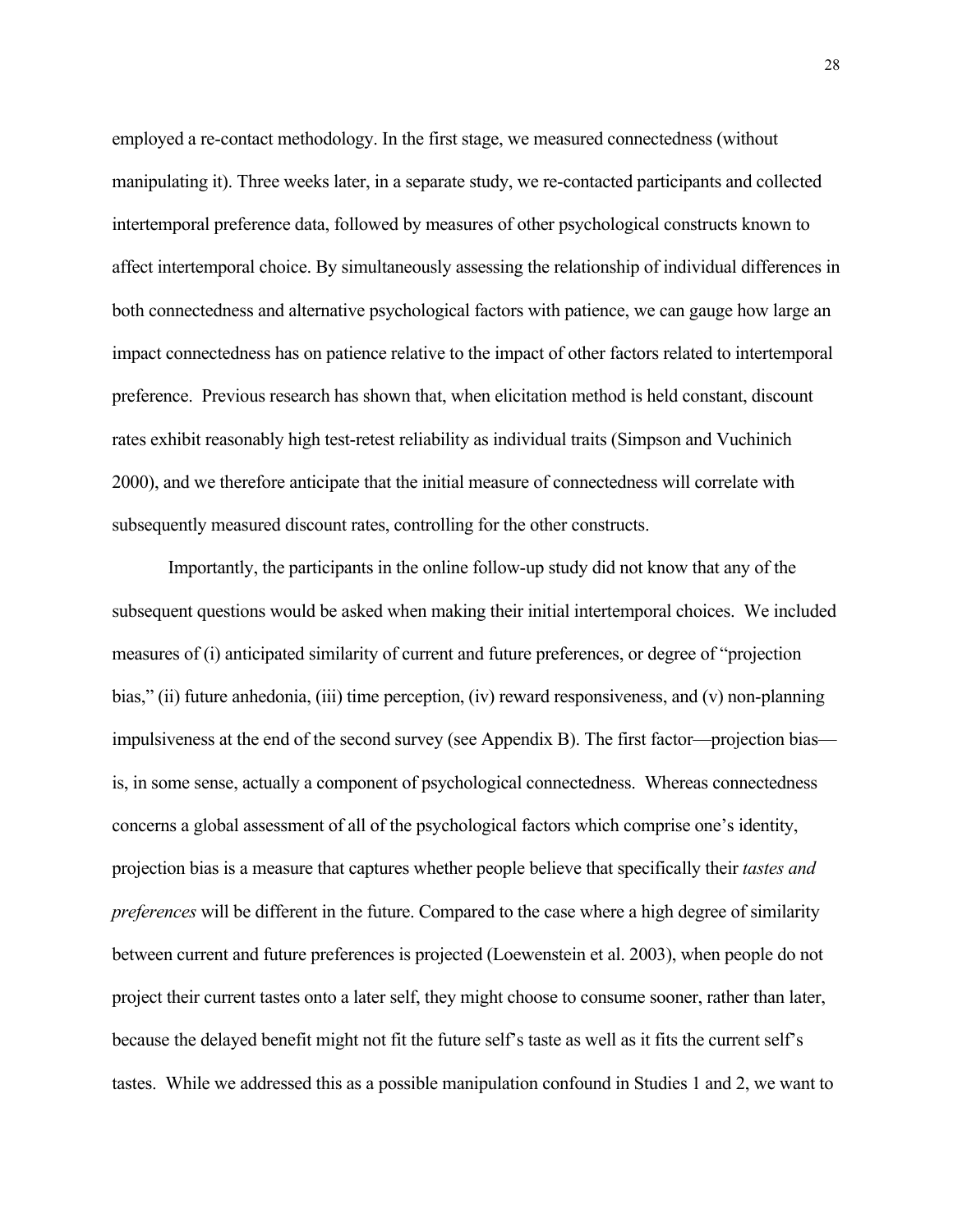also distinguish effects of naturally occurring differences in projection bias from spontaneous differences in the broader notion of connectedness.

The second variable captures an affective forecasting phenomenon where people view both positive and negative outcomes as less extreme the farther into the future these outcomes occur. This "future anhedonia" might induce people to consume benefits sooner, when their positive qualities are more intense, rather than later (Kassam et al. 2008). The third variable, time perception, has been implicated by Zauberman et al. (2009) as a partial explanation for hyperbolic discounting and for high discount rates in the near future. In this view, people may have stable discount rates of reasonable magnitude based on their *subjective* perceptions of time. That is, the proportion of value retained over a given delay is linearly related to the perceived the duration of the delay rather than the actual duration. In this view, the documented effects of short-sightedness may be attributable to a perceptual bias in which near future time periods are perceived as longer in duration than equivalent but more distant time periods.

The fourth and fifth variables represent standard components of the multiple-selves selfcontrol theories, which assume that the exercise of self-control involves an impulsive agent who desires some reward but is over-ruled by the far-sighted agent. The reward responsiveness subscale of the Behavioral Activation Scale (Carver and White 1994) measures individual differences in the degree of desire, and the self-control subscale of the non-planning impulsiveness scale (Patton, Stanford, and Barratt 1995) measures individual differences in the ability to resist such temptations. People who score high in reward responsiveness may be more susceptible to factors that induce impulsivity in discounting tasks (Van den Bergh, DeWitte, and Warlop 2008), and non-planning impulsiveness has been linked to higher discount rates (Hinson, Jameson, and Whitney 2003).

#### **Method**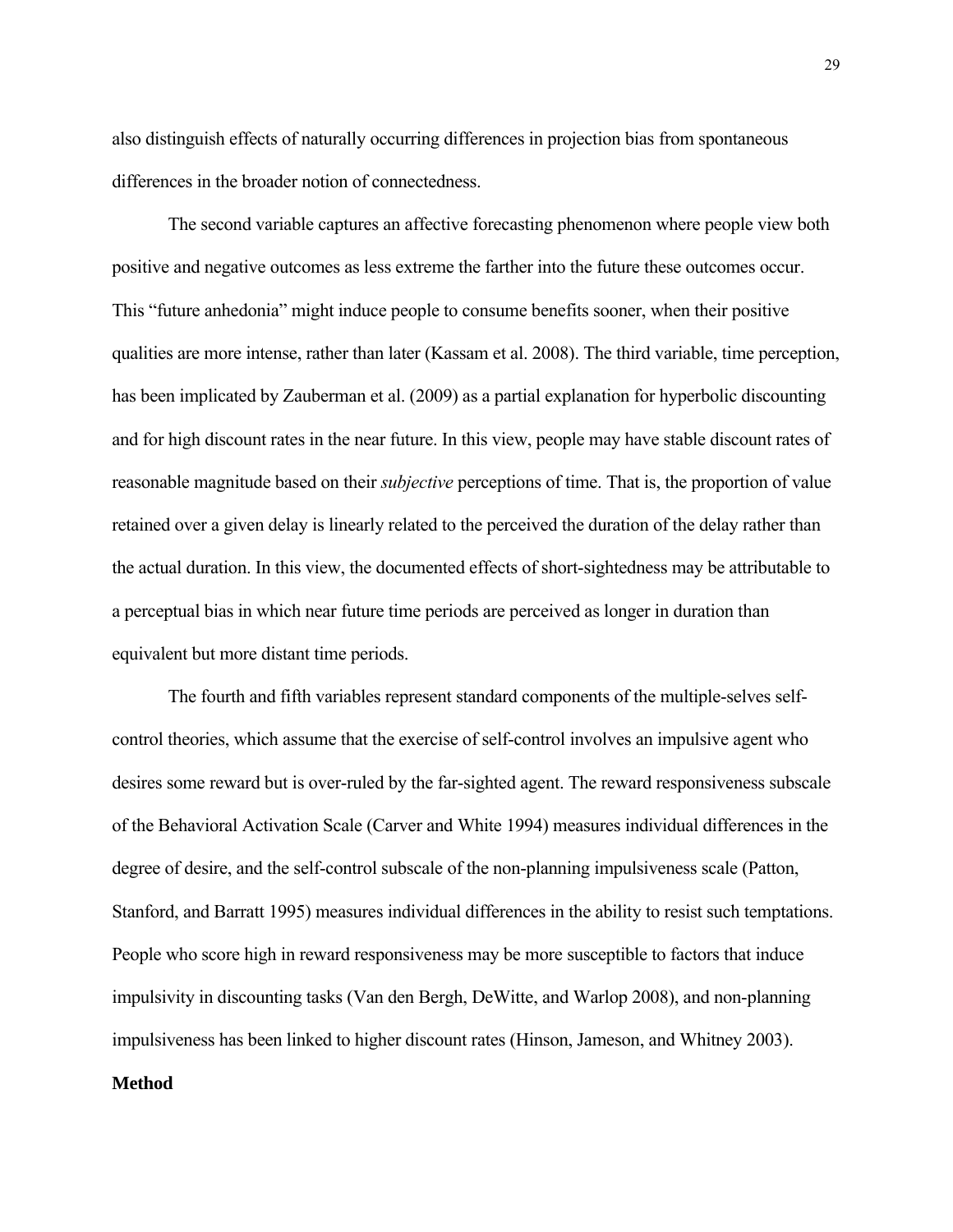Ninety four undergraduates at a large Midwestern university participated in the first round of data collection and 57 participated in the second round of data collection when re-contacted. Participants in the first survey were paid \$1 for their time, and those who agreed to participate in the second survey participated in exchange for entry into a lottery for a \$50 gift certificate.

*First survey.* Participants gave three sets of connectedness ratings. First, they were instructed to "think about the important characteristics that make you the person you are now—your personality, temperament, major likes and dislikes, beliefs, values, ambitions, life goals, and ideals—and circle the one diagram out of the six below that best reflects your opinion about the degree of connectedness between your current and future selves, where no overlap means "completely different" and complete overlap means "exactly the same"." Participants selected a pair of Euler circles to indicate perceived connectedness.

Next, participants were asked to think again about these identity-comprising properties and to give a similarity rating to indicate connectedness, where "0 means 'completely different' and 100 means 'exactly the same'." Finally, participants were asked to draw a mark on a line to rate connectedness, as below:



The use of multiple measurement procedures enabled us to limit the impact of elicitation method-specific biases. Participants were told that we would like to contact them later in the academic quarter to participate in a later study and were asked for their email addresses.

*Second survey.* Approximately three weeks later, we re-contacted our participants, offering them an opportunity to participate in a second round of data collection. Those who agreed were first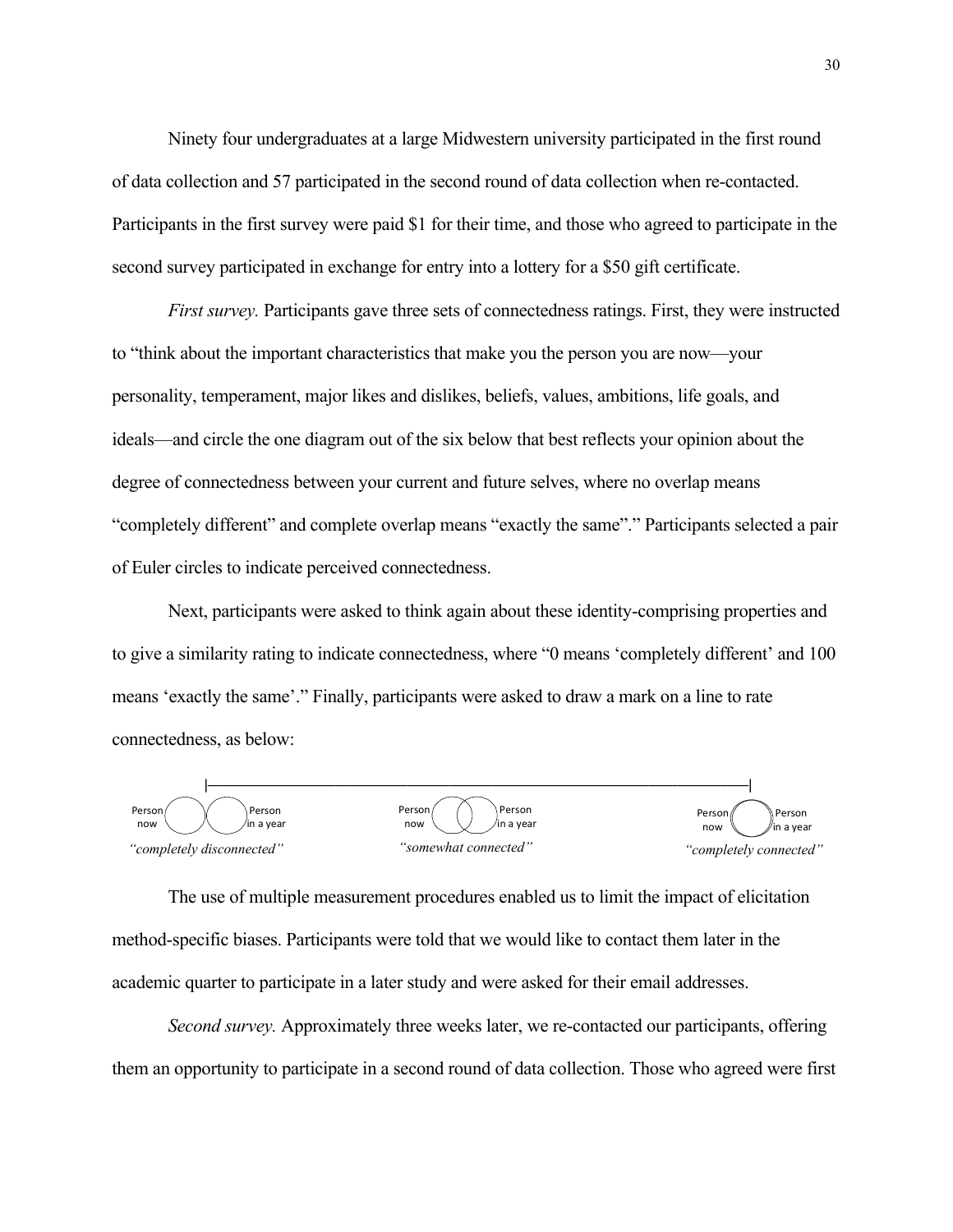presented with a titration task similar to the one used in Study 1. Specifically, they made choices between receiving a \$50 gift card for Amazon.com (if their survey was chosen) in a week, when the drawing would be held, or to receive a larger-valued gift card in a year, using eight values (\$50, 58, 66, 74, 82, 90, 98, and 106). Next, they responded to the items described above (also see Appendix B) which measured (i) projection bias (reverse-scaled—participants rated the degree of anticipated change in future preferences), (ii) future anhedonia, (iii) time perception, (iv) reward responsiveness, and (v) non-planning impulsiveness.

# **Results and Discussion**

To measure the unique impact of psychological connectedness on discounting, for each participant, we *z*-transformed each of their three connectedness ratings (Euler circles,  $M = 4.4$  on a 1-6 scale; similarity rating, *M* = 71.5 on a 0-100 scale; and line scale, *M* = 94.6 on a 0-137 mm scale). We then computed the average of these *z*-scores to arrive at an index of connectedness that yields high internal reliability (Cronbach's  $\alpha$  = .906). We used this index, along with the alternative variables, to predict people's discounting, as expressed in their choices of gift certificates. Notably, those who agreed to participate in the second survey did not differ in connectedness from those who declined (Mean composite  $zs = 0.00$  and  $-0.02$ ,  $t < 1$ ).

As in previous studies, our measure of patience is simply the number of deferred, larger rewards chosen. Table 1 reports the results of simple correlations between patience and each of our predictor variables in the first column, and the results of a multiple regression fitting each predictor variable simultaneously in the next two columns. Table 2 reports the inter-correlations among the predictor variables used in the multiple regression.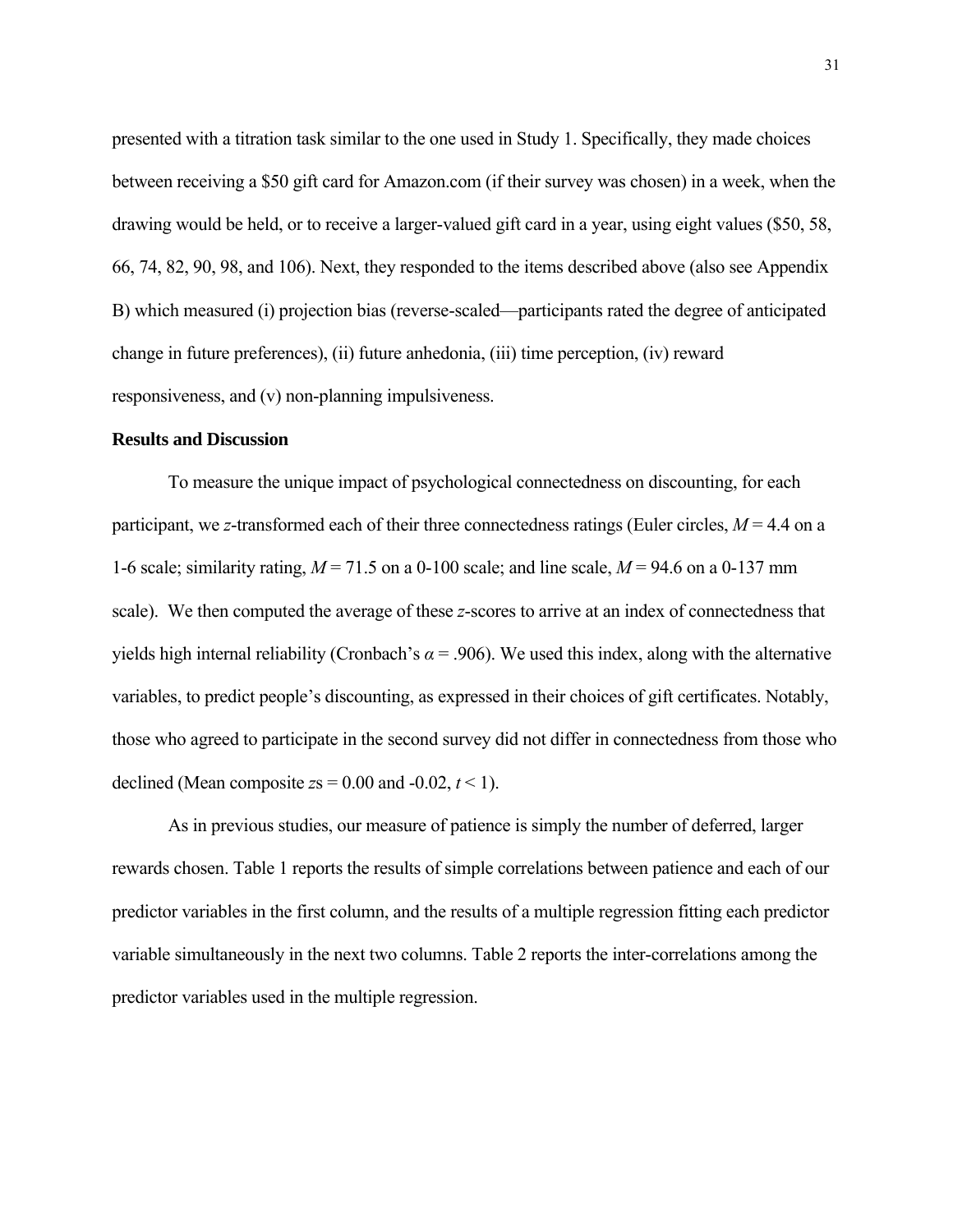# **TABLE 1: EFFECT OF CONNECTEDNESS VS. ALTERNATIVE FACTORS ON**

| <b>Factor</b>                | r                 |          | S.E. |
|------------------------------|-------------------|----------|------|
| Connectedness                | $0.29*$           | $0.78*$  | 0.36 |
| Projection Bias              | $-0.24^{\dagger}$ | $-0.22$  | 0.21 |
| Future Anhedonia             | 0.13              | 0.22     | 0.19 |
| Time Perception              | $-0.12$           | $-0.01$  | 0.01 |
| Non-planning Impulsiveness   | $-0.13$           | $-0.06$  | 0.05 |
| <b>Reward Responsiveness</b> | $-0.17$           | $-0.07$  | 0.08 |
| Constant                     |                   | $8.24**$ | 2.66 |

# **DISCOUNTING**

\*\* $p < .01$ , \* $p < .05$ , <sup>†</sup> $p < .10$ 

|                                       |                           | TADLE 2. CONNELATIONS AMONG |                      | I TANADLED IN DIVDI J |                        |
|---------------------------------------|---------------------------|-----------------------------|----------------------|-----------------------|------------------------|
|                                       | Projection<br><b>Bias</b> | Future<br>Anhedonia         | Time<br>Perception   | Reward<br>Respons.    | Nonplanning<br>Impuls. |
| Connectedness                         | $-0.35^{*,a}$             | $-0.12$                     | 0.07                 | $-0.01$               | 0.22                   |
| Projection<br><b>Bias</b>             |                           | $-0.05$                     | $-0.07$              | $-0.04$               | 0.08                   |
| Future<br>Anhedonia                   | $\bullet$                 |                             | $-0.07$              | 0.03                  | $-0.13$                |
| Time<br>Perception                    | $\bullet$                 | $\bullet$                   | $\ddot{\phantom{0}}$ | 0.07                  | $-0.13$                |
| Reward<br>Respons.<br><i>*p</i> < .05 | $\bullet$                 | $\bullet$                   | $\ddot{\phantom{0}}$ |                       | $0.29^{*,b}$           |

### **TABLE 2: CORRELATIONS AMONG VARIABLES IN STUDY 5**

Notes: a. An indication of lower connectedness (a belief that the defining features of current self will change and therefore not persist in the future self) may entail beliefs about greater preference change (a belief that future preferences will differ from current preferences).

b. People who report a greater degree of desire for temptations also indicate having a harder time resisting those temptations.

Our index of psychological connectedness in the first survey was significantly correlated with patience for receiving a gift card, as measured three weeks later. In addition, projection had a marginally significant effect, such that those who anticipated that their tastes would change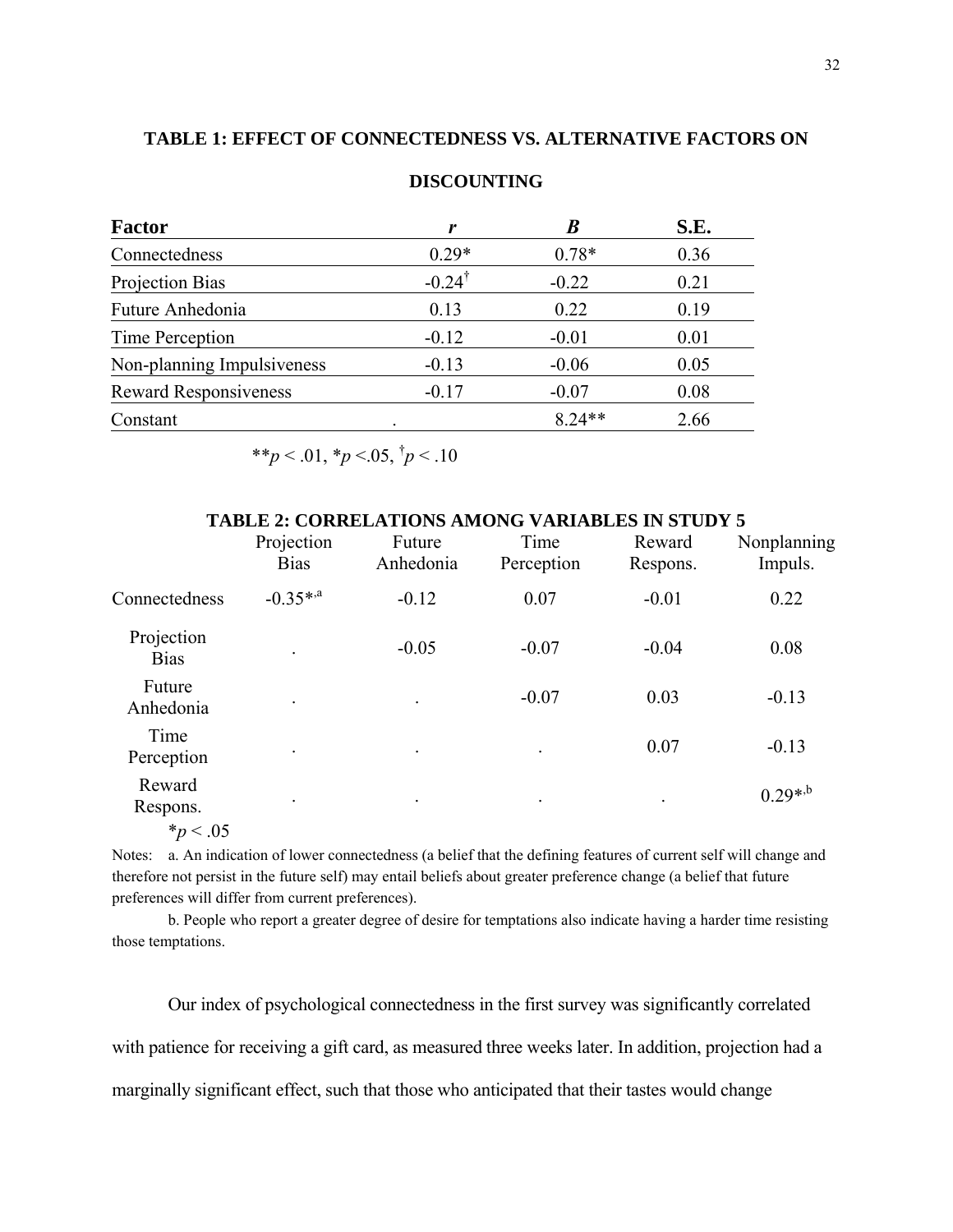exhibited less patience (Table 1). Consistent with the notion that one's preferences are a subset of the features involved in the global assessment of connectedness, these two variables correlate -.35, such that greater connectedness with the future self corresponds to less preference change (Table 2). None of the other measures had a significant bivariate correlation with patience in the gift card task.

 Most importantly, the connectedness index predicts patience in a multiple regression controlling for these other factors which have been proposed elsewhere to exert their own influences on patience (Table 1). This finding is particularly striking, given that we measured each construct (connectedness and patience) uncontaminated by the other construct. Specifically, the measures of connectedness from the initial survey were elicited without intertemporal choices having already been made salient, and the measure of patience from choices in the second survey collected three weeks later was elicited without connectedness having been made salient in that survey. Psychological connectedness remains a significant predictor of patience when all of the factors are entered in the regression simultaneously (model  $R^2 = .20$ ), while the model without connectedness has substantially weaker fit  $(R^2 = .12)$ , providing strong evidence for both the distinctiveness and pervasiveness of psychological connectedness as a driver of discounting.

We should note that, for each of the other predictor variables of interest, the direction of correlation is consistent with what has been proposed in the literature. The non-significant main effects (i.e., correlations between factors and discounting) we found for these variables do not represent any discrepancy with the effects reported in the aforementioned papers: (i) The relationship between projection bias and discounting was not empirically tested (Loewenstein et al. 2003), (ii) reward responsiveness was identified as a moderator of susceptibility to factors that can induce higher discount rates over short periods, rather than as a main effect (Van den Bergh, DeWitte, and Warlop 2008), (iii) significant between-subject correlations between subjective time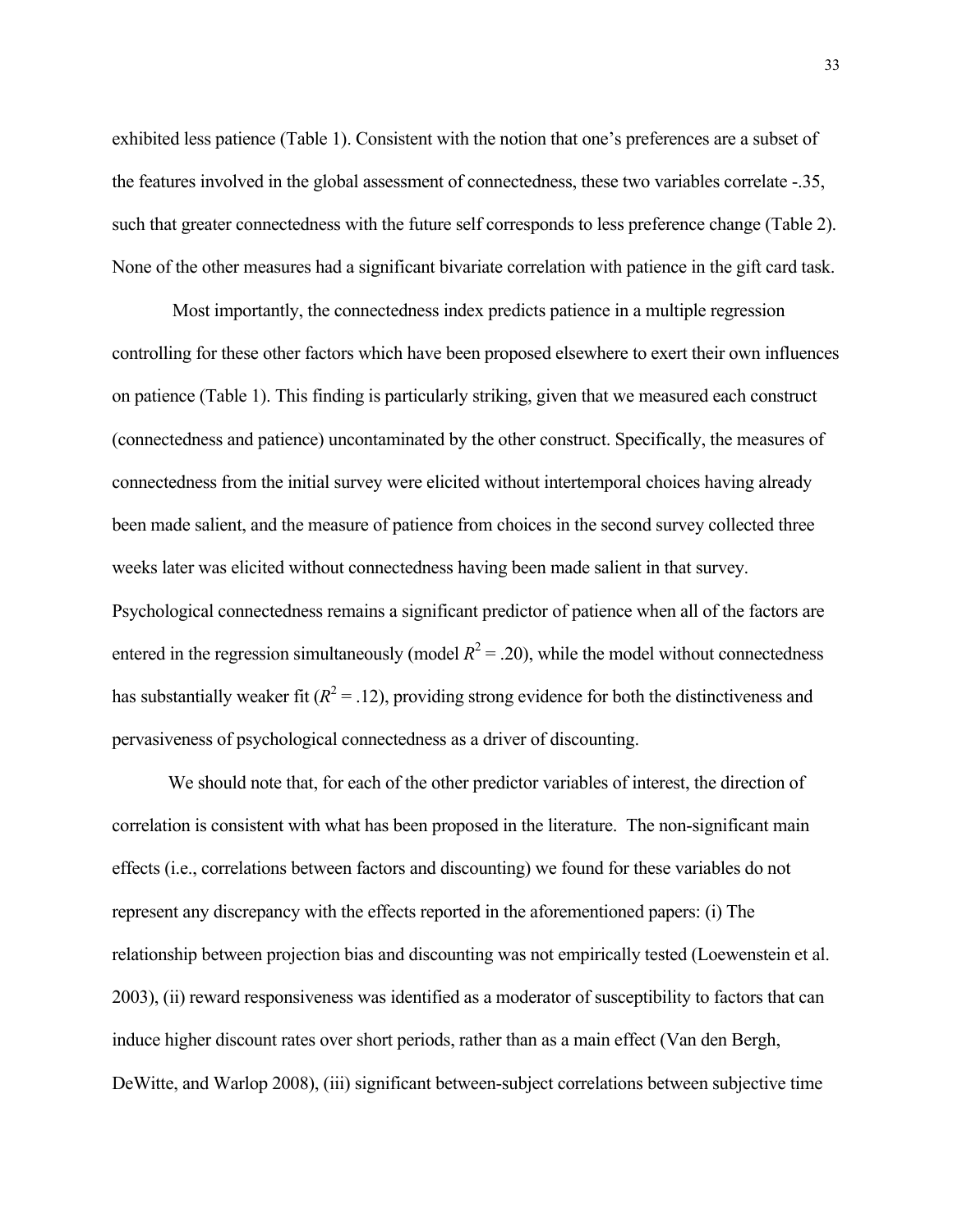perception and discounting, and between non-planning impulsiveness and discounting, were not shown in the cited papers (Hinson, Jameson, and Whitney 2003; Zauberman et al. 2009), and (iv) the magnitude of the reported significant correlation between future anhedonia and discounting in the original paper (Kassam et al. 2008;  $r = .36$ ,  $N = 35$ ) is not statistically different from the nonsignificant correlation obtained in the current Study 5 ( $r = .13$ ,  $N = 57$ ;  $z = -1.09$ ,  $p = 0.28$ ).

This study demonstrates that connectedness significantly predicts impatience, over and above other factors, even when the measurement of connectedness is separated over time and, thus, does not prompt participants to consider connectedness when expressing their time preferences.

#### **GENERAL DISCUSSION**

A powerful determinant of people's future-oriented preferences, plans, and behavior is the person they expect to be when outcomes are realized. We argue that when this later person is more closely connected to the current self in terms of sharing important psychological properties, such as beliefs, values, and goals, the decision maker is more motivated to act patiently, furthering the later self's welfare. We have provided evidence that people who perceive relatively less connectedness to their future selves require a larger delay premium to wait for a gift card, are more likely to favor sooner smaller-valued gift cards over larger-valued delayed gift cards, pay more to expedite receipt of a gift card (Study B in the online appendix), are less willing to wait to buy a computer which declines in price, and discount the value of money more than people who feel highly connected to their later selves. Perceived connectedness, in turn, can be influenced not only by information regarding the variability of identity-comprising characteristics over time, but also by the ease with which reasons for expecting stability over time can be generated.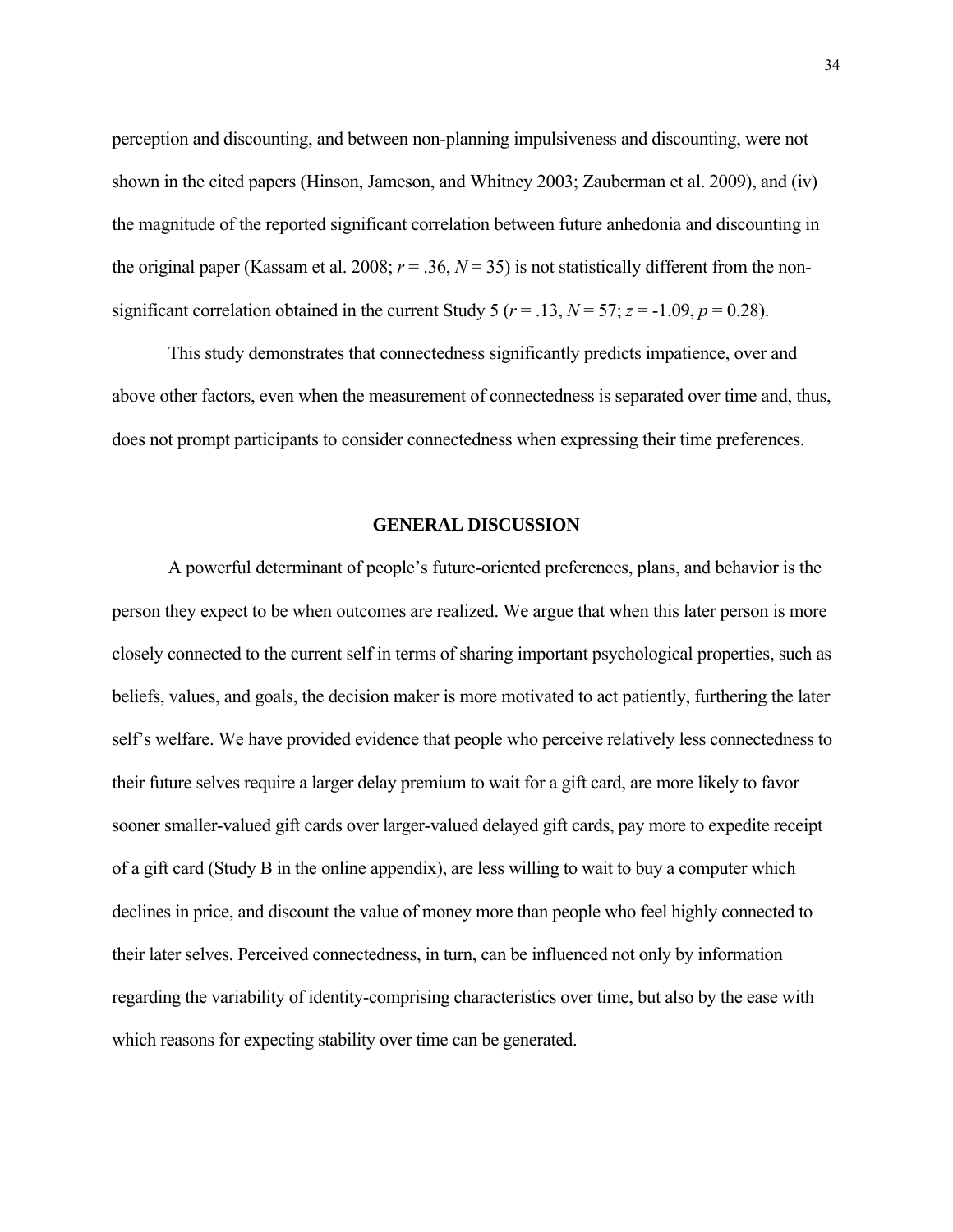While prior papers have provided evidence of a link between connectedness and discounting, this paper provides the first *causal* evidence that manipulating a person's sense of connectedness to their own later self induces her to make impatient choices in consequential, selfrelevant contexts. This paper also provides the first assessment of the discriminant validity of connectedness, by empirically distinguishing connectedness from a host of other factors associated with time preferences in prior research. Our studies provide experimental and regression-based evidence that the impact of connectedness on long-term discount rates cannot be explained by factors such as change in general life circumstances (Study 1), uncertainty about the future and one's future preferences (Studies 2 and 5), present-bias (Study 4) or differences in the affective appraisal of future outcomes (Pretests and Study 5).

Moreover, our results do not arise from inattention to the future. Our connectednessreducing manipulations increase impatience whether they direct attention to the instability of identity in the future (Studies 1 and 2) or to the stability of one's future identity (via the accessibility experiences manipulation in studies 3 and 4)—a finding which is cannot be explained by other kinds of differential information accounts, such construal level theory (Trope and Liberman 2003). In particular, we present evidence that even subtle metacognitive cues can inform the *feeling* of connectedness and have a strong impact on intertemporal choices. Developing a more detailed understanding of the informational and affective determinants of peoples' sense of connectedness to the future self is an interesting question for future research.

There have been some attempts to extend descriptive models such as hyperbolic (Ainslie 1975) and beta-delta discounting (Laibson 1997) to propose more fully integrative and interpretable models (Loewenstein and Prelec 1992; Killeen 2009). Since none of these models accommodate for how inferences about continuity of self over time affect preference, none can explicitly account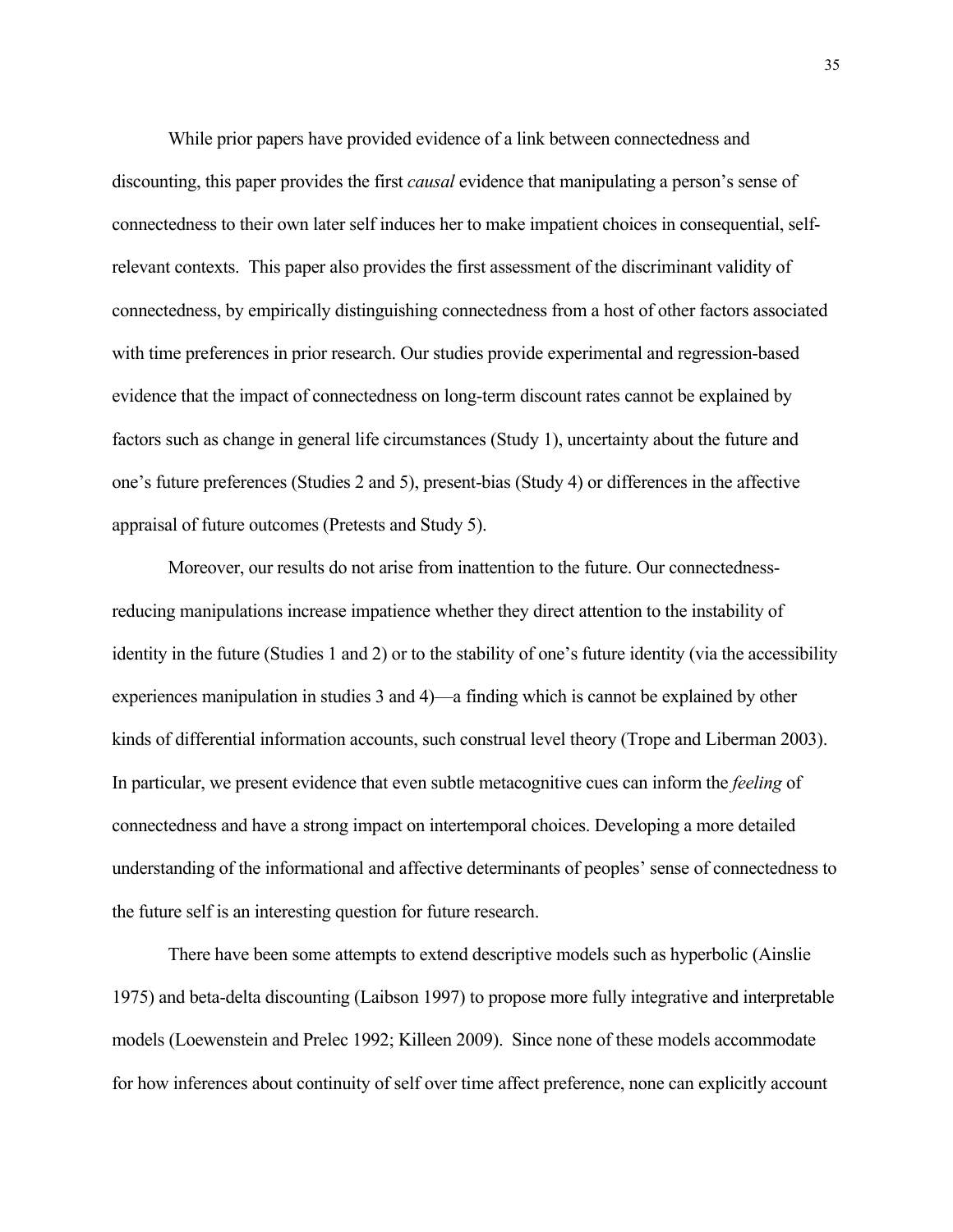for the effects we have demonstrated. In our view, a person values future outcomes in proportion to how much she believes that the current self's important psychological characteristics will persist in the future self. To capture this effect, a model would need to incorporate a parameter which represents the degree of connectedness, such as the proportion of the defining characteristics of the current self's identity believed to persist in the future self at future points in time. This parameter would scale the discounted utility, representing the partiality towards more connected selves which we hypothesize and provide evidence for. Such an approach would capture how perceived connectedness contributes to both high annualized discount rates and non-constant discount rates.

This approach provides a new way of thinking about traditional views of discounting, which often interpret impatience as a failure to accurately and fully evaluate and implement choices, thereby characterizing impatient choices as "mistakes." Although ours are strictly descriptive claims, we note that impatient behavior predicated on perceived lack of connectedness could in fact be considered conditionally normative, depending on the accuracy of one's beliefs about connectedness with the later self (Parfit 1984). Likewise, when people choose to maximize shortterm goals at the expense of long-term goals, the traditional view is that such behavior represents a "failure" of self-control. However, based on people's regrets and pre-commitment choices, there is also evidence for hyperopia (Kivetz and Keinan 2006; Keinan and Kivetz 2008), the opposite selfcontrol problem, in which people recognize the likelihood that in the future they may regret consistently choosing not to indulge. Thus, in viewing intertemporal dilemmas as an allocation problem between the current and future selves, we see that the current self may err either by underallocating to the future self (acting more impatiently than can be rationalized by diminution in connectedness) or by making the opposite mistake, and *over-allocating* to the future self.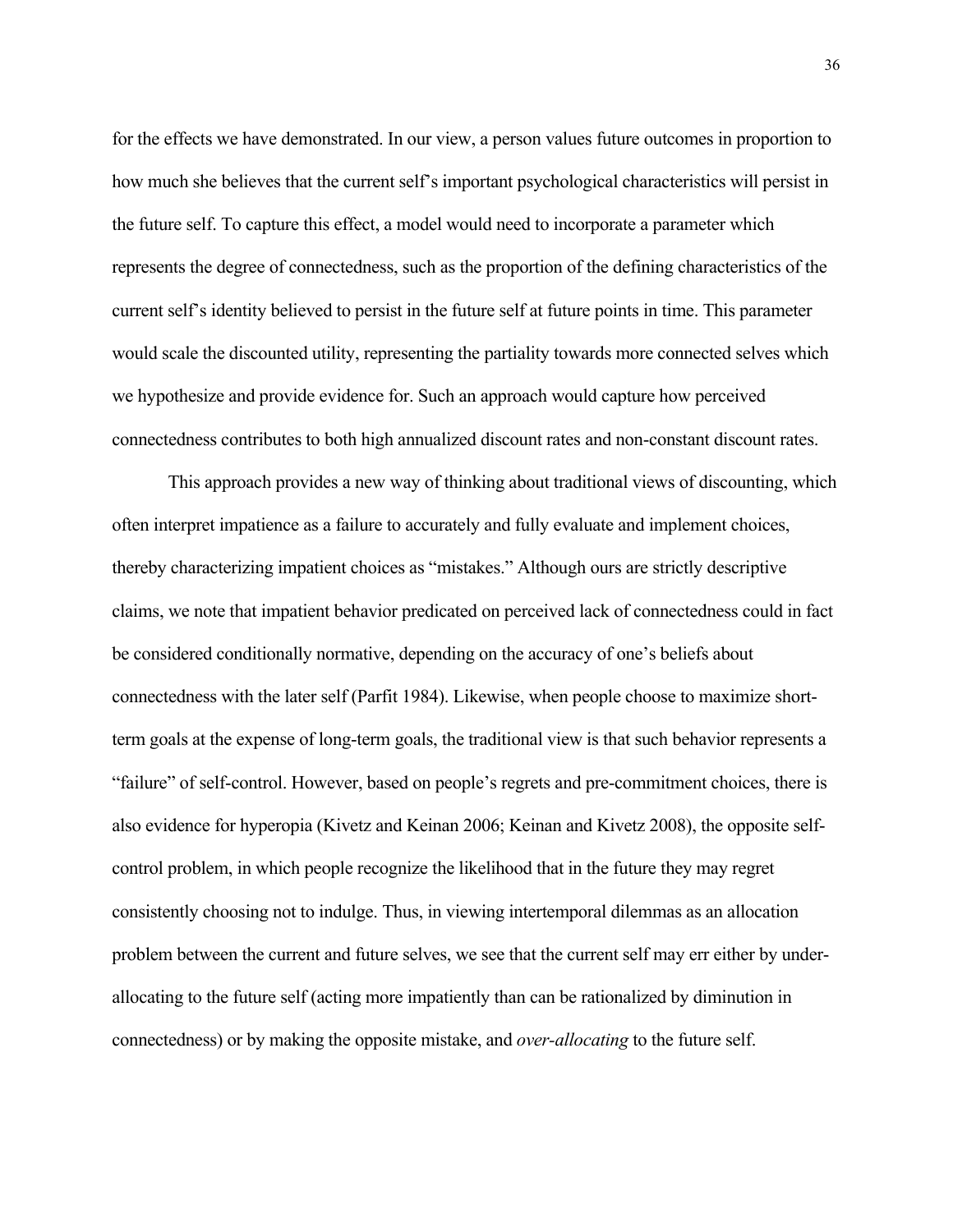Thinking more broadly of the full range of conflicts between short-term and long-term interests, it is noteworthy that self-control strategies are generally characterized by anticipating an upcoming desire not in keeping with longer-term utility and then using some means to forestall acting on that desire (Hoch and Loewenstein 1991). Such methods, including counteractive selfcontrol, rationing, pre-commitment and side bets, are a means to counter inconsistent preferences (i.e. non-constant discount rates), but will not be relevant to consistently high impatience (i.e. high discount rates). Our findings that manipulating connectedness directly impacts the patience exhibited in choices therefore suggests a completely different approach to resolving self-control dilemmas. Particularly in those contexts where people consistently fail to implement and maintain self-control techniques in advance of temptation (e.g., having a late night snack or three, or overspending or undersaving relative to budgetary allowances), simply engendering or maintaining a sense of connectedness to the future self may help resolve these dilemmas, yielding more farsighted choices. Rather than employing guilt or complex incentive schemes pitting the interests of future and current selves against each other, simply fostering the sense that what matters most in defining us persists over time may represents a powerful means to help us persist in achieving important goals, including those that most help maintain what defines us.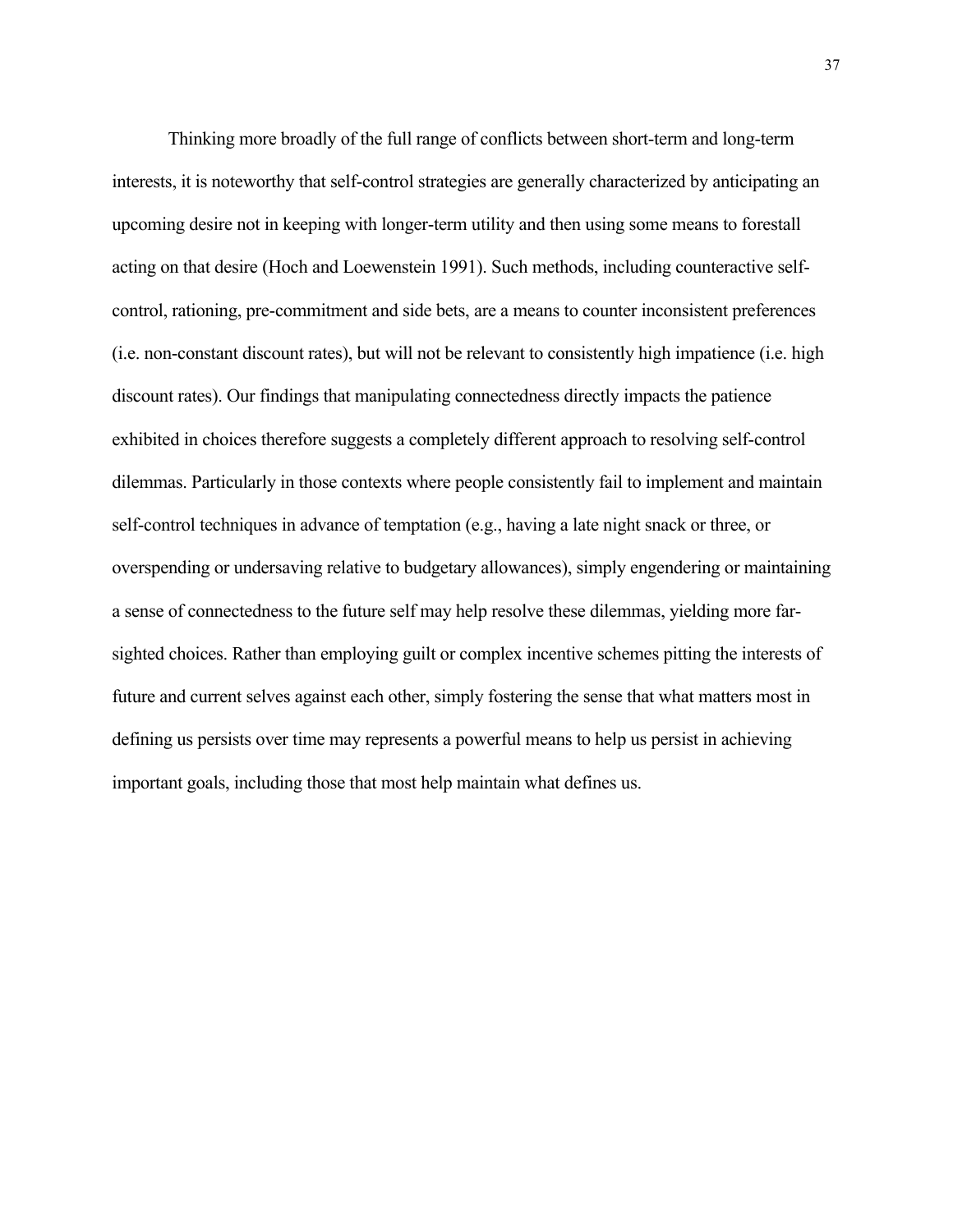#### **REFERENCES**

Ainslie, George (1975), "Specious Reward: A Behavioral Theory of Impulsiveness and Impulse Control," *Psychological Bulletin*, 82 (4), 463-96.

——— (2001) *Breakdown of Will*. Cambridge, UK: Cambridge University Press.

- Ashraf, Nava, Dean Karlan, and Wesley Yin (2006), "Tying Odysseus to the Mast: Evidence from a Commitment Savings Product in the Philippines," Quarterly Journal of Economics, 121  $(1), 635-672$
- Baron, Jonathan (2002), "Decisions about the future," in *Thinking and Deciding, 3rd Edition* (pp. 463-488), New York: Cambridge University Press.
- Bartels, Daniel M. and Lance J. Rips (2010), "Psychological Connectedness and Intertemporal Choice," *Journal of Experimental Psychology: General*, 139, 49-69.
- Cairns, John and Marjon van der Pol (2000), "Valuing Future Private and Social Benefits: The Discounted Utility Model Versus Hyperbolic Discounting Models," *Journal of Economic Psychology,* 21 (2), 191-205.
- Campbell, Jennifer D., Paul D. Trapnell, Steven J. Heine, Ilana M. Katz, Loraine F. Lavallee, and Darrin R. Lehman (1996), "Self-Concept Clarity: Measurement, Personality Correlates, and Cultural Boundaries," *Journal of Personality and Social Psychology*, 70 (1), 141–56.
- Carver, Charles S. and Teri L. White (1994), "Behavioral Inhibition, Behavioral Activation, and Affective Responses to Impending Reward and Punishment: The BIS/BAS Scales," *Journal of Personality and Social Psychology*, 67 (2), 319–33.
- Chapman, Gretchen B. (1996), "Temporal Discounting and Utility for Health and Money," *Journal of Experimental Psychology*, 22(3), 771-91.

Dancy, Jonathan (1997), *Reading Parfit*. Oxford: Blackwell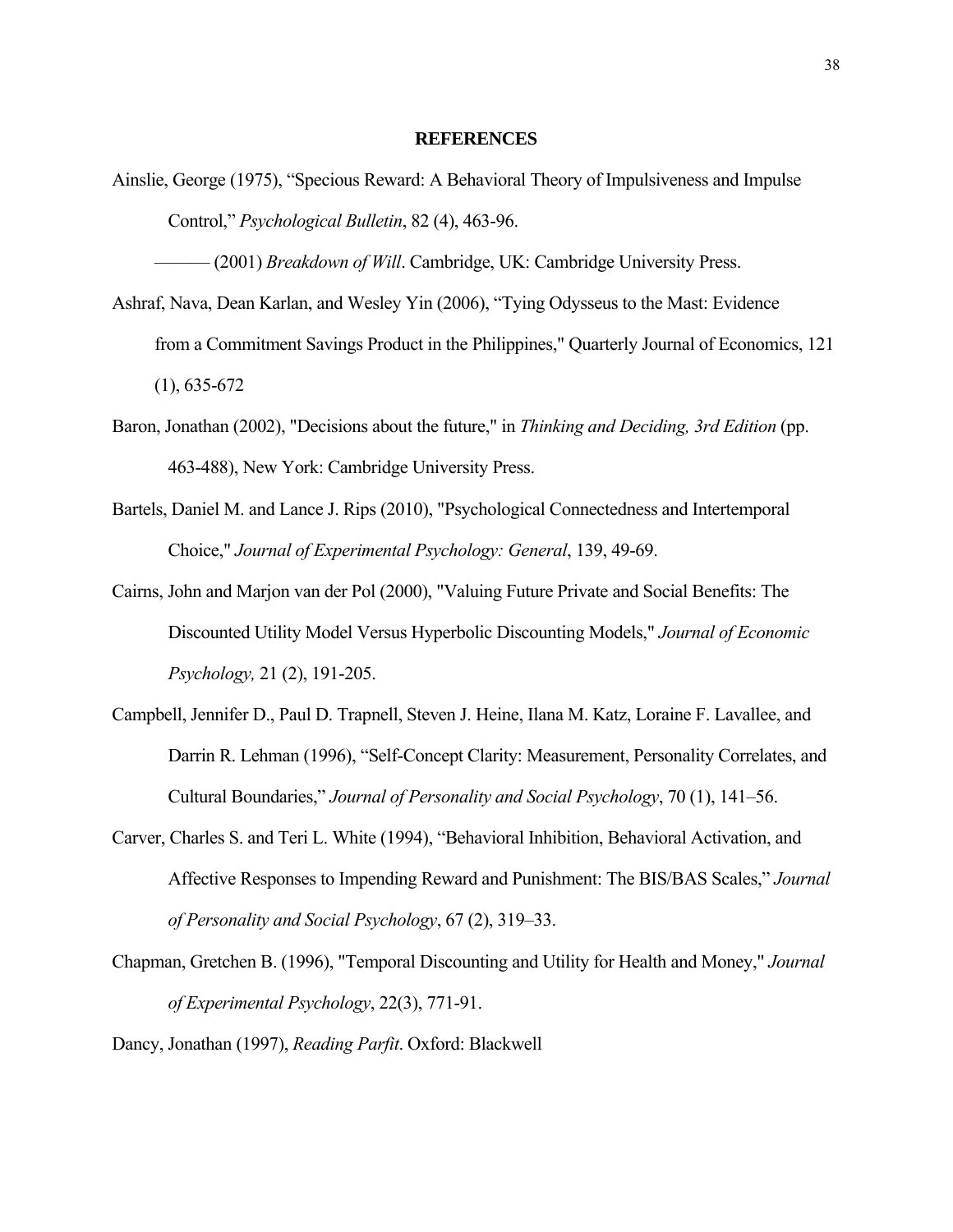- Dweck, Carol S. (1999), Self*-Theories: Their Role in Motivation, Personality and Development*, Philadelphia: Taylor & Francis.
- Elster, Jon (1979), *Ulysses and the Sirens: Studies in Rationality and Irrationality*, New York: Cambridge University Press.
- Ersner-Hershfield, Hal, M. Tess Garton, Kacey Ballard, Gregory R. Samanez-Larkin, & Brian Knutson (2009), "Don't Stop Thinking about Tomorrow: Individual Differences in Future Self-Continuity Account for Saving," *Judgment and Decision Making*, 4(4), 280-86.
- Ersner-Hershfield, Hal, G. Elliot Wimmer, and Brian Knutson (2009), "Saving for the Future Self: Neural Measures of Future Self-Continuity Predict Temporal Discounting," *Social Cognitive and Affective Neuroscience*, 4(1), 85-92.
- Fisher, Irving (1930). The theory of interest. New York: MacMillan.
- Frederick, Shane (2002), "Time Preference and Personal Identity," in *Time and Decision: Economic and Psychological Perspectives on Intertemporal Choice*, George Loewenstein, Daniel Read, and Roy Baumeister, eds. NY: Russell Sage.
- Frederick, Shane (2006), "Valuing Future Life and Future Lives: A Framework for Understanding Discounting," *Journal of Economic Psychology*, 27, 667-80.
- Frederick, Shane, George F. Loewenstein, and Ted O'Donoghue (2002), "Time Discounting and Time Preference: A Critical Review," *Journal of Economic Literature*, 40(2) 351-401.
- Fuchs, Victor (1982), "Time Preferences and Health: An Exploratory Study" in *Economic Aspects of Health,* ed. Victor Fuchs, Chicago, IL: University of Chicago Press, 93-120.
- Green, Leonard, Astrid F. Fry, and Joel Myerson (1994), "Discounting of Delayed Rewards: A Life-Span Comparison," *Psychological Science*, 5(1), 33-6.
- Green, Leonard, Joel Myerson, and Edward McFadden (1997), "Rate of Temporal Discounting Decreases with Amount of Reward," *Memory and Cognition,* 25(5), 715-23.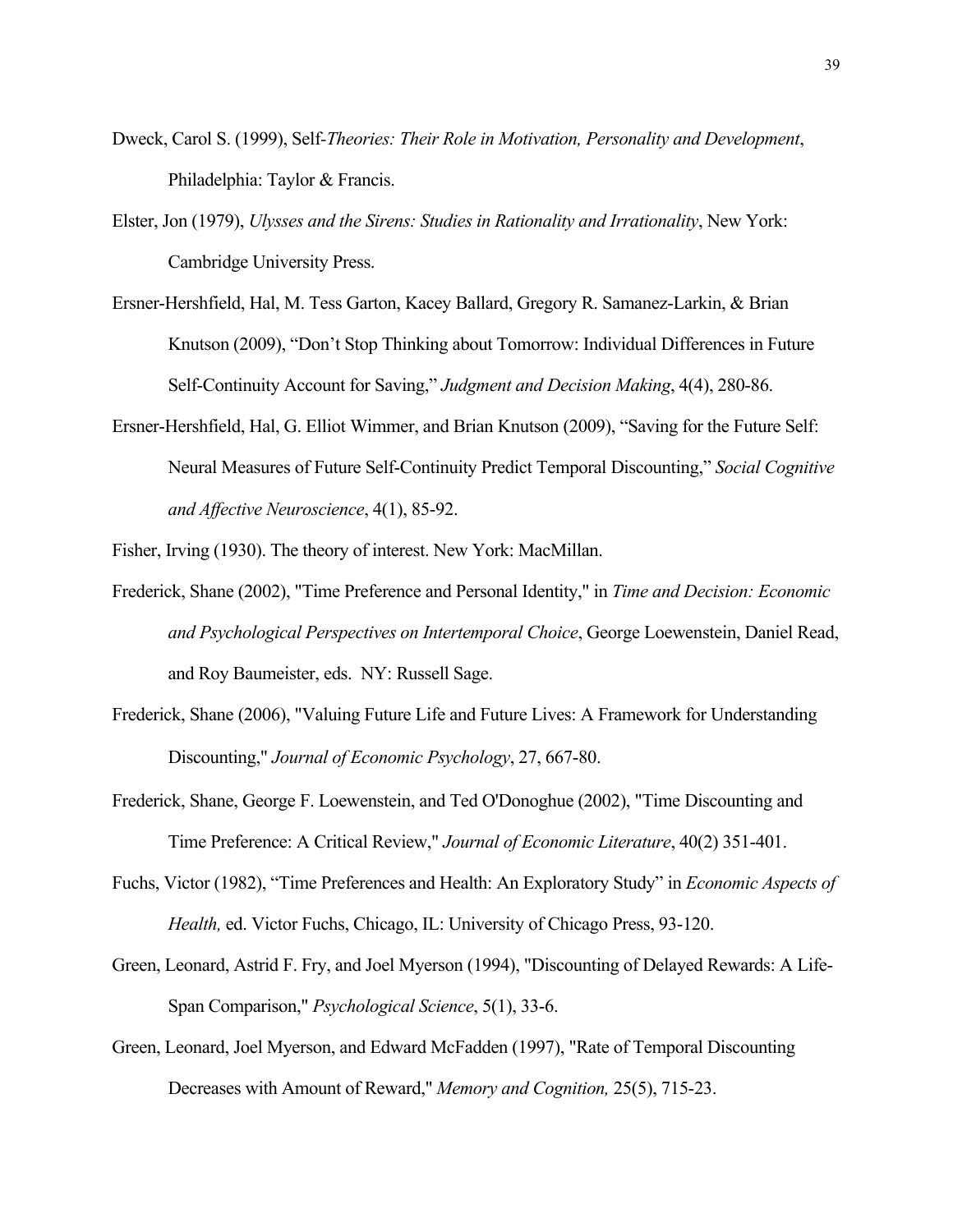- Hausman, Jerry (1979), "Individual Discount Rates and the Purchase and Utilization of Energy-Using Durables," *Bell Journal of Economics*, 10(1), 33-54.
- Hinson, John M., Tina L. Jameson, and Paul Whitney (2003), "Impulsive Decision Making and Working Memory," *Journal of Experimental Psychology: Learning, Memory, and Cognition*, 29(2), 298-306.
- Hoch, Stephen J. and George F. Loewenstein (1991), "Time Inconsistent Preferences and Consumer Self-Control," *Journal of Consumer Research*, 17(4), 492-507.
- Husman, Jenefer and Duane F. Shell (2008), "Beliefs and perceptions about the future: A measurement of future time perspective," *Learning and Individual Differences*, 18, 166-75.
- Johnson, Matthew and Warren K. Bickel (2002), "Within-Subject Comparison of Real and Hypothetical Money Rewards in Delay Discounting," *Journal of the Experimental Analysis of Behavior,* 77(2),129-46.
- Kassam, Karim S., Daniel T. Gilbert, Andrew Boston, and Timothy D. Wilson (2008), "Future Anhedonia and Time Discounting," *Journal of Experimental Social Psychology*, 44(6), 1533- 37.
- Keinan, Anat, and Ran Kivetz (2008), "Remedying Hyperopia: The Effects of Self-Control Regret on Consumer Behavior," *Journal of Marketing Research*, 45, 676-89.
- Killeen, Peter R. (2009), "An Additive-Utility Model of Delay Discounting," working paper, Department of Psychology, Arizona State University.
- Kirby, Kris N. and Nino N. Markovic (1996), "Delay-Discounting Probabilistic Rewards: Rates Decrease as Amount Increase," *Psychonomic Bulletin and Review,* 3(1), 100-4.
- Kirby, Kris N., Nancy M. Petry, and Warren K. Bickel (1999), "Heroin Addicts Have Higher Discount Rates for Delayed Rewards than Non-Drug-Using Controls," *Journal of Experimental Psychology*, 128(1), 78-87.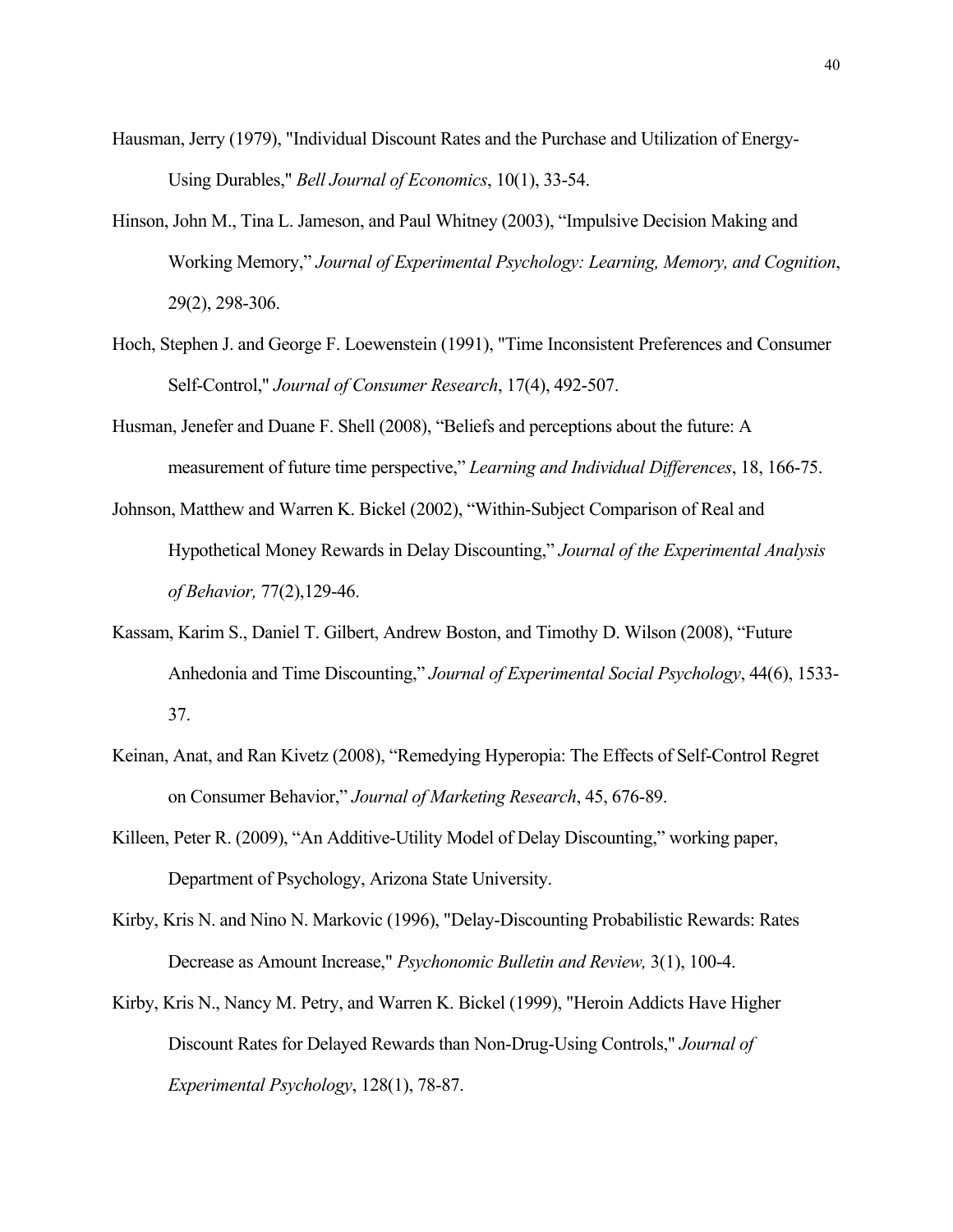- Kivetz, Ran, and Anat Keinan (2006), "Repenting Hyperopia: An Analysis of Self-Control Regrets," *Journal of Consumer Research*, 33, 273-82.
- Kivetz, Ran, and Yuhuang Zheng (2006), "Determinants of Justification and Self-Control," *Journal of Experimental Psychology: General*, November, 135(4), 572-587.
- Laibson, David (1997), "Golden Eggs and Hyperbolic Discounting," *The Quarterly Journal of Economics*, 112(2), 443-77.
- Lewis, David K. (1983), "Survival and identity," in *Philosophical Papers*, Vol. 1, Oxford, England: Oxford University Press, 55-77.
- Liu, Wendy and Jennifer Aaker (2007), "Do You Look to the Future or Focus on Today? The Impact of Life Experience on Intertemporal Decisions," *Organizational Behavior and Human Decision Processes*, 102(2), 212–25.
- Loewenstein, George F., Ted O'Donoghue, and Matthew Rabin (2003), "Projection Bias in Predicting Future Utility," *The Quarterly Journal of Economics*, 118(4), 1209-48.
- Loewenstein, George F. and Drazen Prelec (1992), "Anomalies in Intertemporal Choice: Evidence and an Interpretation," *The Quarterly Journal of Economics*, 107(2), 573-97.
- Madden, Gregory J., Nancy M. Petry, Gary J. Badger, and Warren K. Bickel (1997), "Impulsive and Self-Control Choices in Opioid-Dependent Patients and Non-Drug-Using Control Participants: Drug and Monetary Rewards," *Experimental and Clinical Psychopharmacology,* 5(3), 256-62.
- March, James (1978) "Bounded Rationality, Ambiguity and the Engineering of Choice," *Bell Journal of Economics* 9, 587-608
- Meier, Stephan and Charles Sprenger (2008), "Deciding to Walk Away: Time Preferences and Strategic Credit Default," Working Paper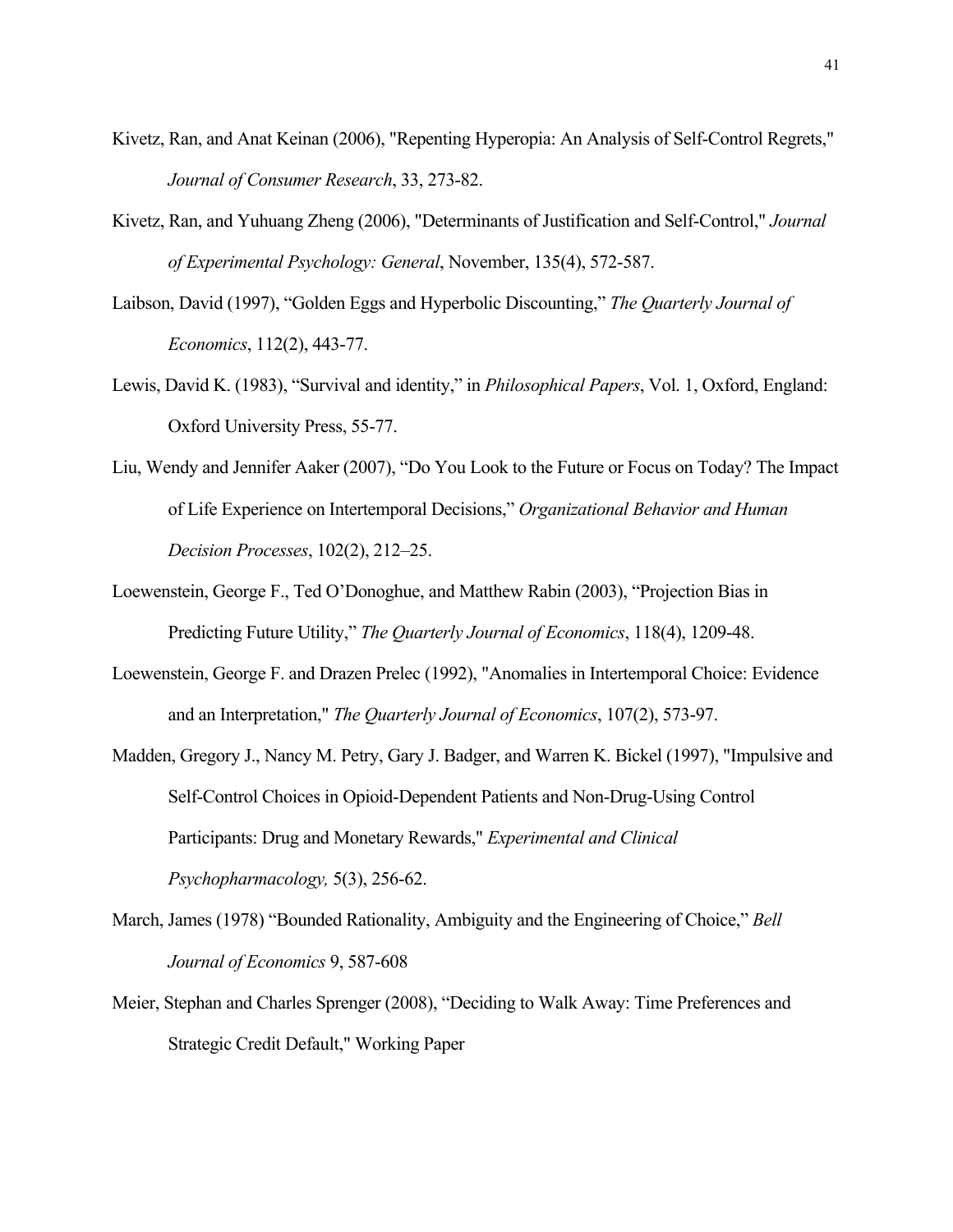- Meyer, Richard F. (1976), "Preferences Over Time," in *Decisions with Multiple Objectives*. Ralph Keeney and Howard Raiffa, eds. NY: Wiley, 473-89.
- Milkman, Katherine L., Todd Rogers and Max H. Bazerman (forthcoming), "Highbrow Films Gather Dust: Time-Inconsistent Preferences and Online DVD Rentals," *Management Science*.
- Mischel, Walter, Ozlem Ayduk, and Rodolfo Mendoza-Denton (2003), "Sustaining Delay of Gratification over Time: A Hot-Cool Systems Perspective," In George Loewenstein, Daniel Read, and Roy Baumeister (Eds.), *Time and decision* (pp. 175-200). New York: Russell Sage.
- Mischel, Walter, Yuichi Shoda, and Philip K. Peake (1988), "The Nature of Adolescent Competencies Predicted by Preschool Delay of Gratification," *Journal of Personality and Social Psychology*, 54(4), 687-96.
- Mukhopadhyay, Anirban and Gita V. Johar (2005), "Where There Is a Will, Is There a Way? Effects of Lay Theories of Self-Control on Setting and Keeping Resolutions," *Journal of Consumer Research*, 31(4), 779-786.
- Nenkov, Gergana Y., J. Jeffrey Inman, and John Hulland (2008), Considering the Future: The Conceptualization and Measurement of Elaboration on Potential Outcomes*," Journal of Consumer Research*, 35(1), 126
- Nichols, Shaun and Michael Bruno (2010), "Intuitions about Personal Identity: An Empirical Study," *Philosophical Psychology,* 23(3), 293-312
- Novemsky, Nathan, Ravi Dhar, Norbert Schwarz, and Itamar Simonson (2007), "Preference Fluency in Choice," *Journal of Marketing Research,* 44(3), 347-56.
- O'Donoghue, Ted and Matthew Rabin (1999), "Addiction and Self Control," in *Addiction: Entries and Exits*. Jon Elster, ed. NY: Russell Sage, 169-206.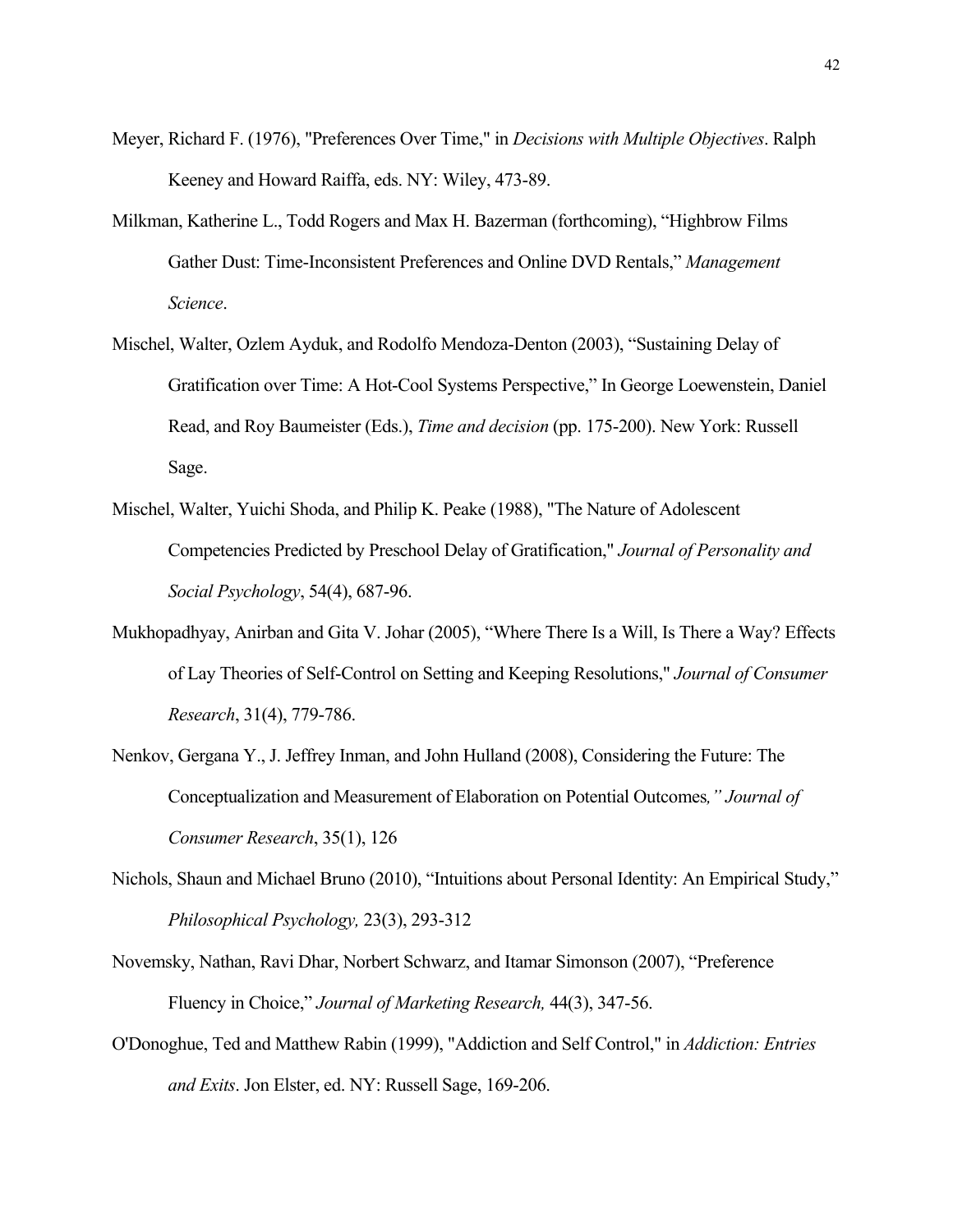Parfit, Derek (1976), "Lewis, Perry and What Matters," in *The Identities of Persons,* Amélie Oksenberg Rorty, ed. Berkeley, CA: University of California Press, 91-108.

——— (1984), *Reasons and Persons*, Oxford, UK: Oxford University Press.

Patton, Jim H., Matthew S. Stanford, and Ernest S. Barratt (1995), "Factor Structure of the Barratt Impulsiveness Scale," *Journal of Clinical Psychology*, 51(6), 768-74.

Perry, John (1972), "Can the Self Divide?" *Journal of Philosophy*, 69(16), 463-88.

- Petry, Nancy M. and Thomas Casarella (1999), "Excessive Discounting of Delayed Rewards in Substance Abusers with Gambling Problems," *Drug and Alcohol Dependence,* 56(1), 25-32.
- Pillemer, David B., Elizabeth D. Rhinehart, and Sheldon H. White (1986), "Memory of Life Transitions: The First Year in College," *Human Learning: Journal of Practical Research and Applications*, 5(2), 109-123.
- Read, Daniel (2004), "Intertemporal Choice," in Derek. J. Koehler and Nigel Harvey (Eds.), *Blackwell Handbook of Judgment and Decision Making* (pp. 424-443), Oxford: Blackwell
- Rips, Lance J., Sergey Blok, and George Newman (2006), "Tracing the Identity of Objects," *Psychological Review*, 113(1), 1-30.
- Ronen, Boaz, H.C. Lucas and Yoram Eden (1990), "The Declining Price of Personal Computers: The Question of When to Invest," *Human Systems Management*, 9, 187-194.
- Salisbury, Linda and Fred Feinberg (2008) "Future Preference Uncertainty and Diversification: The Role of Temporal Stochastic Inflation." *Journal of Consumer Research*, 35, 349-59
- Schelling, Thomas C. (1984), "Self-Command in Practice, in Policy, and in a Theory of Rational Choice," *American Economic Review*, 74(2), 1-11.
- Schwarz, Norbert (1998), "Accessible Content and Accessibility Experiences: The Interplay of Declarative and Experiential Information in Judgment," *Personality and Social Psychology Review*, 2(2), 87–99.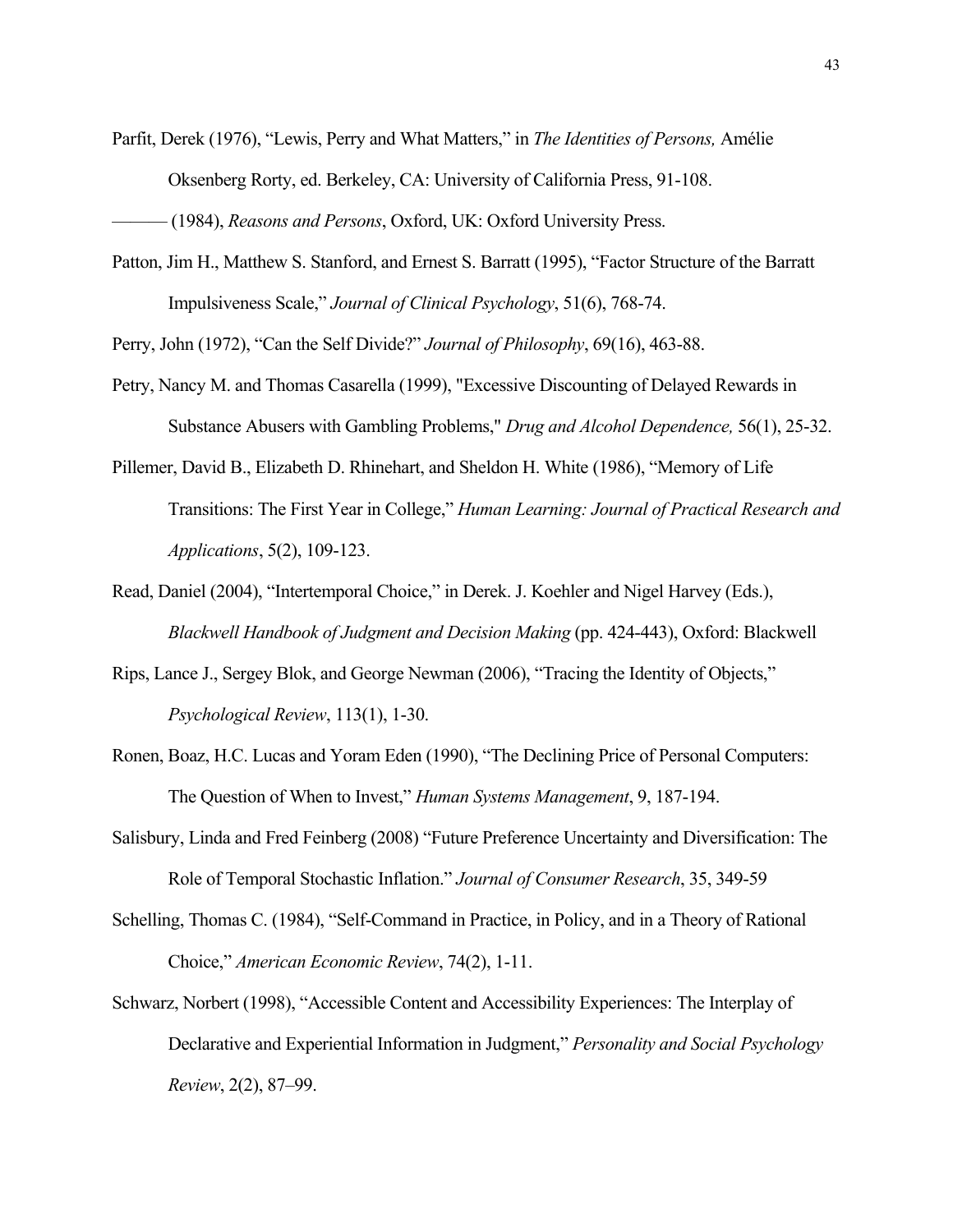$-(2004)$ , "Meta-Cognitive Experiences in Consumer Judgment and Decision Making," *Journal of Consumer Psychology*, 14(4), 332–48.

- Simpson, Cathy and Rudy Vuchinich (2000), "Reliability of a Measure of Temporal Discounting," *Psychological Record*, 50(1), 3-16.
- Strathman, Alan, Faith Gleicher, David S. Boninger, and C. Scott Edwards (1994), "The Consideration of Future Consequences: Weighing Immediate and Distant Outcomes of Behavior," *Journal of Personality and Social Psychology*, 66(4),742-52
- Tanaka, Tomomi, Colin Camerer, and Quang Nguyen (2010), "Risk and time preferences: Experimental and household data from Vietnam," American Economic Review, 100(1), 557– 571
- Thaler, Richard H. (1981), "Some Empirical Evidence on Dynamic Inconsistency," *Economic Letters*, 8, 201-07.
- Thaler, Richard H., & Hersh M. Shefrin (1981), "An Economic Theory of Self-Control," *Journal of Political Economy*, 89(2), 392-406.
- Trope, Yaacov and Nira Liberman (2003), "Temporal Construal," *Psychological Review*, 110(3), 403-21.
- Unger, Peter (1991), *Identity, Consciousness, and Value*, New York: Oxford University Press.
- Urminsky, Oleg and Ran Kivetz (2010), "Scope Insensitive Justifications: The Mere Token Effect," forthcoming, *Journal of Marketing Research*
- Vallacher, Robin R., and Daniel M. Wegner (1989), "Levels of Personal Agency: Individual Variation in Action Identification," Journal of Personality and Social Psychology 57(40), 660-671
- Van den Bergh, Bram, Siegfried DeWitte, and Luk Warlop (2008), "Bikinis Instigate Generalized Impatience in Intertemporal Choice," *Journal of Consumer Research*, 35(1), 85-97.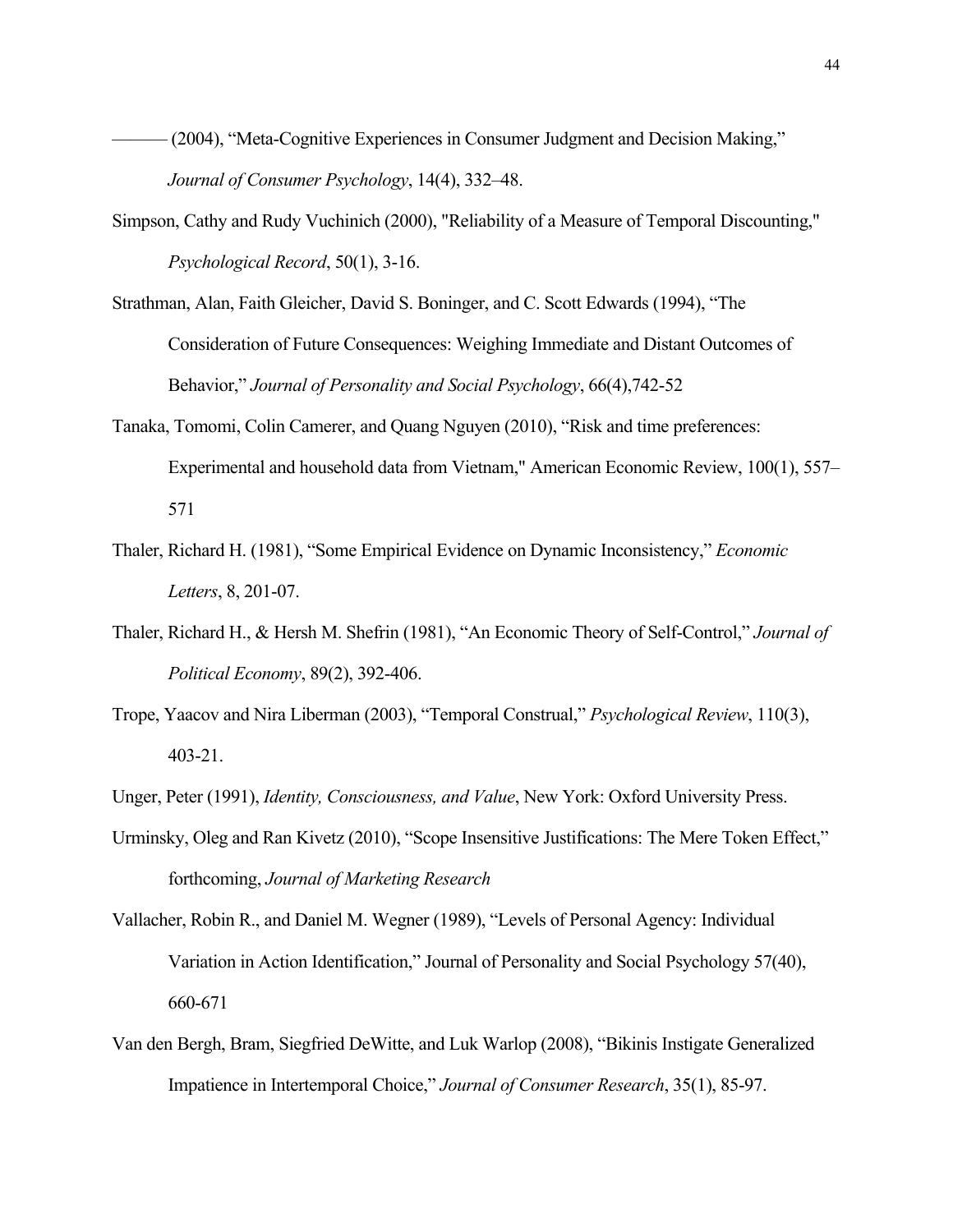- Wänke, Michaela, Gerd Bohner, and Andreas Jurkowitsch (1997), "There Are Many Reasons to Drive a BMW: Does Imagined Ease of Argument Generation Influence Attitudes?" *Journal of Consumer Research*, 24(2), 170-77.
- Warner, John T. and Saul Pleeter (2001), "The Personal Discount Rate: Evidence from Military Downsizing Programs," *The American Economic Review*, 91(1), 33-53.
- David Watson, Lee A. Clark, and Auke Tellegen (1988). "Development and validation of brief measures of positive and negative affect: The PANAS scales" *Journal of Personality and Social Psychology* 54(6), 1063-1070.
- Winer, Russ (1985), "A Price Vector Model of Demand for Consumer Durables," *Marketing Science,* 4(1), 74-90.
- Zauberman, Gal (2003), "The Intertemporal Dynamics of Consumer Lock-In," *Journal of Consumer Research*, 30,405–19.
- Zauberman, Gal, B. Kyu Kim, Selin Malkoc, James R. Bettman, (2009), "Discounting Time and Time Discounting: Subjective Time Prception and Intertemporal Preferences", *Journal of Marketing Research,* 46(4), 543-556.
- Zimbardo, Philip G and John N. Boyd (1999), "Putting time in perspective: A valid, reliable individual-differences metric," *Journal of Personality and Social Psychology*, 77(6), 1271−88.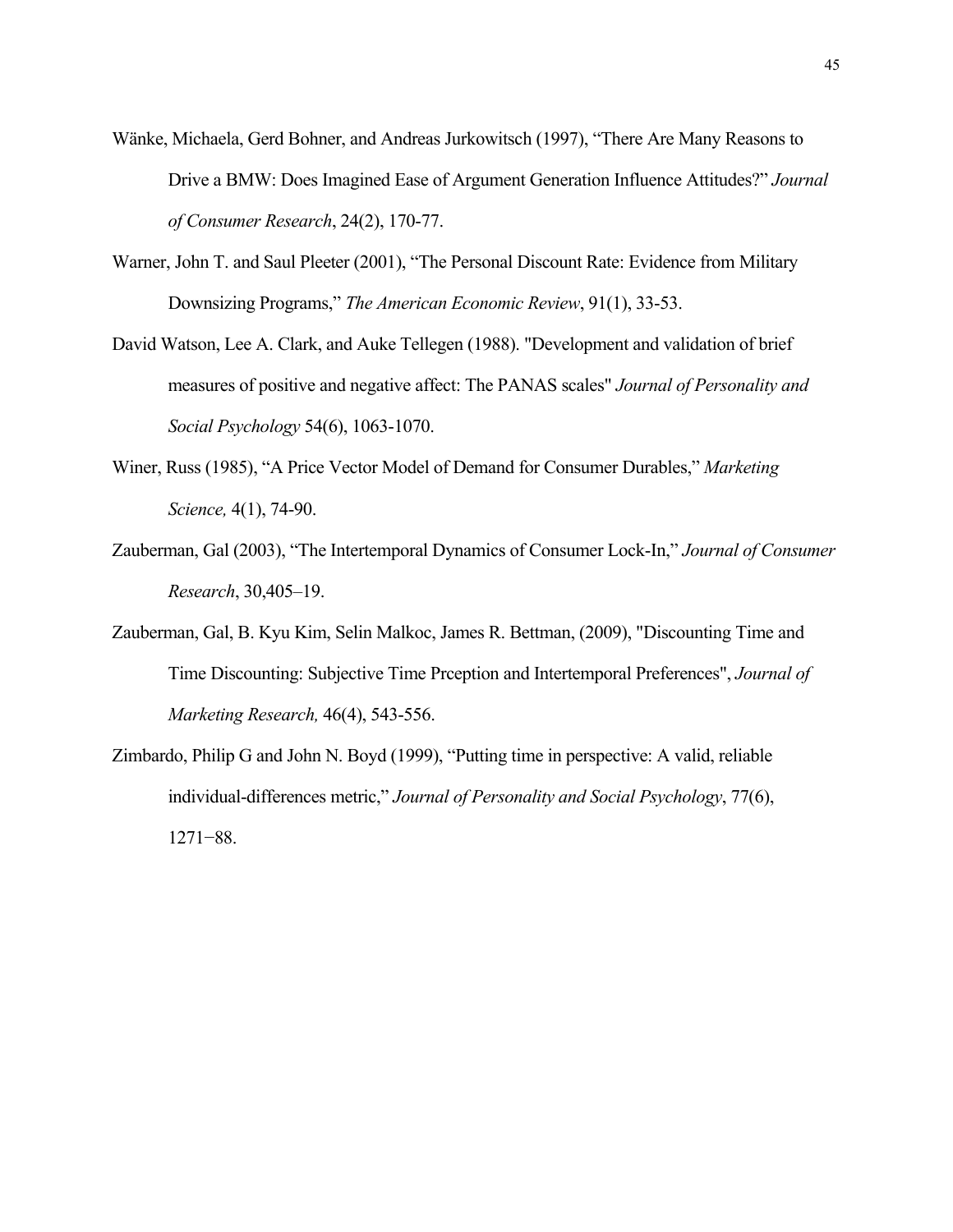|                                                                | <b>Connectedness</b> |                 |                       |
|----------------------------------------------------------------|----------------------|-----------------|-----------------------|
| Pretest One Factors $(N = 110)$                                | <b>High</b>          | Low             | <i>t</i> -value       |
| ** = $p < .01$ ; * = $p < .05$ , <sup>†</sup> = $p < .10$      | Mean (SD)            | Mean (SD)       |                       |
| Connectedness (circles task)                                   | 4.13(1.27)           | 3.48(1.26)      | $2.68**$              |
| Liking of Future Self                                          | 2.26(1.51)           | 1.82(1.55)      | 1.51, n.s.            |
| Positive Affect (PANAS)                                        | 3.63 $(0.78)$        | 3.48(0.81)      | $\leq 1$              |
| Negative Affect (PANAS)                                        | 1.77(0.83)           | 1.66(0.71)      | $\leq$ 1              |
| Abstract Construal (Behavioral Identification Form)            | 0.66(0.18)           | 0.62(0.21)      | 1.25, n.s.            |
| Pretest Two Factors ( $N = 73$ )                               |                      |                 |                       |
| Connectedness (3-item composite)                               | 0.24(0.75)           | $-0.23(0.94)$   | $-2.36*$              |
| General Uncertainty (3-item composite)                         | $-0.09(1.01)$        | $0.08$ $(0.72)$ | $\leq$ 1              |
| Pred. Change in Spending Money                                 | 3.94 $(1.17)$        | 3.81 (1.75)     | $\leq$ 1              |
| Pred. Change in Free Time                                      | 2.61(1.42)           | 2.38(1.62)      | <1                    |
| Time Perception (Zauberman et al 2009)                         | 78.11 (29.67)        | 80.23 (41.04)   | <1                    |
| Future Anhedonia (Kassam et al 2008)                           | 3.82(2.77)           | 2.80(2.37)      | $-1.69^{\dagger}$     |
| Pred. Preference Change                                        | 3.39 $(1.62)$        | 3.95 $(1.81)$   | 1.38, n.s.            |
| Preference Uncertainty                                         | 5.36(2.25)           | 5.88 (2.41)     | $\leq$ 1              |
| Positive Affect (PANAS)                                        | 2.67(0.84)           | 2.80(0.84)      | $\leq$ 1              |
| Negative Affect (PANAS)                                        | 1.75(0.64)           | 1.61(0.58)      | $-1.02$ , <i>n.s.</i> |
| Abstract Construal (Behavioral Identification Form)            | 0.48(0.08)           | 0.45(0.12)      | $\leq$ 1              |
| Mortality Salience (word completion task)                      | 0.56(0.65)           | 0.59(0.72)      | $\leq$ 1              |
| Future Salience (word completion task)                         | 1.25(1.08)           | 1.57(0.87)      | 1.39, n.s.            |
| Present Salience (word completion task)                        | 0.44(0.56)           | 0.65(0.72)      | 1.36, n.s.            |
| Limited Self-Control (Mukhopadhyay and Johar 2005)             | 3.56(1.42)           | 3.88 (1.44)     | $<$ 1                 |
| Fixed Self-Control (Mukhopadhyay and Johar 2005)               | 2.89(1.18)           | 3.43(1.56)      | $1.68^{\dagger}$      |
| <b>Consideration of Future Consequences</b>                    | 43.00 (7.40)         | 44.95 (7.48)    | 1.12, n.s.            |
| <b>Future Time Perspective Scale (total score)</b>             | 104.43 (16.71)       | 106.17(15.61)   | $\leq$ 1              |
| $S_1$ : Value (of future goals)                                | 22.78 (4.98)         | 22.36 (6.38)    | $\leq$ 1              |
| S <sub>2</sub> : Connectedness (between acts and future goals) | 51.50 (10.87)        | 54.03 (9.58)    | 1.05, n.s.            |
| $S_3$ : Extension (distance that thoughts are projected)       | 19.89 (4.48)         | 20.00 (4.46)    | $<$ 1                 |
| $S_4$ : Speed (at which time is passing)                       | 10.50(4.21)          | 9.78 (4.03)     | $<$ l                 |
| Elaboration on Potential Outcomes Scale (Nenkov et al 2007):   |                      |                 |                       |
| $S_1$ : Generation (thinking about the future)                 | 3.71(0.90)           | 3.84(0.72)      | $\leq$ 1              |
| S <sub>2</sub> : Positive Outcome Focus                        | 3.34(0.99)           | 3.45(0.98)      | $<$ l                 |
| S <sub>3</sub> : Negative Outcome Focus                        | 3.50(0.83)           | 3.32 $(1.01)$   | $<$ l                 |
| State Self-Esteem (Heatherton and Polivy 1991)                 | 11.03 (14.08)        | 10.05 (14.39)   | $\leq$ 1              |

APPENDIX A: TABLE OF PRETEST RESULTS OF CONNECTEDNESS MANIPULATION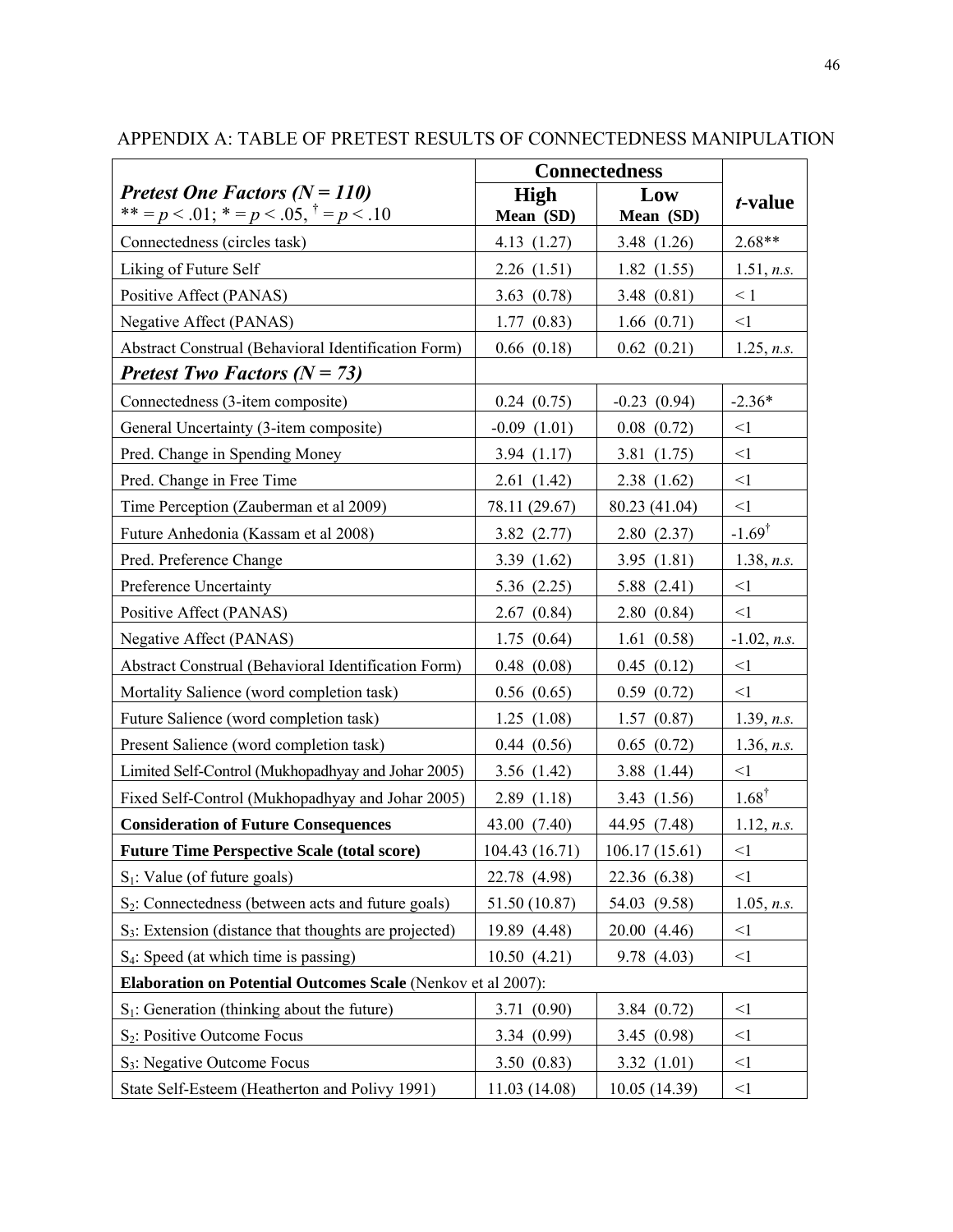### **APPENDIX B: ADDITIONAL MEASURES USED IN STUDY 5**

#### Projection Bias:

Think about the person you expect to be in a year. How similar or different from your current preferences—your current likes and dislikes—do you think your future preferences will be one year from now? ( $1 =$  same as now;  $7 =$  completely different)

# Future Anhedonia:

Suppose that you unexpectedly receive a \$20 check in the mail, either today or in a year. At the moment that you received it, would you be happier receiving it tomorrow, or would you be happier receiving it a year from now?  $(1 = \text{much happen at the moment receiving it})$ tomorrow;  $7 =$  much happier at the moment receiving it in a year)

# Time Perception:

How long do you consider the duration between today and 1 year from now? (Participants drew a line on a continuum with bookends labeled "very short" and "very long").

Reward Responsiveness (subscale of the Behavioral Activation Scale; Carver and White 1994)

I plan tasks carefully.

I plan trips well ahead of time.

I am self-controlled.

I am a careful thinker.

I plan for job security.

I say things without thinking.

Nonplanning Impulsiveness (self-control subscale of the Barratt Impulsiveness Scale, Version 11; Patton, Stanford, and Barratt 1995)

When I get something I want, I feel excited and energized.

When I'm doing well at something, I love to keep at it.

When good things happen to me, it affects me strongly.

It would excite me to win a contest.

When I see an opportunity for something I like, I get excited right away.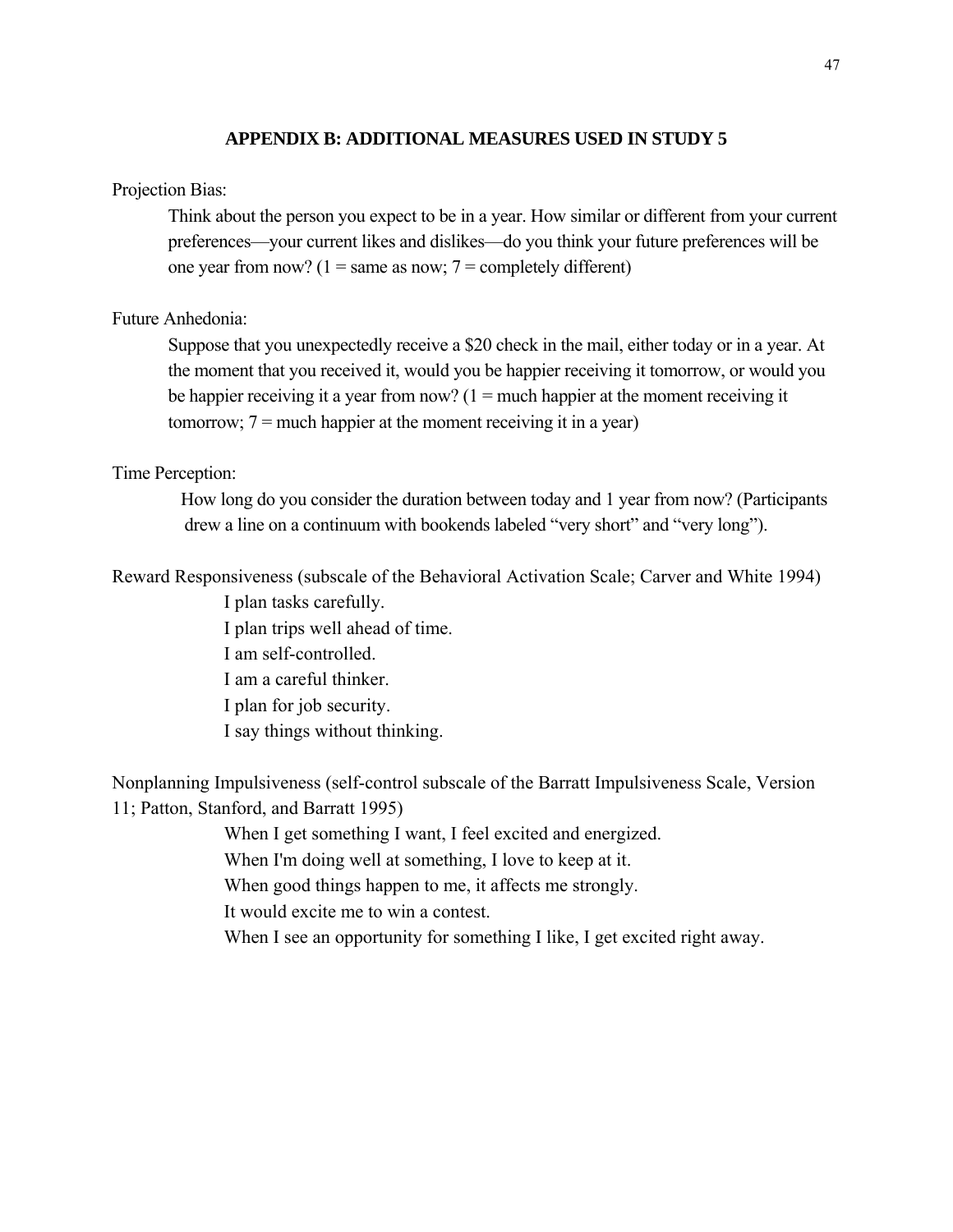#### **ONLINE APPENDIX**

#### **STUDY A: CONNECTEDNESS AND DISCOUNTING OF GIFT CARDS**

As an initial test of our hypotheses, in this study, we investigate the effect of manipulating connectedness on subsequent hypothetical choices between the immediate receipt of a gift card vs. a gift card bundled with an additional payment to delay receipt. After reading either that identity changes radically in early adulthood (especially during the college years) or that the core features of one's identity are fixed in early childhood (and stable during college), participants made a set of hypothetical choices between receiving a gift certificate later in the day, or receiving it in a year along with an additional payment to compensate for the delay. If, as we have argued, disconnectedness from the future self is a driver of discounting, then anticipating changes in the properties that comprise one's identity will make people more impatient, and participants exposed to the instability message should require a larger delay premium than participants exposed to the stability message.

## **Method**

One hundred four first through third year students at a large Midwestern university were approached in a dining hall on campus and agreed to fill out a short survey for a chocolate square. We manipulated connectedness (high vs. low, between subjects) by inducing the belief that the identity of the future self will either change or not change from one's current identity. As in Study 2, in the highconnectedness condition, participants  $(N = 51)$  began by reading a short description of "recent" research" suggesting that young adulthood is characterized by stability in identity (e.g., "the important characteristics that make you the person you are right now... are established early in life and fixed by the end of adolescence"). Likewise, in the low-connectedness condition, participants  $(N = 53)$  read about instability (e.g., "the important characteristics that make you the person you are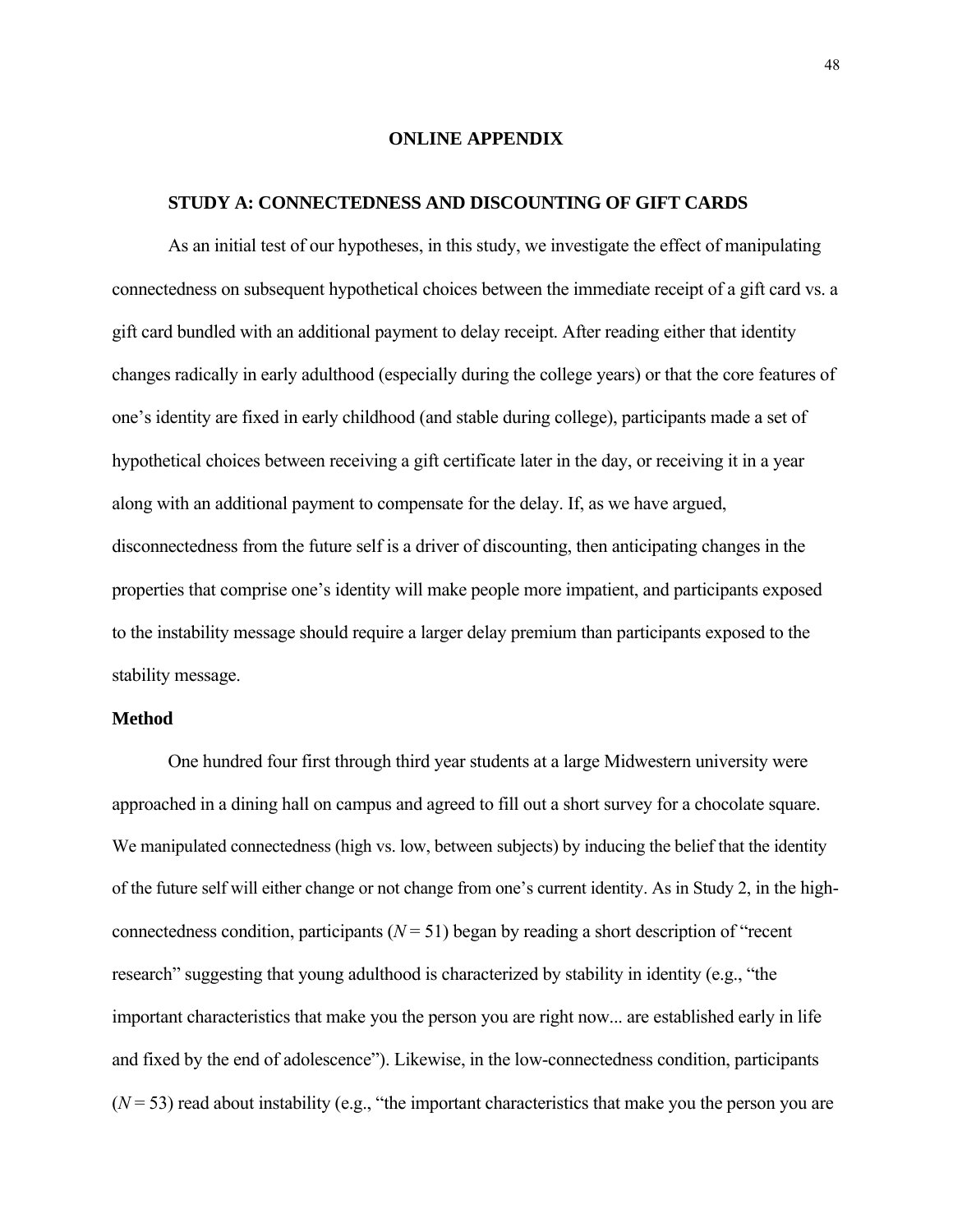right now... are likely to change radically in young adulthood...."). Then, participants were asked for a one-sentence summary of the passage they read. Data from four participants were dropped from further analysis because they left this response blank or because their paraphrasing indicated misunderstanding or noncompliance.

Next, participants in both conditions were asked to imagine being given a \$120 gift certificate, either for Target or for Expedia.com, between subjects. (We used two different cards to ensure the generalizabilty of results.) They were then asked to make a series of choices between receiving the gift certificate later that day vs. receiving the gift certificate one year later and being paid an extra amount for the delay, using eight dollar values (0, 17, 34, 51, 69, 86, 103, and 120). Participants then answered two kinds of manipulation checks: an assessment of connectedness and a rating of the believability of the passage they had read. To assess connectedness, we asked participants to "think about the important characteristics that make you the person you are now and circle the one diagram out of the six below that best reflects your opinion about the degree of connectedness between the person you are now and the person you will be in a year, where no overlap means 'completely different' and complete overlap means 'exactly the same.'" Participants circled one of the six Euler circles (see Figure 1 in the paper), which were coded as numeric scores  $(e.g. a = 1 to f = 6).$ 

#### **Results and Discussion**

*Manipulation checks.* Participants who read about stability rated themselves as more connected ( $M = 4.43$ ,  $SD = 0.73$ ) than did participants who read about instability ( $M = 4.00$ ,  $SD =$ 1.07;  $t(102) = 2.39$ ,  $p = .018$ ,  $\eta_p^2 = .05$ ), suggesting that our manipulation was effective in promoting perceptions of one's own identity as more (or less) stable over time and therefore more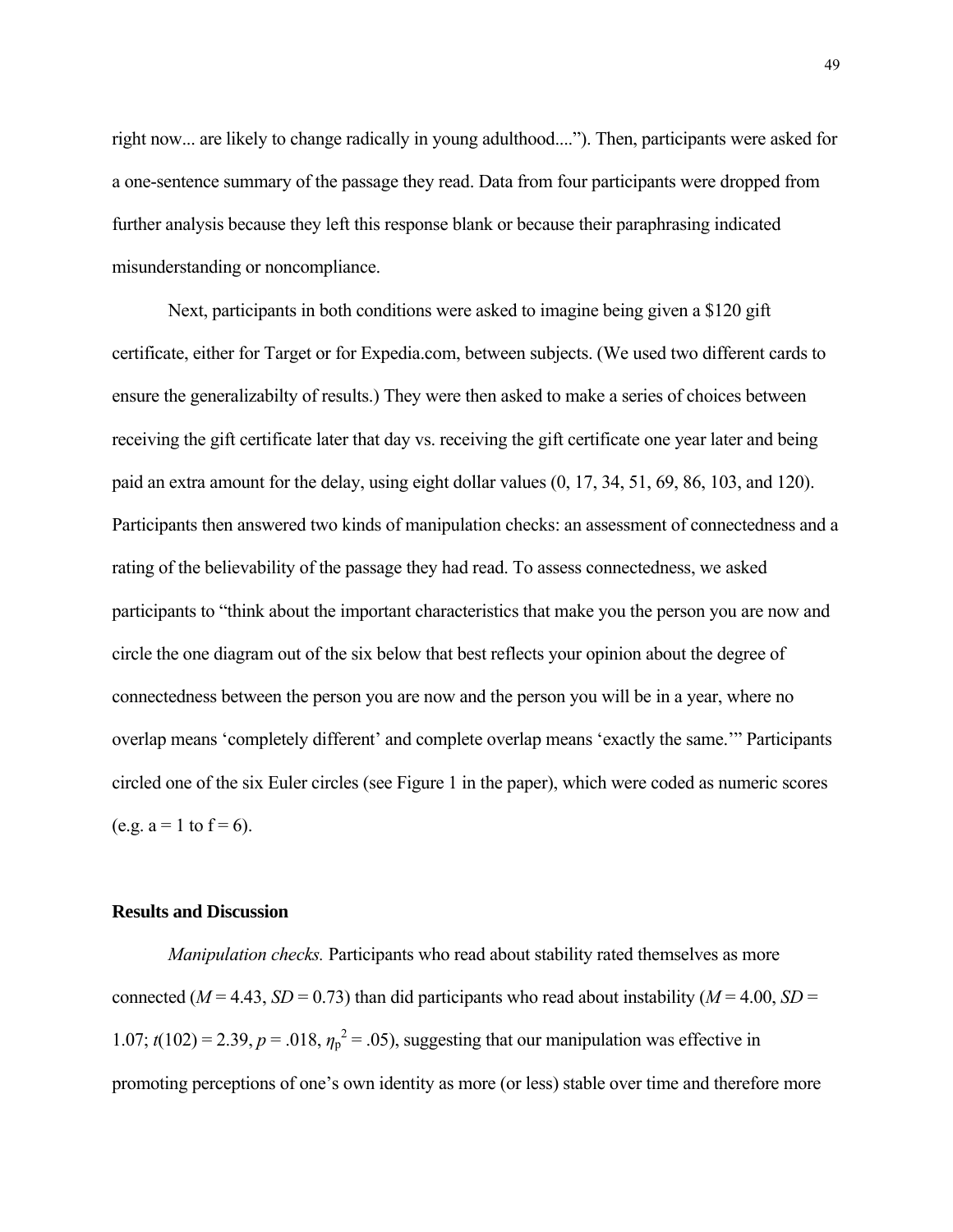(or less) connected to one's future self. Furthermore, the stability and instability passages did not differ significantly in rated believability  $(t < 1)$ .

*Relationship between perceived (in)stability and discounting.* Our measure of patience was the number of deferred options (waiting one year for the gift certificate) chosen out of the eight given, such that larger values indicated greater patience. Participants in the high-connectedness conditions were more patient, requiring a smaller delay premium, on average (\$49, inferred from *M*  $= 5.14$ ), than did participants in the low-connectedness conditions (\$68, inferred from  $M = 4.04$ ). A 2 (Condition: High/Low Connectedness) x 2 (Good Type: Target/Expedia) ANOVA, finds the expected main effect of Connectedness ( $F(1,100) = 9.21$ ,  $p = .003$ ,  $\eta_p^2 = .08$ ); neither the effect of good type nor the interaction term reached significance (*F*s < 1), showing that the effect of connectedness generalizes across different gift certificates. Thus, the finding of more patience in the high connectedness condition was consistent across the two types of gift certificates (Target and Expedia), and no significant differences in effect size were observed.

These results demonstrate both that perceived connectedness to one's future self can be directly manipulated, and, more importantly, that increasing perceived connectedness to the future self increases patience.

#### **STUDY B: DEPRIVING THE FUTURE SELF**

The studies in the paper provide evidence that disconnectedness causes people to consume impatiently by choosing smaller sooner rewards, choosing to buy sooner, and discounting money more. Implicit in these choices is that people are depriving their future selves of potential resources in order to consume sooner. However, it is not necessarily the case that people think of such tradeoffs in terms as allocating resources and they may instead think in terms of fair rates of return for delay or other cues. In fact, the literature has shown that framing matters in such choices: while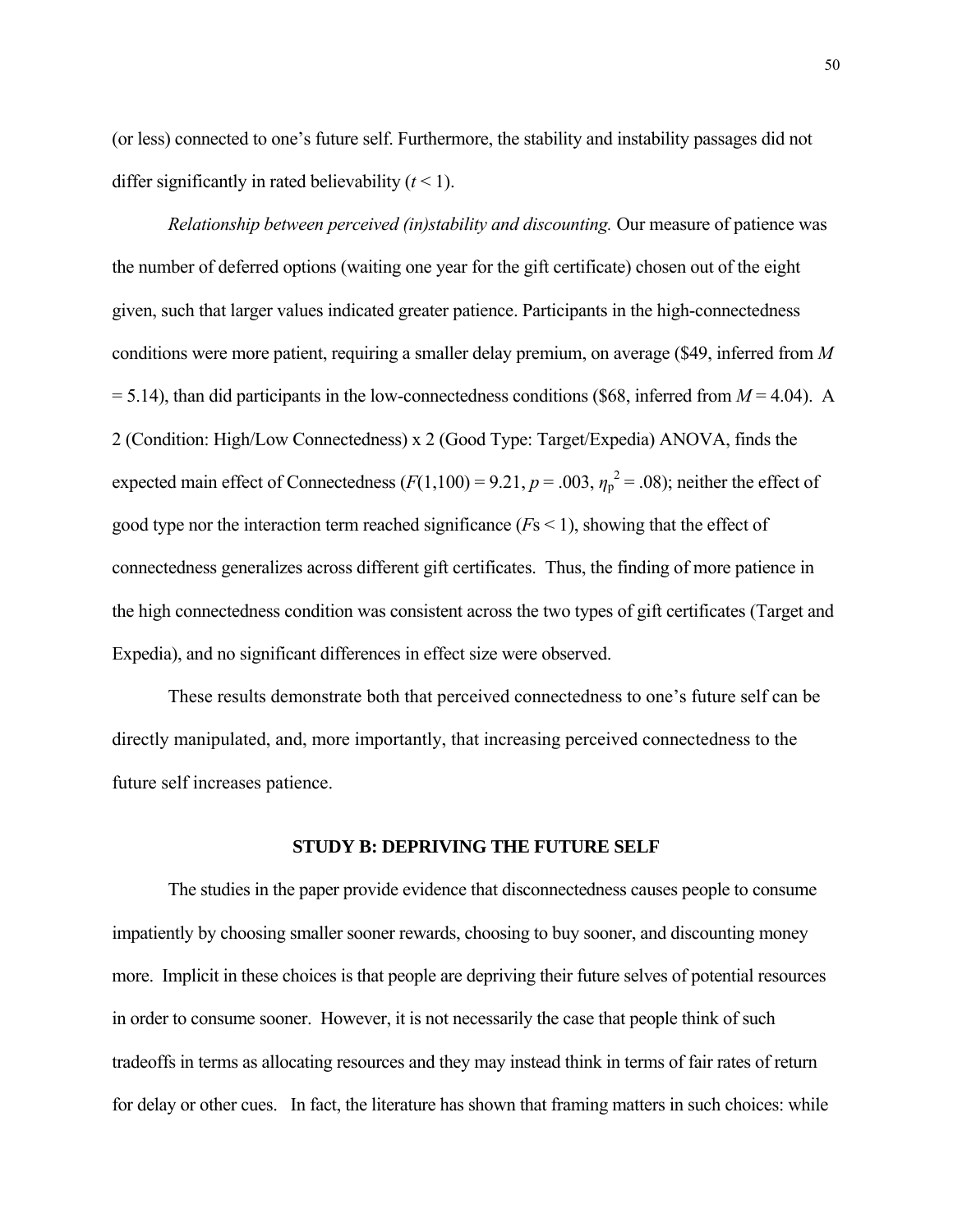people are generally willing to accept compensation to wait to consume, they are much less willing to actually pay to speed up an outcome, due to the pain of paying and other factors (Loewenstein 1988; Malkoc and Zauberman 2006; Weber et al. 2007). We have argued that reduced connectedness impacts time preferences due to a reduced willingness to share resources with a future self who is evaluated to be substantially different from the current self. In our view, the effects of connectedness should persist even when it is made explicit to participants that they have to, in effect, rob their future self of resources in order to consume now, thereby highlighting the future consequences of impatience. In this study, we test whether disconnectedness causes impatience so pronounced that people actually are willing to spend money in order to consume sooner.

#### **Method**

As part of a larger study, one hundred five graduating seniors at several Midwestern universities filled out an online survey one to two weeks before their graduation in return for \$4 and entry into a lottery for which they could receive a gift certificate.

The manipulation of connectedness was adapted from that used in Study 3. All participants were presented with a passage that described college graduation as a major life event that can have mixed effects on the stability of one's identity, such that experts reach widely varying conclusions on whether college graduation is likely to radically change a person's identity or whether a person remains fundamentally the same before and after graduation. As in Study 3, participants in the highconnectedness condition were then asked to judge how easily they could generate 2 reasons (*N*=57) why their own identity would remain very stable over the next 12 months (i.e., before and after graduation), after reading that most participants were able to generate 2 reasons in a previous study. In the low-connectedness condition  $(N = 48)$ , participants judged how easily they could generate 10 such reasons after reading that most participants previously had been able to generate 10 reasons.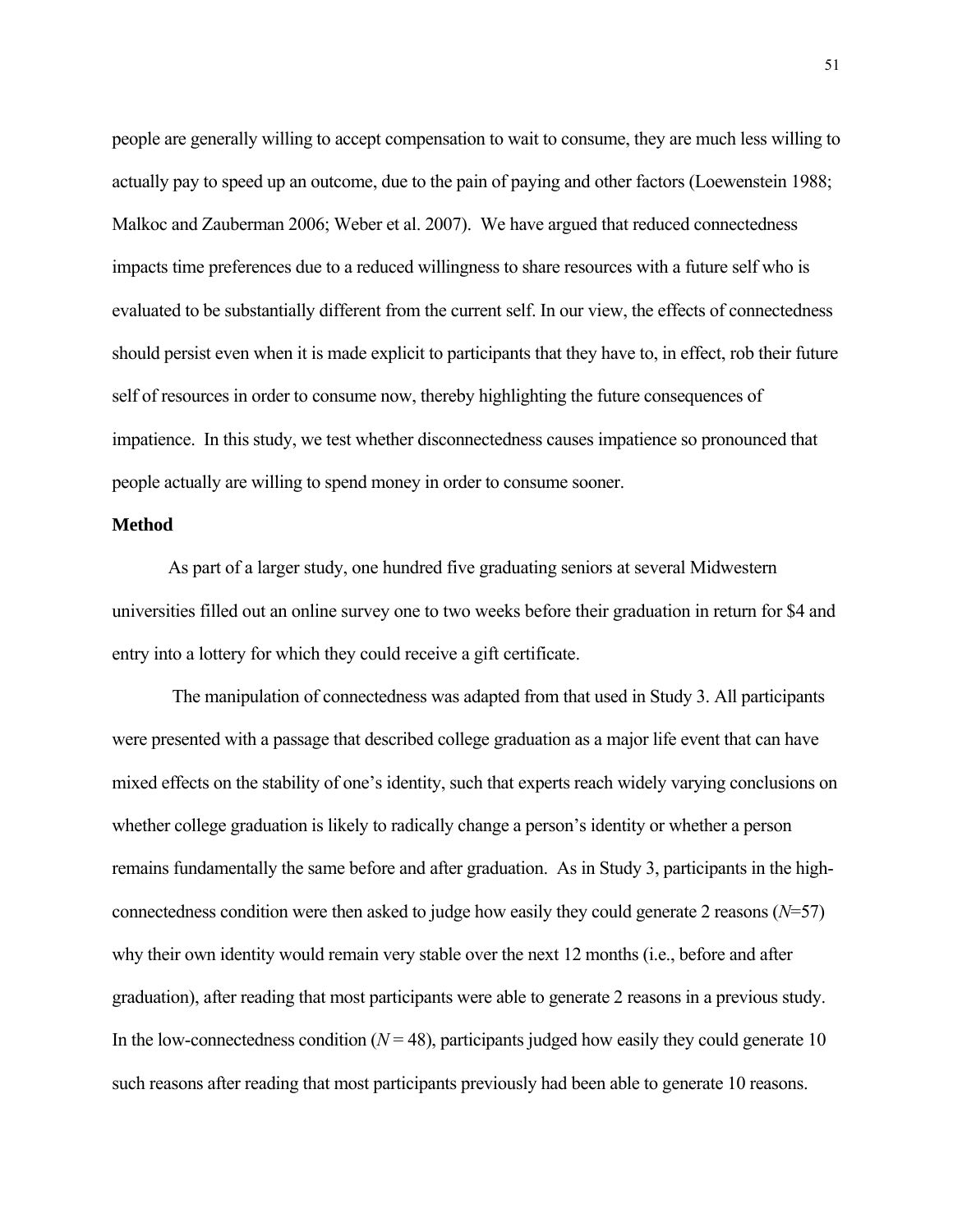Next, they read that they had been entered into a lottery for a \$95 Amazon.com gift card. They read:

The drawing will occur in two weeks, and if your survey is chosen, you will receive a \$95 Amazon.com gift card either in one year, or you can pay to receive it immediately after the drawing is held in two weeks.

What is the maximum amount that you would be willing to pay now to be able to use the \$95 gift card immediately? \$

*Manipulation checks.* Participants in the 2 reasons (high-connectedness) condition indicated that the reason-generation task would be relatively easy  $(M = 5.28, SD = 1.51)$  compared to the ratings of the participants in the 10 reasons (low-connectedness) condition  $(M = 4.58, SD = 1.81;$  $t(103) = 2.15, p = .034, \eta_p^2 = .04$ .

#### *Relationship between perceived (in)stability and willingness to pay to expedite gift*

*certificate.* Participants in the 10 reasons (low-connectedness) condition were willing to pay more to speed up receipt of the gift certificate ( $M = $14.83$ ,  $SD = 15.96$ ) than were participants in the 2 reasons (high-connectedness) condition ( $M = $9.49$ ,  $SD = 8.99$ ;  $t(103) = 2.16$ ,  $p < .05$ ,  $\eta_p^2 = .04$ ). In other words, participants made to feel disconnected from the future self were significantly more impatient—as in the previous studies, they strongly preferred to allocate benefits to their sooner, more connected self over their later, less connected self. Unlike the studies in the paper, making impatient choices did not merely imply being less generous to the future self, but rather required the participants to, in effect, rob their future self of resources in order to consume sooner, thus highlighting the long term consequences of impatient choices.